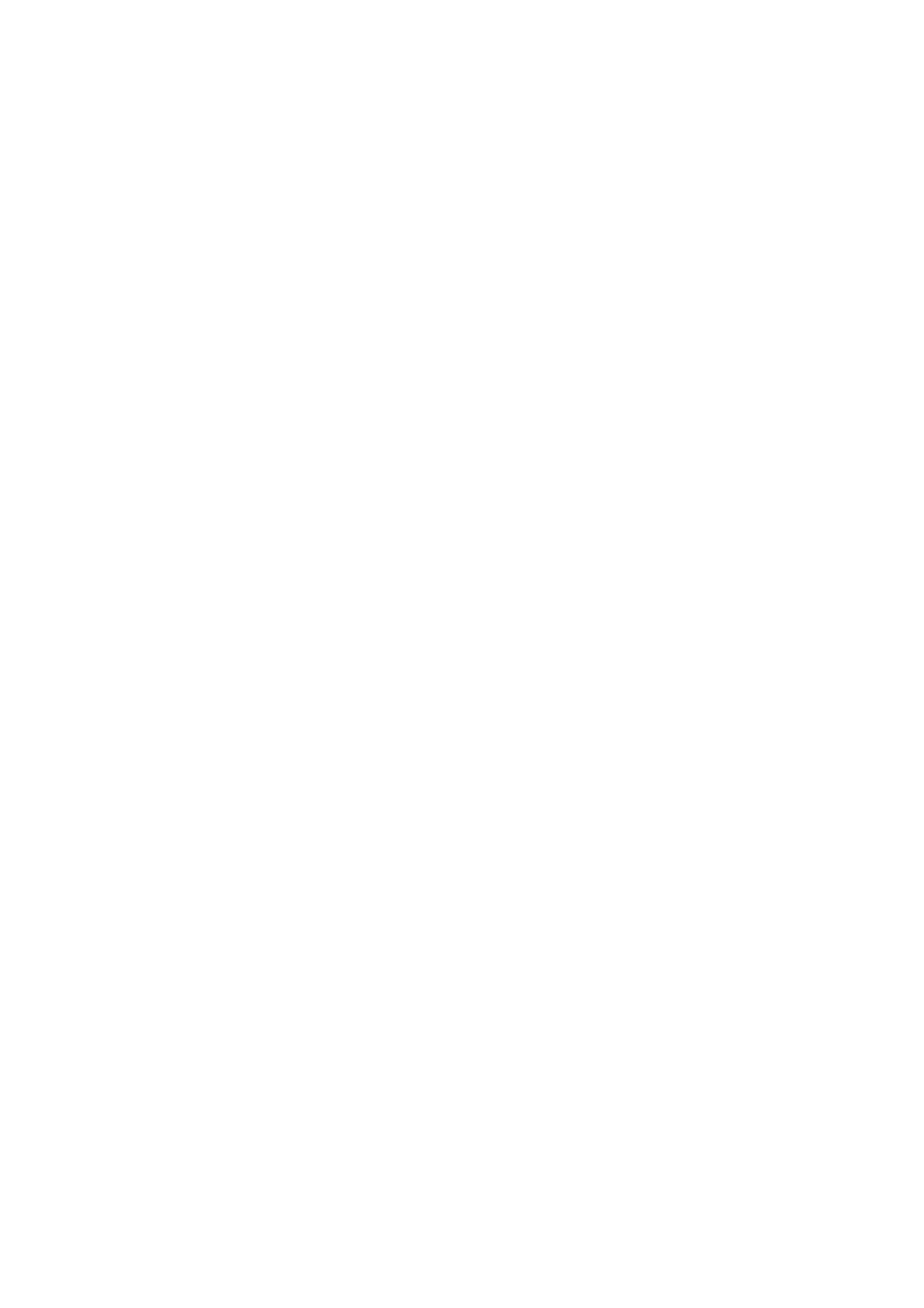**Working Paper No. 47** 

# **Assessing South Africa's Commission for Conciliation, Mediation and Arbitration (CCMA)**

**Paul Benjamin**

**Governance and Tripartism Department International Labour Office • Geneva** 

**April 2013**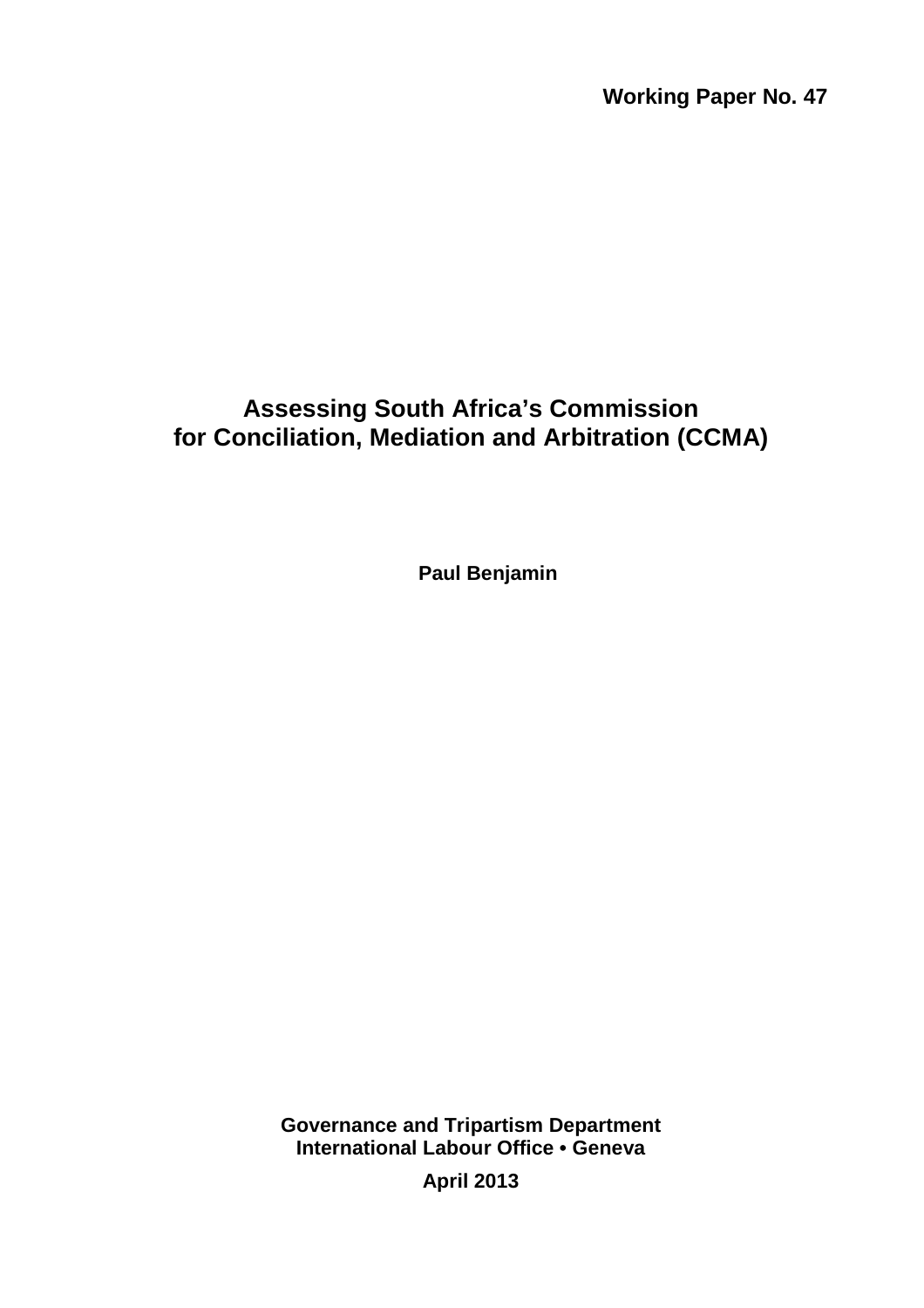Copyright © International Labour Organization 2013

First published 2013

Publications of the International Labour Office enjoy copyright under Protocol 2 of the Universal Copyright Convention. Nevertheless, short excerpts from them may be reproduced without authorization, on condition that the source is indicated. For rights of reproduction or translation, application should be made to ILO Publications (Rights and Permissions), International Labour Office, CH-1211 Geneva 22, Switzerland, or by email: pubdroit@ilo.org. The International Labour Office welcomes such applications.

Libraries, institutions and other users registered with reproduction rights organizations may make copies in accordance with the licences issued to them for this purpose. Visit www.ifrro.org to find the reproduction rights organization in your country.

#### ILO Cataloguing in Publication Data

Benjamin, Paul

Assessing South Africa's commission for conciliation, mediation and arbitration (CCMA) / Paul Benjamin; International Labour Office, Industrial and Employment Relations Department. - Geneva: ILO, 2013

DIALOGUE working paper ; ISSN 2226-7433; 2226-7840 (web pdf); No.47

International Labour Office; Industrial and Employment Relations Department

labour dispute settlement / conciliation / mediation / arbitration / labour legislation / comment / South Africa R

#### 04.01.8

The designations employed in ILO publications, which are in conformity with United Nations practice, and the presentation of material therein do not imply the expression of any opinion whatsoever on the part of the International Labour Office concerning the legal status of any country, area or territory or of its authorities, or concerning the delimitation of its frontiers

The responsibility for opinions expressed in signed articles, studies and other contributions rests solely with their authors, and publication does not constitute an endorsement by the International Labour Office of the opinions expressed in them.

Reference to names of firms and commercial products and processes does not imply their endorsement by the International Labour Office, and any failure to mention a particular firm, commercial product or process is not a sign of disapproval.

ILO publications and electronic products can be obtained through major booksellers or ILO local offices in many countries, or direct from ILO Publications, International Labour Office, CH-1211 Geneva 22, Switzerland. Catalogues or lists of new publications are available free of charge from the above address, or by email: pubvente@ilo.org

Visit our web site: www.ilo.org/publns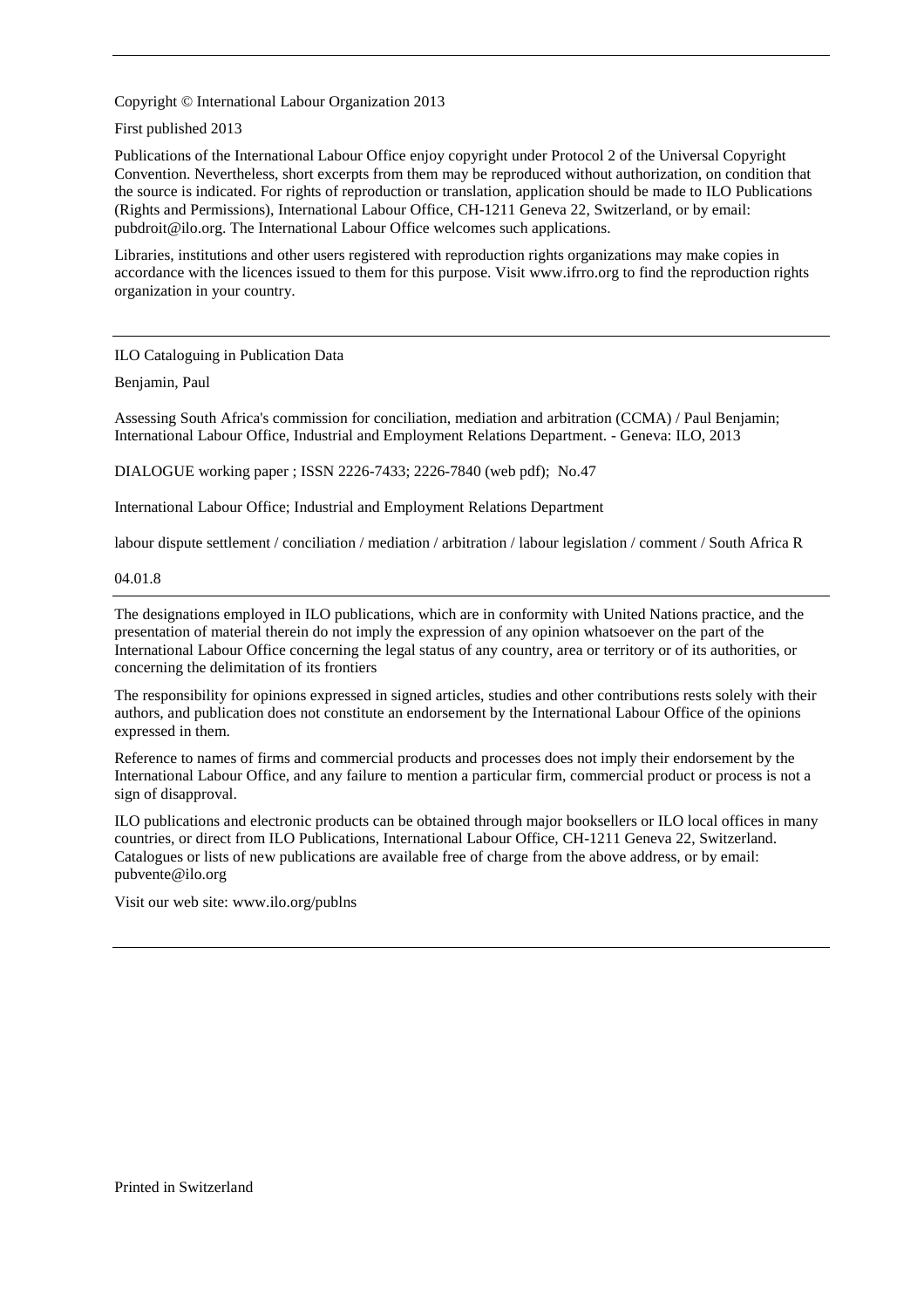## **Foreword**

 $\overline{a}$ 

Conflict is inevitable in workplace relations. Establishing institutions and practices that are able to manage workplace conflict effectively is therefore an integral dimension of any workplace relations system. However, the nature of workplace relations and workplace conflict is changing. For example, as trade union density has declined, work-related disputes have become increasingly individualised, rendering institutions built on the expectation of collective disputes struggling under the resulting workload. Broader legislative and economic developments have also affected the nature of disputes, with many countries reporting a sharp increase in the number of rights disputes (and termination-related rights disputes in particular) proportionate to the number of interest disputes. Such changes can pose significant challenges to those charged with managing workplace disputes, and may demand a range of policy adjustments at an institutional or legislative level.

This paper is one in a series of national studies that examine how certain highperforming dispute resolution institutions have responded to the changing nature of workplace disputes with a view to informing future developments in dispute resolution policy. Undertaken on behalf of the ILO by leading regional experts, each paper in the series looks at the evolution of a national dispute resolution institution. Highlighting the key challenges the institution has faced and the ways in which it has responded, the papers offer a critical insight into the achievements and continued weaknesses of the system in question.

In this paper, Professor Paul Benjamin<sup>1</sup> examines the evolution of South Africa's Commission for Conciliation, Mediation and Arbitration (CCMA). After setting the historical, regulatory and socio-economic context in which it operates, Professor Benjamin considers the particular challenges the CCMA has faced since it was established in 1995. These include unanticipated levels of individual cases, increasing adversarialism and violence in collective bargaining, extreme social inequality and extensive job losses following the financial crisis. This is followed by a nuanced critique of the CCMA's responses to these challenges, in which Professor Benjamin identifies several initiatives as being critical to the CCMA's success in exceptionally difficult circumstances. These include procedures for the expeditious conciliation and arbitration of individual disputes, innovative and proactive approaches to collective dispute resolution, the adoption of modern telecommunications and information technology and a holistic strategy concerning job retention. While areas of further development are also identified, this paper offers a rich resource for institutions, policymakers and other stakeholders looking to establish or improve dispute resolution services in the face of under-resourcing, unemployment and broader social division.

The working papers of the Governance and Tripartism Department are intended to encourage an exchange of ideas and are not final documents. The views expressed are the responsibility of the author and do not necessarily represent those of the ILO. I am grateful to Professor Benjamin for undertaking the study and commend it to all readers interested in labour dispute resolution.

> Moussa Oumarou Director, Governance and Tripartism Department

<sup>&</sup>lt;sup>1</sup> The author acknowledges the extensive assistance provided by the CCMA in preparing this paper, in particular, Nerine Kahn (Director), Afzul Soobedar, Ronald Bernickow, Nersan Govender, Leon Levy, Eugene van Zuydam, Jeremy Daphne, Winnie Everett and Vanessa Pather as well as the following members of the Governing Body: T. Cohen, I. Macun, B. Ntshalintshali, E. Monage and L. Burger. The author further acknowledges the research assistance of Mr Reynard Hulme.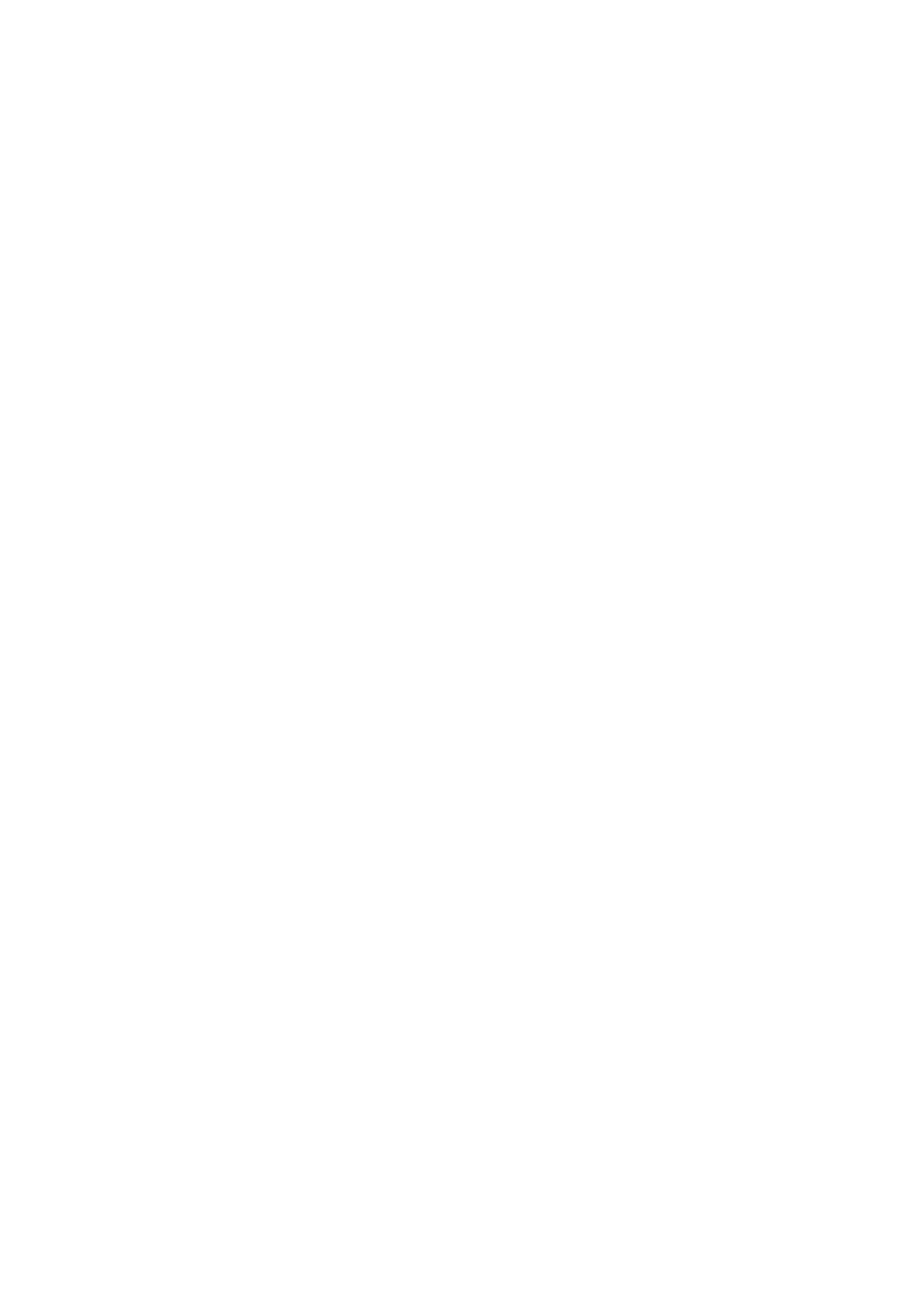# **Contents**

| 1.               |  |
|------------------|--|
| 2.               |  |
|                  |  |
| 3.               |  |
|                  |  |
|                  |  |
|                  |  |
|                  |  |
| $\overline{4}$ . |  |
|                  |  |
|                  |  |
|                  |  |
| 5.               |  |
| 6.               |  |
|                  |  |
|                  |  |
|                  |  |
|                  |  |
|                  |  |
|                  |  |
|                  |  |
| 7.               |  |
|                  |  |
|                  |  |
|                  |  |
|                  |  |
|                  |  |
|                  |  |
|                  |  |
|                  |  |
| 8.               |  |
|                  |  |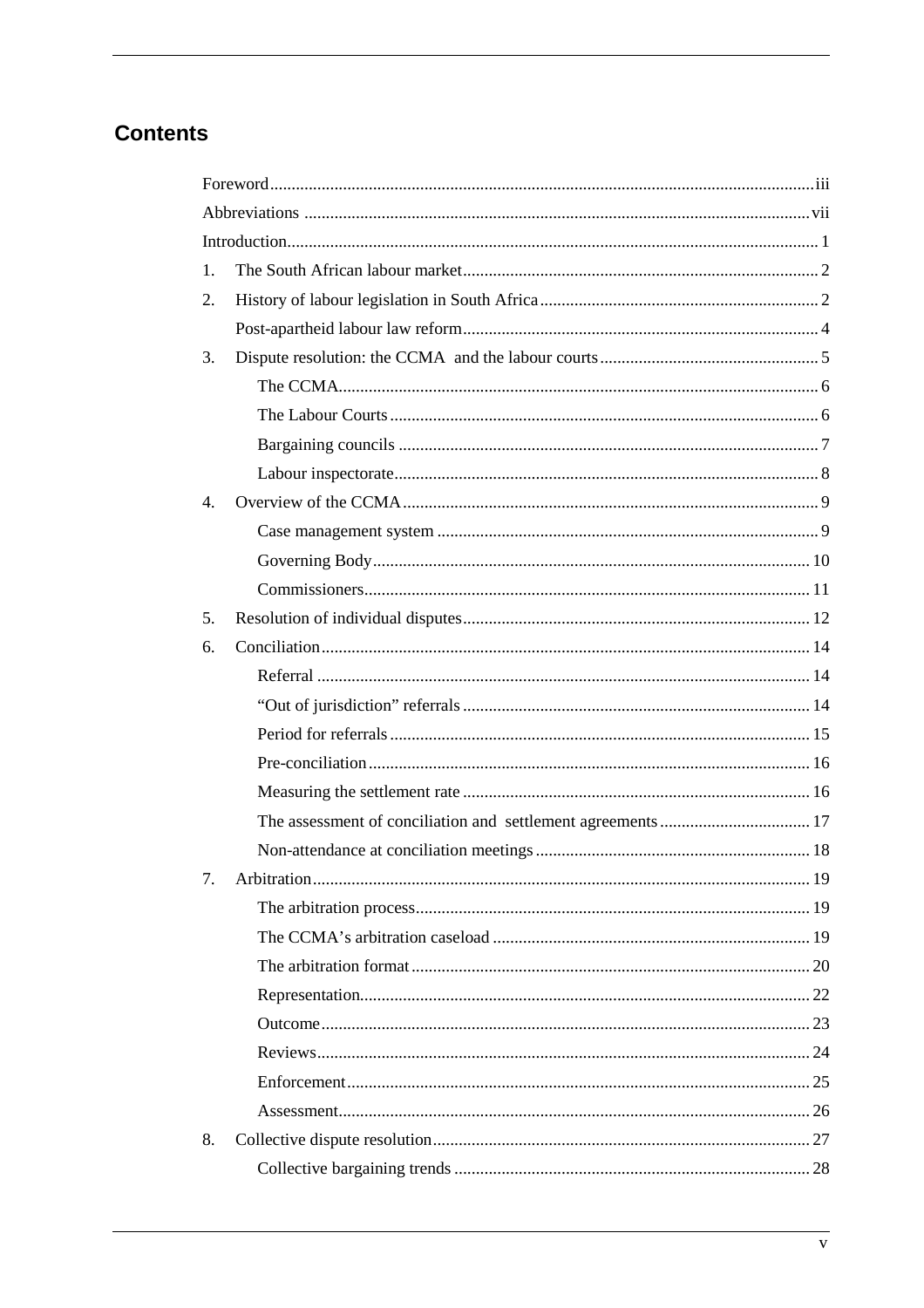| 9. |  |  |  |  |  |  |  |  |  |
|----|--|--|--|--|--|--|--|--|--|
|    |  |  |  |  |  |  |  |  |  |
|    |  |  |  |  |  |  |  |  |  |
|    |  |  |  |  |  |  |  |  |  |
|    |  |  |  |  |  |  |  |  |  |
|    |  |  |  |  |  |  |  |  |  |
|    |  |  |  |  |  |  |  |  |  |
|    |  |  |  |  |  |  |  |  |  |
|    |  |  |  |  |  |  |  |  |  |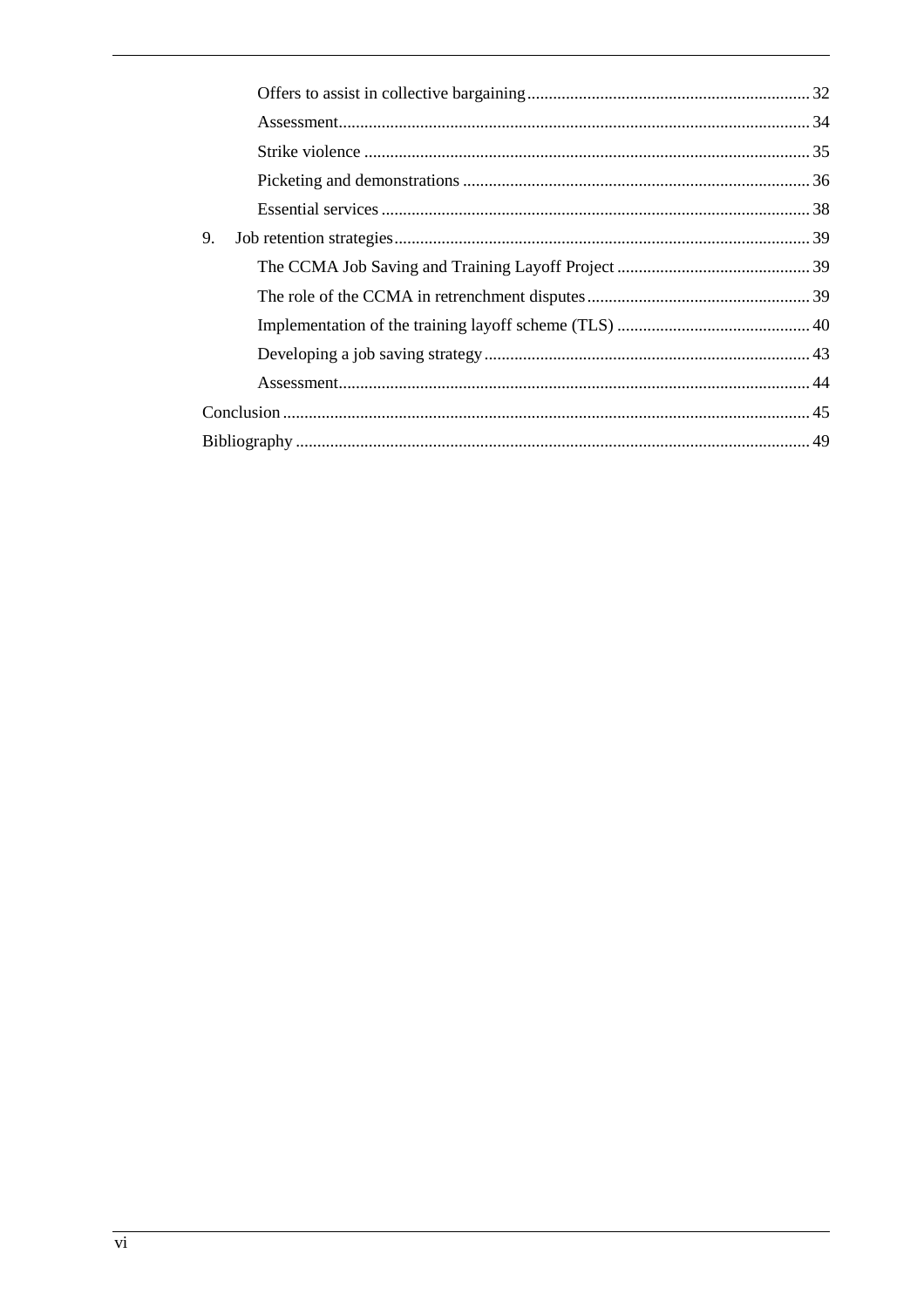# **Abbreviations**

| BC            | <b>Bargaining Council</b>                              |
|---------------|--------------------------------------------------------|
| <b>BCEA</b>   | <b>Basic Conditions of Employment Act</b>              |
| <b>CMS</b>    | <b>Case Management System</b>                          |
| <b>CCMA</b>   | Commission for Conciliation, Mediation and Arbitration |
| <b>DTI</b>    | Department of Trade and Industry                       |
| <b>EDD</b>    | <b>Economic Development Department</b>                 |
| EPP           | <b>Employment Promotion Programme</b>                  |
| HC            | <b>High Court</b>                                      |
| <b>IDC</b>    | <b>Industrial Development Corporation</b>              |
| LC            | <b>Labour Court</b>                                    |
| <b>LRA</b>    | <b>Labour Relations Act</b>                            |
| <b>NEDLAC</b> | National Economic, Development and Labour Council      |
| <b>NSF</b>    | <b>National Skills Fund</b>                            |
| <b>PFMA</b>   | Public Finance Management Act, 2000                    |
| <b>PSA</b>    | <b>Productivity South Africa</b>                       |
| <b>SAT</b>    | Screening and Allocation Team                          |
| <b>TDU</b>    | <b>Training Development Unit</b>                       |
| <b>TLS</b>    | Training Layoff Scheme                                 |
| <b>SETA</b>   | <b>Sectoral Education and Training Authorities</b>     |
| UIF           | Unemployment Insurance Fund)                           |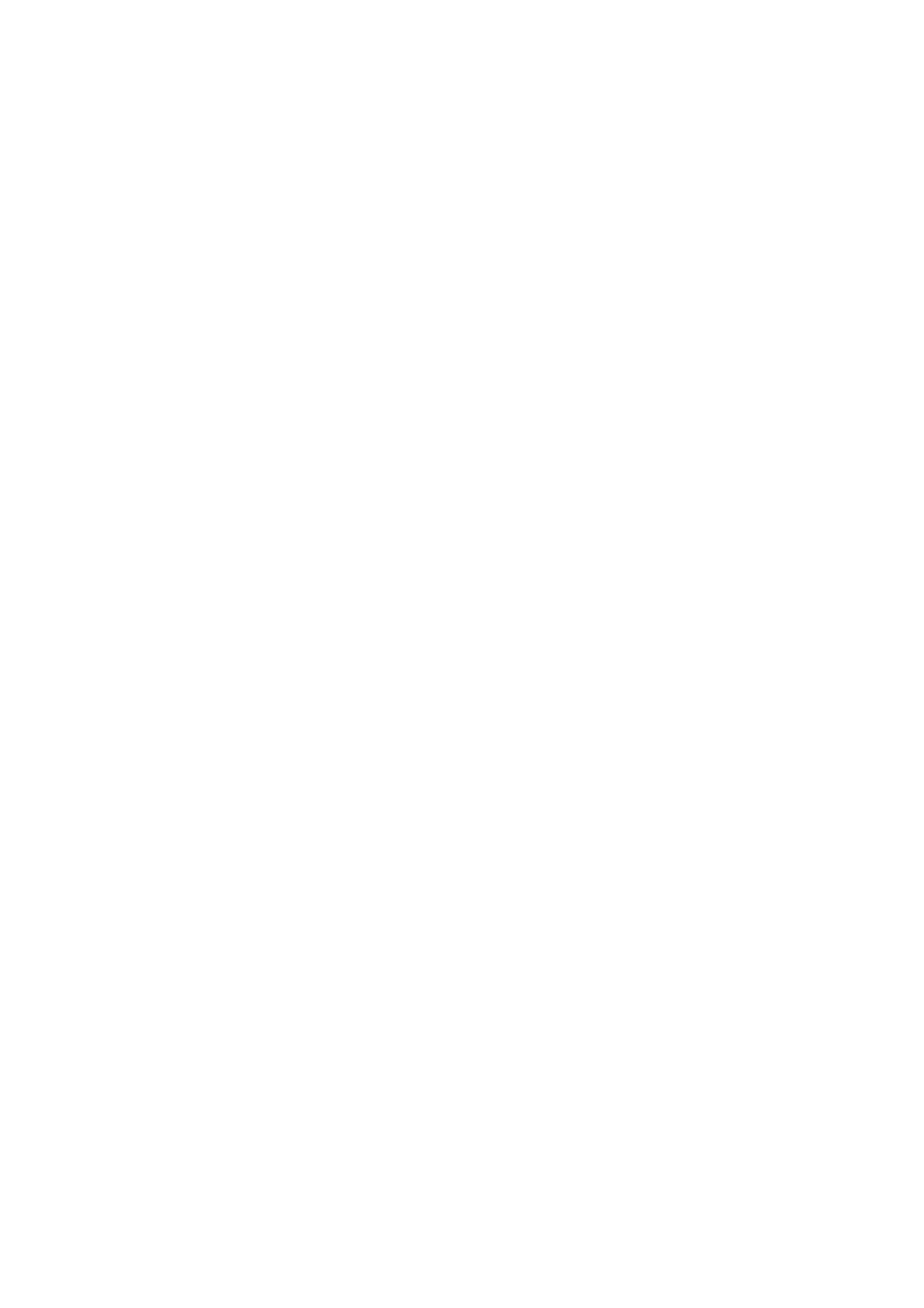## **Introduction**

The post-apartheid restructuring of labour law in South Africa is characterised by both legislative amendments and institutional reorganization. The transition to democracy was regulated by a 1993 Interim Constitution that entrenched a number of labour rights such as protection against unfair labour practices, rights of freedom of association and collective bargaining, and rights to strike and lockout. Hailed by many as the first major legislative achievement of the transition, a new Labour Relations Act (enacted in late 1995) sought to establish a labour law regime that complied with international standards whilst, at the same time, codifying and simplifying the body of jurisprudence that had been established by the industrial courts since 1980. It introduced, for instance, a reworking of unfair dismissal law that sought to reduce the time and costs involved in resolving dismissal disputes that were, at the time, responsible for major backlogs in the industrial courts and contributed significantly to strike action.

A central feature of the new Act was the establishment of the Commission for Conciliation, Mediation and Arbitration (CCMA) as the entity responsible for dispute resolution (other than formal litigation) in certain categories of disputes. Since South African labour relations are subject to a complex legacy of political marginalisation and systemic inequality, legal reforms in both individual and collective dispute resolution have sought to address not only pragmatic concerns such as the accessibility and efficiency of processes, but also to encourage opportunities for more harmonious and constructive labour relations by promoting the role of consensus-seeking processes such as conciliation and forums for worker participation. This is also reflected in the mandate of the CCMA. The Explanatory Memorandum accompanying the Labour Relations Act (LRA) describes its 'main function' as the 'attempt to resolve disputes by conciliation so as to reduce the incidence of industrial action and litigation'.

The CCMA's mandate to conciliate all disputes referred to it poses two distinct sets of challenges for the organization. On the one hand, it is required to provide expeditious conciliation in a very large number (currently in excess of 100 000 annually) of "rights" disputes that may be referred to arbitration or adjudication. The overwhelming majority of these cases are claims of unfair dismissal. On the other hand, the CCMA is required to mediate unresolved collective bargaining disputes ranging from disputes involving single employers to disputes arising out of sectoral bargaining in major sectors of the economy.

This paper examines the evolution of the CCMA's approach to the conciliation and arbitration of individual and collective disputes during its life span. It does so in the context of a brief discussion of the historical evolution of South African labour legislation as well as the very pressing challenges that confront the South African labour market: high levels of unemployment and massive economic and social inequality.

The paper identifies key institutional aspects of the CCMA which have contributed to its effective operation and which offer useful examples to dispute resolution institutions in other countries. The paper examines how the procedures for expeditiously conciliating and arbitrating individual disputes have allowed the CCMA to accommodate an extremely high caseload of individual cases. It also examines the adaptation of its collective dispute resolution strategies aimed at the re-emergence of a high level of adversarialism in the collective bargaining arena. In addition, the adoption of a holistic strategy to deal with job loss and job retention, which evolved after the 2008 recession, is examined.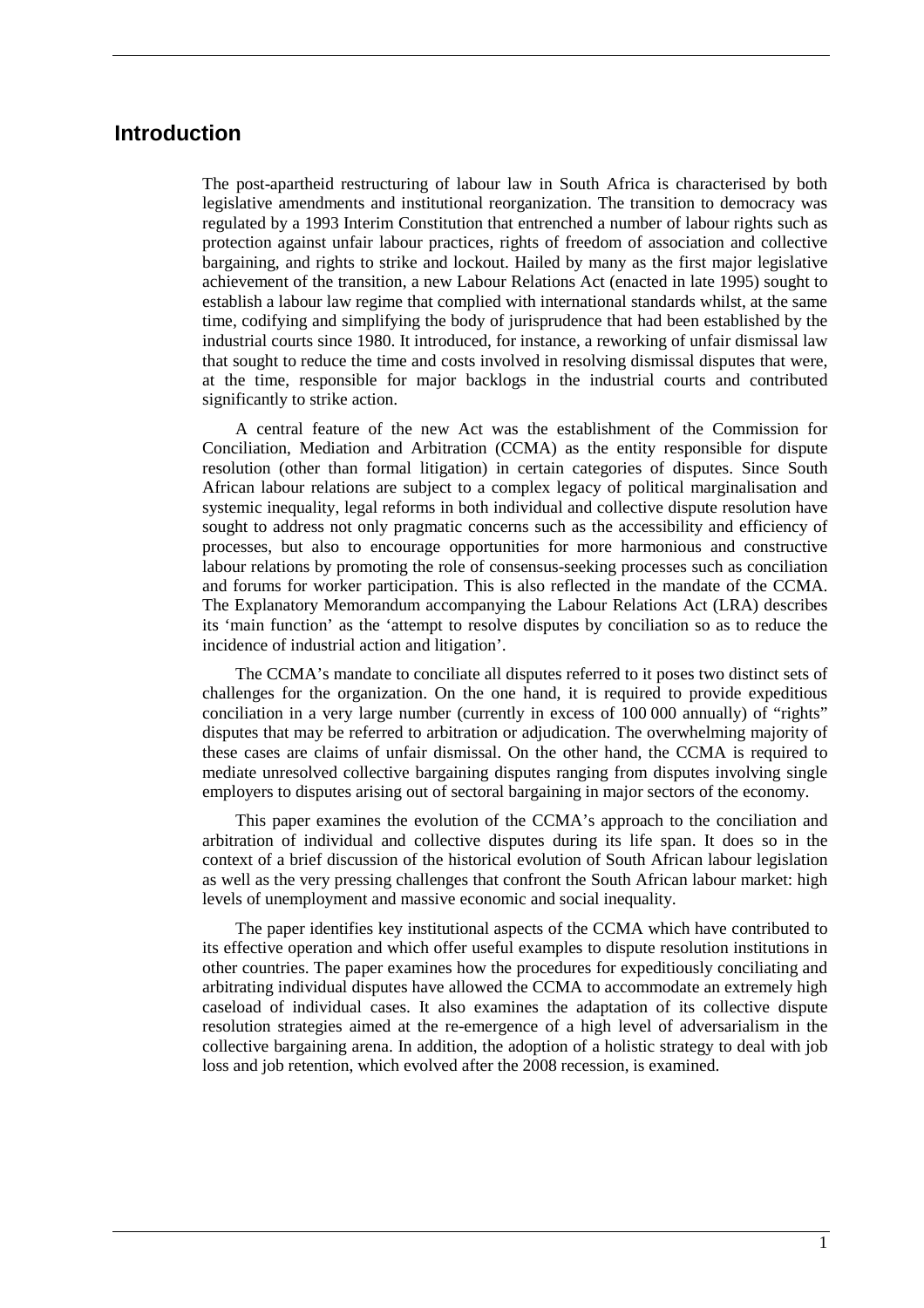## **1. The South African labour market**

South African labour law operates within a context characterised by high levels of unemployment and inequality, and the fact that many of those who work received inferior schooling under apartheid's 'Bantu education' system. The difficulties that have been encountered in turning around the education and training system mean that the vast majority of new entrants in the labour market continue to lack the skills needed for employment. There continues to be an oversupply of low-skilled workers and a shortage of critical skills.

According to 2012 statistics, $2$  South Africa has a workforce of roughly 13.1 million, of whom 9.1 million are employed in the formal sector while an estimated 4 million are employed in the informal sector. Although recent reports indicate an unemployment rate of 23.9 per cent among the 4.4 million jobseekers in the fourth quarter of 2011, it is important to bear in mind that this figure excludes the 2.2 million 'discouraged workers' who have ceased to actively pursue employment or have been unable to find employment for a year or longer. Unemployment statistics vary significantly among different race and age groups. It is estimated that the unemployment rate among job seekers aged 15 to 24 is about 51 per cent.<sup>3</sup> Youth unemployment also varies greatly between different racial groups, with 57 per cent of black youth, 47 per cent of coloured (mixed descent) youth, 23 per cent of youth of Indian descent and 21 per cent of white youth being unemployed.

Despite substantial gains in political equality, income inequality in South Africa increased between 1993 and  $2008$ .<sup> $\text{ }$ </sup> There has been an exponential increase in the incomes of the wealthy whilst the vast majority of the population either earn minimum wages or are informally employed or unemployed.<sup>5</sup> The poorest sectors of society have benefited from the massive extension of social grants, which are received by some 13 million individuals.<sup>6</sup> The earnings of those in the middle-income brackets (lower white-collar and blue collar workers) have decreased in real terms and the gap between this group and high earners has increased, largely because of the premium paid for scarce skills. As with unemployment, income varies greatly among different race groups. It is estimated that 32.5 per cent of all wage-earning workers can be regarded as receiving 'low pay'.<sup>7</sup> This includes 41.9 per cent of black workers and 1.8 per cent of white workers.<sup>8</sup>

## **2. History of labour legislation in South Africa**

The Union of South Africa was established in 1910 and its first labour relations statute of national application, the Industrial Conciliation Act of 1924, excluded most black workers (defined as "pass-bearing Africans") from its application. The Act provided for the registration of trade unions and employers' organizations and established a framework to regulate collective bargaining, dispute resolution and industrial action. Employers and

<sup>&</sup>lt;sup>2</sup> Stats SA 2012 Quarterly Labour Force Survey.

<sup>&</sup>lt;sup>3</sup> South African Institute of Race Relations, 2011.

<sup>4</sup> Leibbrandt et al, 2010.

 $<sup>5</sup>$  One measure of this growing inequality is that in 2005 adjustments in executive directors' packages were 278 times greater</sup> than that for minimum wage earners. See Crotty and Bonorchis, 2006.

<sup>&</sup>lt;sup>6</sup> Expenditure on welfare and social assistance increased from R30.1 billion (3.2 per cent of GDP) in 2000/01 to R101.4 billion (4.4per cent of GDP) in 2008/09. In April 2009, 13.4 million people were benefiting from social grants. Of these, 2.3 million were receiving old age pensions, 1.4 million were receiving disability grants and 9.1 million children were benefiting from Child Support Grants.

 $<sup>7</sup>$  Defined by the ILO as hourly wages of less than two-thirds of the median across all jobs.</sup>

<sup>8</sup> ILO Global Wage Report, *Africa Brief*, 2010/11.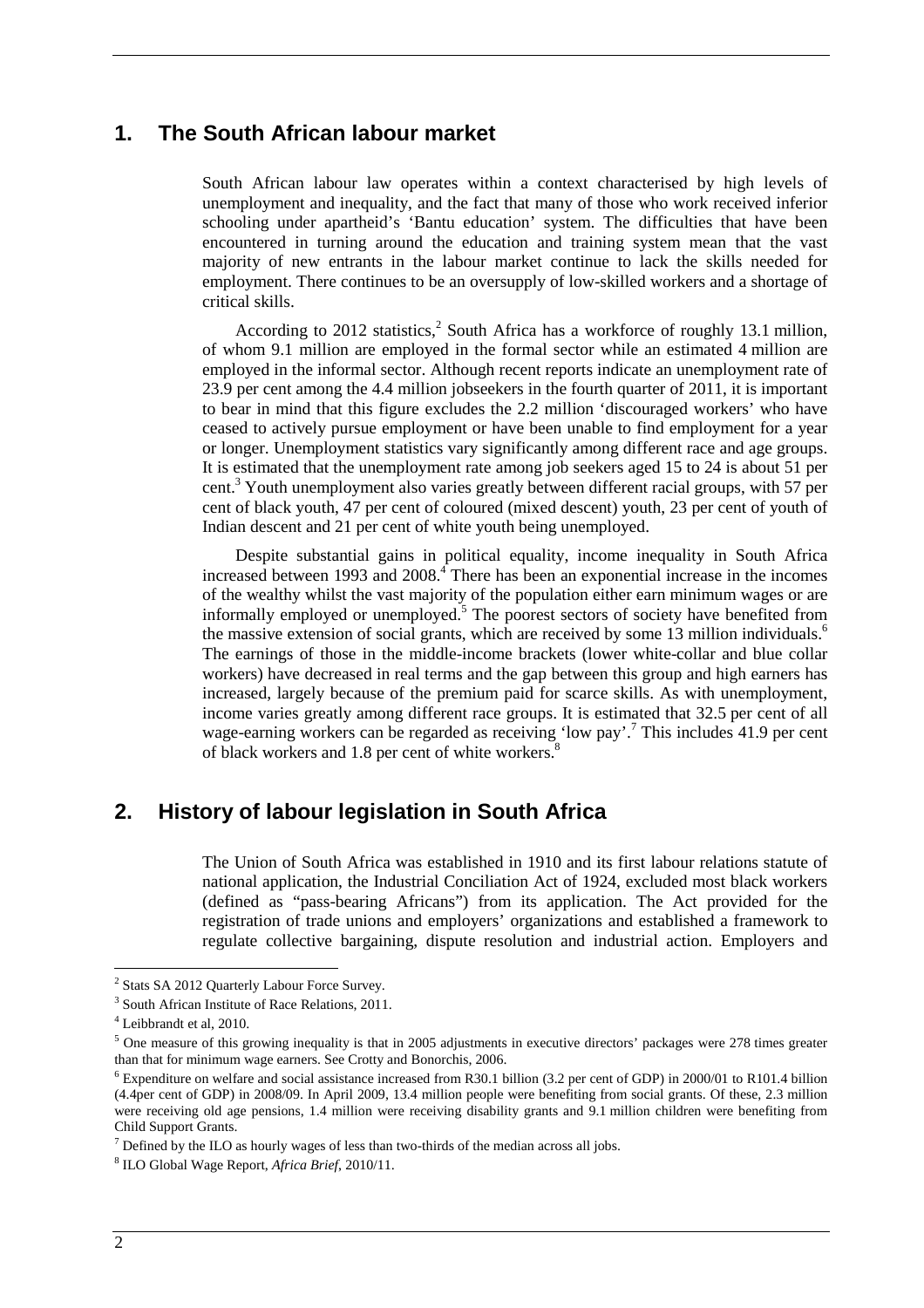trade unions were empowered to voluntarily establish industrial councils in their industries as permanent structures for 'industrial self-government'. The 1924 Industrial Conciliation Act entrenched racial separation as the dominant feature of South African labour relations. The exclusion of black workers from the mainstream of industrial relations was accompanied by racially based job reservation, which prevented African workers from obtaining key qualifications, particularly in the mining industry, which was the backbone of the South African economy.

The Nationalist Party government, which came to power in 1948, enforced its apartheid ideology in the labour arena. In 1953, the Native Labour (Settlement of Disputes Act) established plant-based works committees as a means of undercutting the trade unions that were organizing black workers. Registered trade unions were encouraged to form apolitical 'parallel' unions for black workers in their sectors and workplace liaison committees were promoted as an alternative to trade unions. The nominally 'independent' homelands established by the apartheid government from 1960 onwards were given the power to enact labour legislation. This exacerbated the fragmentation of labour law and separate labour administrations bureaucracies were established in the homelands. In certain instances, these homelands prohibited South African trade unions from operating within their areas.

Trade unions organizing African workers faced intense repression in the 1950s and early 1960s, an era that saw the banning of the organizations representing the political aspirations of black South Africans. However, a wave of strike action in 1973 foreshadowed the re-emergence of an independent trade union movement organizing predominantly black workers. These unions grew rapidly and in 1977 the Nationalist Government responded by appointing a Commission of Inquiry headed by Professor Nic Wiehahn to investigate labour law reform. The Commission concluded that black workers should be accorded rights of freedom of association and be entitled to participate in voluntary collective bargaining. It therefore recommended that the formal industrial relations system should be opened to all trade unions. At the same time, it proposed the creation of an industrial court with unfair labour practice jurisdiction. These changes were enacted into law in 1979 and 1980.

While the Wiehahn Commission had recommended the introduction of the unfair labour practice jurisdiction as a means of protecting the job security of white workers in the face of the abolition of racial job reservation, the industrial court used its unfair labour practice powers to fashion a modern labour law for all employees. It articulated an unfair dismissal jurisprudence that required employers to comply with standards of procedural and substantive fairness. This placed unprecedented curbs on the exercise of managerial prerogative and introduced security of employment on an unprecedented level. The court also evolved the beginnings of an unfair discrimination jurisdiction. The court held that its unfair labour practice powers covered both individual and collective disputes and established rules concerning trade union recognition and the conduct of collective bargaining.

In the early 1990s, under intense pressure from the independent trade union movement, labour legislation was enacted to extend the labour relations system to public servants, educators and agricultural workers. However, the statutory dispute resolution procedures that were introduced have been described as 'lengthy, complex and pitted with technicalities'.<sup>9</sup> Instead of reducing the number of disputes, it caused a proliferation of disputes and intensified industrial action. The industrial courts were understaffed throughout its existence – leading to lengthy delays in the resolution of disputes. By 1994, it was estimated that some 3000 unfair labour practice cases were referred to the court annually and that these cases took an average of three years to complete.

<sup>&</sup>lt;sup>9</sup> Memorandum accompanying the Labour Relations Act 66 of 1995.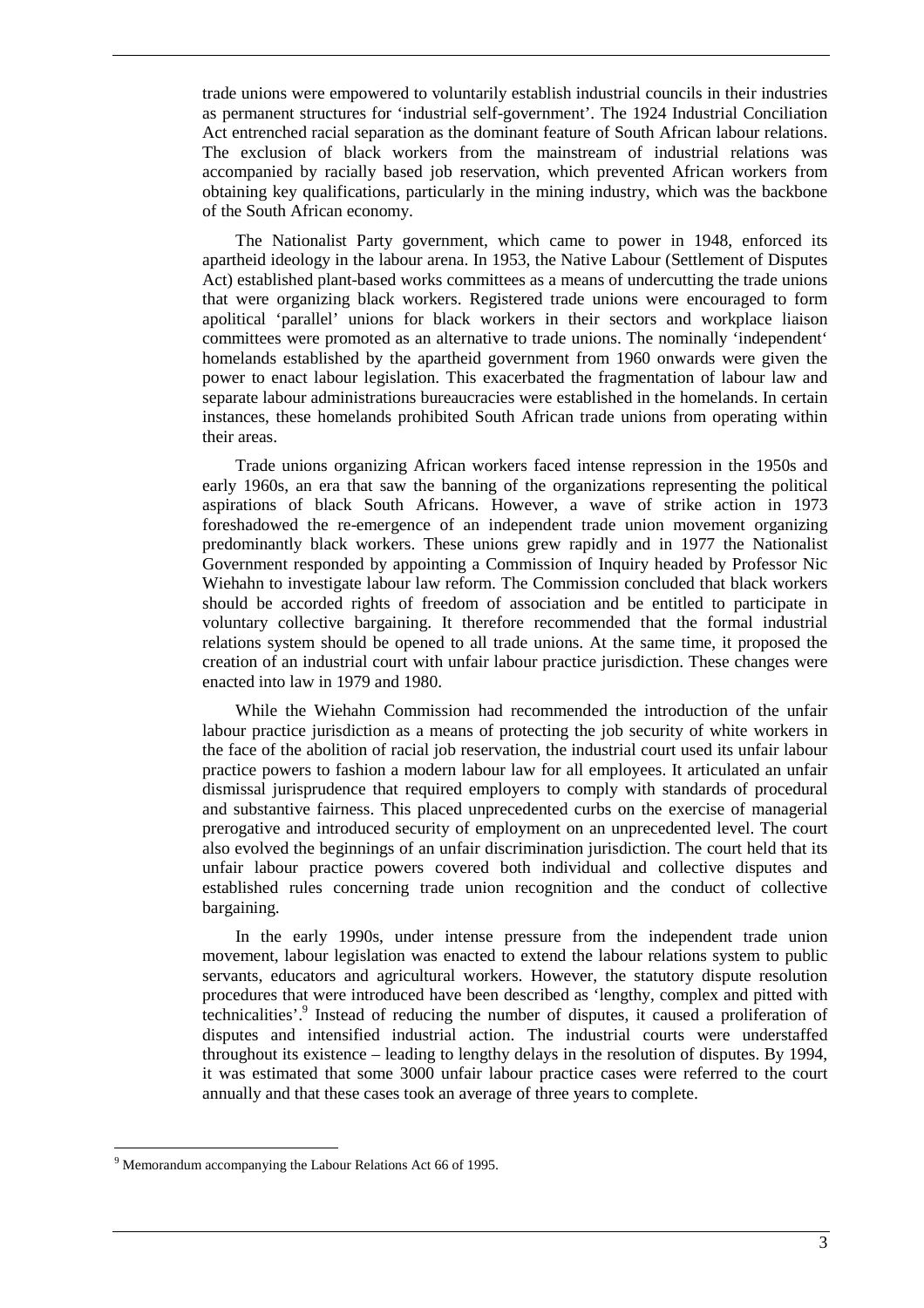Statutory conciliation was provided by conciliation boards appointed by the Department of Labour and by industrial councils. The appointment of a conciliation board was a precondition to referring an unfair labour practice dispute to the Industrial Court. The discretion to establish conciliation boards rested with the Minister of Labour and this gave rise to extensive review litigation contesting the Minister's refusal to appoint conciliation boards, especially as refusals frequently appeared to be politically motivated. Parties all too often regarded conciliation boards as 'an unwelcome hurdle to litigation',  $10$ rather than a viable means of resolving disputes, and negotiation was often perfunctory. It has been estimated that less than 30 per cent of disputes referred to industrial councils and only some 20 per cent of referrals to establish conciliation boards resulted in settlement.

The shortcomings of the statutory dispute resolution system led to the growth of independent dispute resolution. It became a widespread practice for employers and trade unions to agree, through a collective agreement, to refer contested dismissal cases and sometimes other categories of grievances to expedited arbitration. The evolution of 'just cause 'dismissal protection predates the establishment of Industrial Court, being included in key plant-level collective agreements in the 1970s. The model of 'just cause' arbitration owes much to the American approach. In addition, widespread use was made of conciliators to assist parties to resolve collective bargaining disputes and to improve relationships in the workplace. The Independent Mediation Service of South Africa emerged as the major private dispute resolution agency, establishing and training panels of mediators and arbitrators. This development has been credited with establishing formal mediation in South Africa.

#### **Post-apartheid labour law reform**

After the adoption of an Interim Constitution and the introduction of a democratic political dispensation in 1994, the current Labour Relations Act (66 of 1995 – LRA) resulted from negotiations between organized labour, employers' organizations and the State. By 1994, the legislative framework for regulating labour relations was widely regarded as contradictory, chaotic and casuistic. Within two months of taking office (and before it had appointed a labour market commission), the new government appointed a ministerial drafting committee to develop draft legislation to regulate labour relations. The committee included lawyers linked to the powerful trade union movement, as well as a number representing the country's major employers. The committee, assisted by a team of international experts, prepared a draft bill that served as the text for tripartite negotiations between government, organized labour and the major trade union federations, conducted under the auspices of the newly established National Economic Development and Labour Council (NEDLAC).

The LRA comprehensively restructured the legal and institutional basis of collective labour law and unfair dismissal law. The Act also created, for the first time, a single legal framework for labour relations applicable to all sectors of the economy, including the public service.<sup>11</sup> By the second democratic elections in 1999, it had been joined on the statute book by the Basic Conditions of Employment Act (75 of 1997), the Employment Equity Act (55 of 1998) and the Skills Development Act (97 of 1998). In many ways the LRA sought to reconcile practices (concurrently developed in different sectors) with international labour standards prescribed by, for instance, the International Labour Organization, which South Africa rejoined in 1994. A new Constitution was adopted in 1996, which entrenches fundamental rights such as the right to strike, the right to fair labour practices and freedom of association.

 $\overline{a}$  $10$  Ibid.

<sup>&</sup>lt;sup>11</sup> The Act does exclude certain 'essential services'.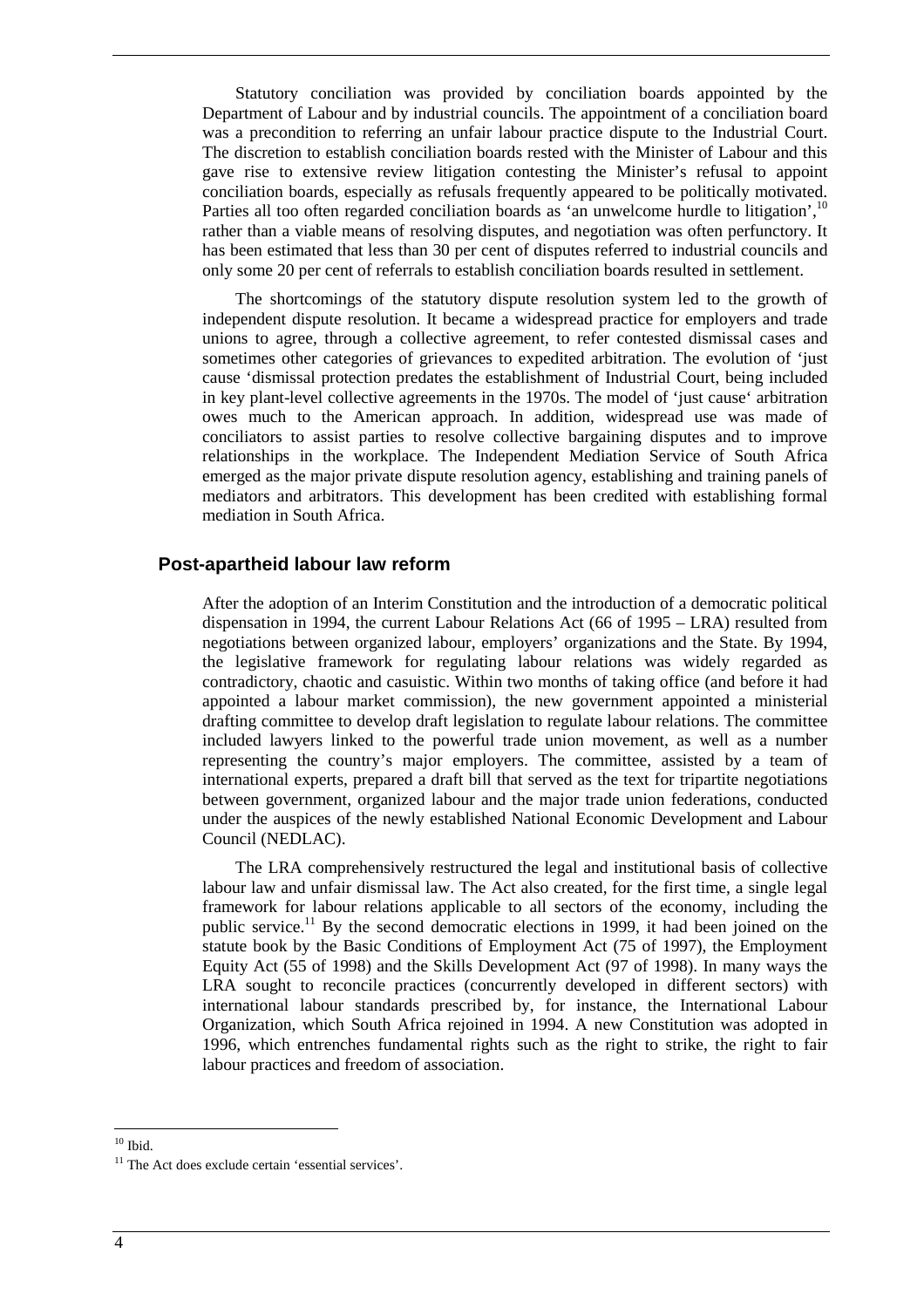## **3. Dispute resolution: The CCMA and the labour courts**

The Labour Relations Act created two new institutions for dispute resolution and adjudication: a parastatal Commission for Conciliation, Mediation and Arbitration (CCMA) and a specialist system of labour courts with an exclusive labour law jurisdiction. In addition, sectoral bargaining councils perform collective bargaining and dispute resolution functions in many economic sectors. The labour inspectorate, located in the Department of Labour, is responsible for the monitoring and enforcement of basic conditions of employment, including minimum wages established under sectoral determinations. Figure 1 shows the interrelated functions of these institutions.

**Figure 1 Legislative framework for dispute resolution** 



| Type of dispute | Misconduct,<br>incapacity<br>dismissals.<br>severance pay<br>unfair labour<br>practice | Operational<br>requirements,<br>strikes,<br>automatically<br>unfair dismissal | Organizational<br>rights, collective<br>agreements | Discrimination.<br>Employment<br><b>Equity Act</b> | <b>Basic Conditions</b><br>of Employment<br>(including sectoral<br>determination)   |
|-----------------|----------------------------------------------------------------------------------------|-------------------------------------------------------------------------------|----------------------------------------------------|----------------------------------------------------|-------------------------------------------------------------------------------------|
| 1. Conciliation | BC/CCMA                                                                                | BC/CCMA                                                                       | <b>CCMA</b>                                        | <b>CCMA</b>                                        | CCMA (only<br>severance pay;<br>underpayment<br>claims if<br>employee<br>dismissed) |
| 2. Adjudication | BC/CCMA                                                                                | LC                                                                            | <b>CCMA</b>                                        | LC                                                 | LC: civil courts                                                                    |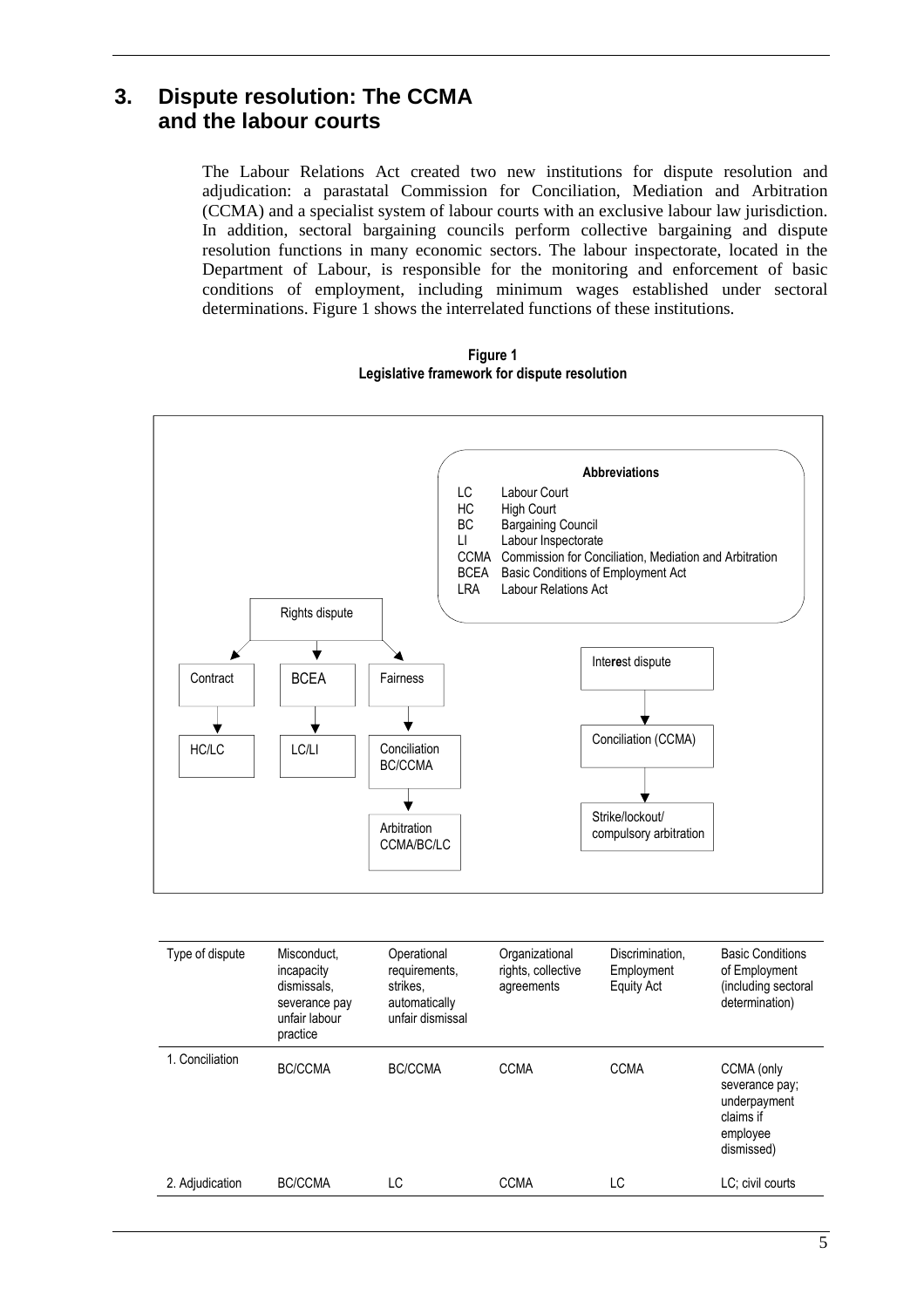#### **The CCMA**

The CCMA is independent and governed by a tripartite Governing Body. The CCMA's functions include dispute resolution, dispute management, and institution-building within the labour arena and the provision of education, training and information to employers and employees and their organizations. The CCMA may accredit bargaining councils (sectoral bargaining institutions jointly established by employers' organizations and trade unions) to conduct conciliations and arbitration within their sector. The CCMA is funded by the national government; there are no charges for referring disputes to it. Employees referring cases to the CCMA or the labour court may do so themselves or may be assisted by their trade union or in some cases by lawyers.

All disputes about unfair dismissals, trade union organizational rights, the interpretation of collective agreements and certain individual unfair labour practices, as well as interest disputes arising from collective bargaining, must be referred to conciliation. There is a statutory obligation on the CCMA to hold the initial conciliation hearing within 30 days. Unresolved rights disputes may be referred either to arbitration or to adjudication by the Labour Court. Arbitration may be conducted under the auspices of the CCMA, an accredited bargaining council or, by agreement, a private arbitrator appointed by collective or other agreement. CCMA arbitrations are conducted either by full-time Commissioners who are employees of the CCMA or by part-time commissioners.

Arbitration is the route for adjudicating disputes about dismissals for a reason related to the employee's conduct or capacity, as well as disputes concerning trade union organizational rights, the interpretation of collective agreements and certain individual unfair labour practices. Other dismissal cases (operational requirements, strike dismissals and cases in which discrimination is alleged) must be referred to the Labour Court. In 2002, the LRA was amended to allow employees to refer individual operational requirements dismissals to arbitration.

Arbitration was intended to provide 'cheap, accessible, quick and informal' dispute resolution. The CCMA's powers and procedures emphasise the expeditious resolution of disputes in a non-technical and non-legalistic manner. The arbitrator has the discretion to determine a dispute fairly and quickly while dealing with the substantial merits of the dispute. The right to legal representation in arbitration is restricted and the majority of employees who bring claims are represented by trade union officials or represent themselves. There is no appeal against arbitrators' decisions, although decisions are subject to judicial review by the Labour Court.

#### **The Labour Court**

The LRA created the Labour Court as a specialist court with national jurisdiction, with the same status as a division of the High Court of South Africa. As indicated above, the Court has exclusive jurisdiction over cases concerning dismissals for operational requirements, strike dismissals and other cases in which the dismissal is alleged to involve discrimination. The Court also hears unfair discrimination cases. While parties may apply for more complex cases falling within the CCMA's arbitration jurisdiction to be referred to the Labour Court, this is rarely done in practice. NEDLAC plays a significant role in the appointment of Labour Court judges, enabling the social partners to play an active role in determining the composition of the Court.

The review of arbitration awards issued by CCMA commissioners falls within the exclusive jurisdiction of the Labour Court, which is able to supervise the manner in which the CCMA fulfils its statutory dispute resolution mandate through the exercise of these review powers. Reviews have come to occupy a major portion of the Labour Court's workload. The Labour Court has the exclusive jurisdiction to interpret the Labour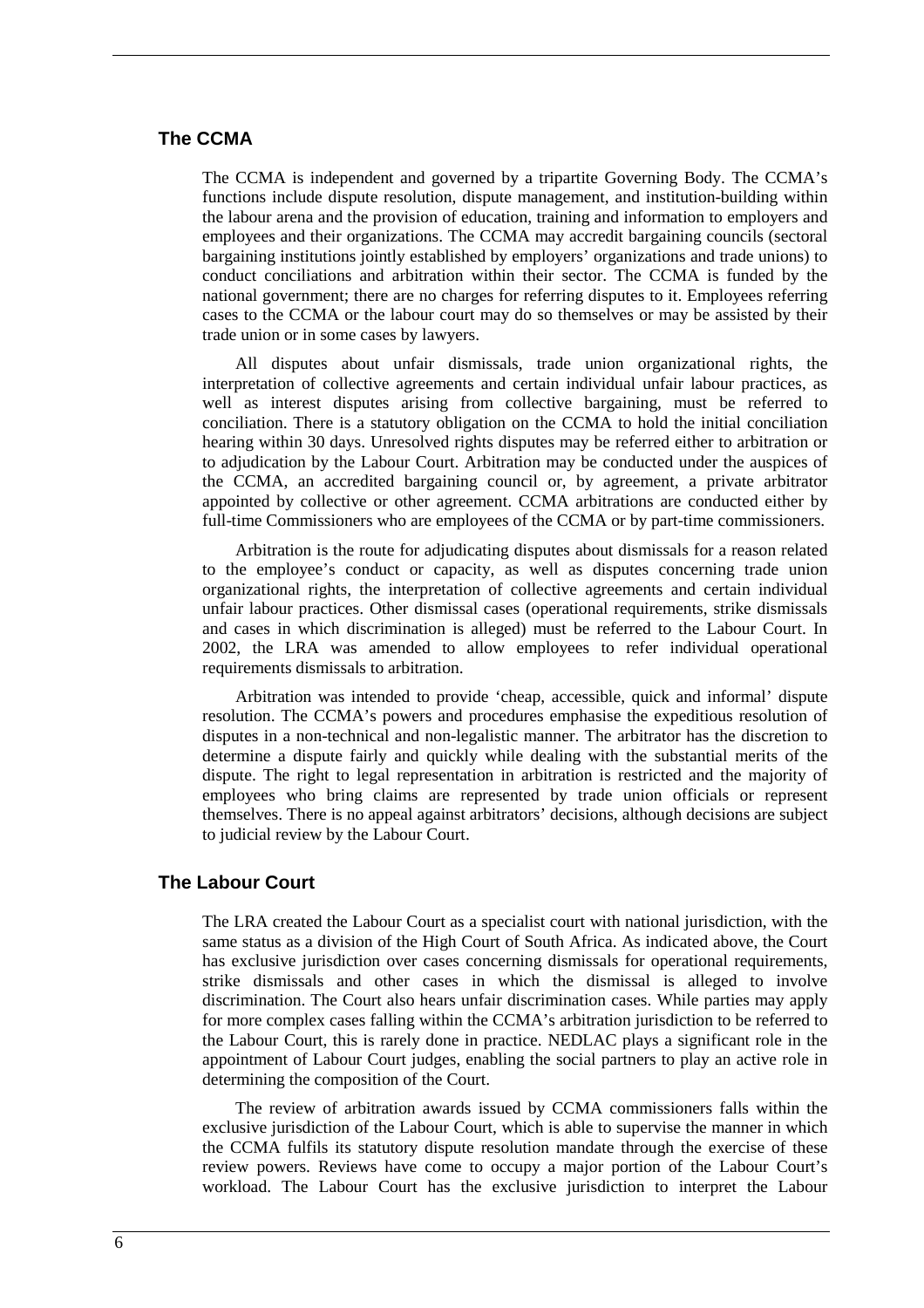Relations Act and other labour legislation. This includes an exclusive jurisdiction to interdict industrial action that does not comply with statutory requirements, as well as other unlawful conduct arising from a strike or lockout. This exclusive jurisdiction of the specialist labour court does not extend to all employment matters, and claims arising out of employment contracts may be brought to a number of different forums, including the civil courts.

The Labour Appeal Court (LAC) was established as the court of final instance in matters concerning the interpretation of the LRA and other matters within the exclusive jurisdiction of the Labour Court. It was anticipated that this would promote consistent interpretation and application of labour legislation. When the LRA was enacted in 1995, it was envisaged that the only appeals from the Labour Appeal Court would be to the Constitutional Court on constitutional issues. However, the 1996 Constitution has been interpreted to permit an intermediate level of appeal of all matters within the jurisdiction of the labour courts to the Supreme Court of Appeal (SCA). While the SCA has articulated the view that the primary responsibility for developing labour law jurisprudence lies with the LAC and that it will only be appropriate for it to intervene if "there are special considerations relating to issues of constitutional or legislative construction or important issues of principle", the SCA has frequently overturned LAC decisions.<sup>12</sup> An increasing number of contentious issues involving the interpretation of labour legislation have been resolved by the Constitutional Court.

In 2003, as part of a wide-ranging plan to restructure the courts, the Government published proposals to abolish the specialist labour courts and transfer their jurisdiction to the High Court and the Supreme Court of Appeal. These proposals proved to be highly controversial and were subsequently withdrawn. Due to several years of uncertainty concerning the future of the Labour Court, a significant number of its judges were appointed on a part-time or short-term basis. In the last few years, however, many highly regarded labour law specialists have taken permanent appointments to the Labour Court bench.

#### **Bargaining councils**

The introduction of the LRA and the subsequent establishment of institutions such as the CCMA were based on the idea that 'the promotion of social dialogue [is] the most appropriate way of managing not only the transition to democracy but also the changes which were unfolding in the workplace'.<sup>13</sup> This emphasis on self-regulation is reflected in both the composition and processes of various bargaining structures. Aside from bargaining councils, collective bargaining also takes place at statutory councils (a new structure with limited impact), centralised non-statutory structures and plant/enterprise level structures accounting for nuanced formal and informal arrangements. As the 'custodian of social dialogue'<sup>14</sup> the CCMA is largely responsible for offering assistance and facilitation.

Bargaining councils are joint employer and union bargaining institutions whose functions and powers are set out in the LRA. As noted earlier, bargaining councils (previously known as industrial councils) have been a central institution of South African labour law since 1924. Traditionally, the core function of bargaining councils has been to negotiate collective agreements that regulate terms and conditions of employment in the sectors in which they operate. Typically these agreements deal with issues such as minimum wages, hours of work, overtime, leave pay, notice periods and retrenchment pay. Many bargaining council agreements also establish "social wage" funds, such as pension

<sup>&</sup>lt;sup>12</sup> National Union of Mineworkers v Mazista Tiles (Pty) Ltd (2006) 27 ILJ 471 (SCA); [2003] 7 BLLR 631 (SCA) at para 12.

<sup>&</sup>lt;sup>13</sup> Grawitzky, 2011.

 $14$  Ibid.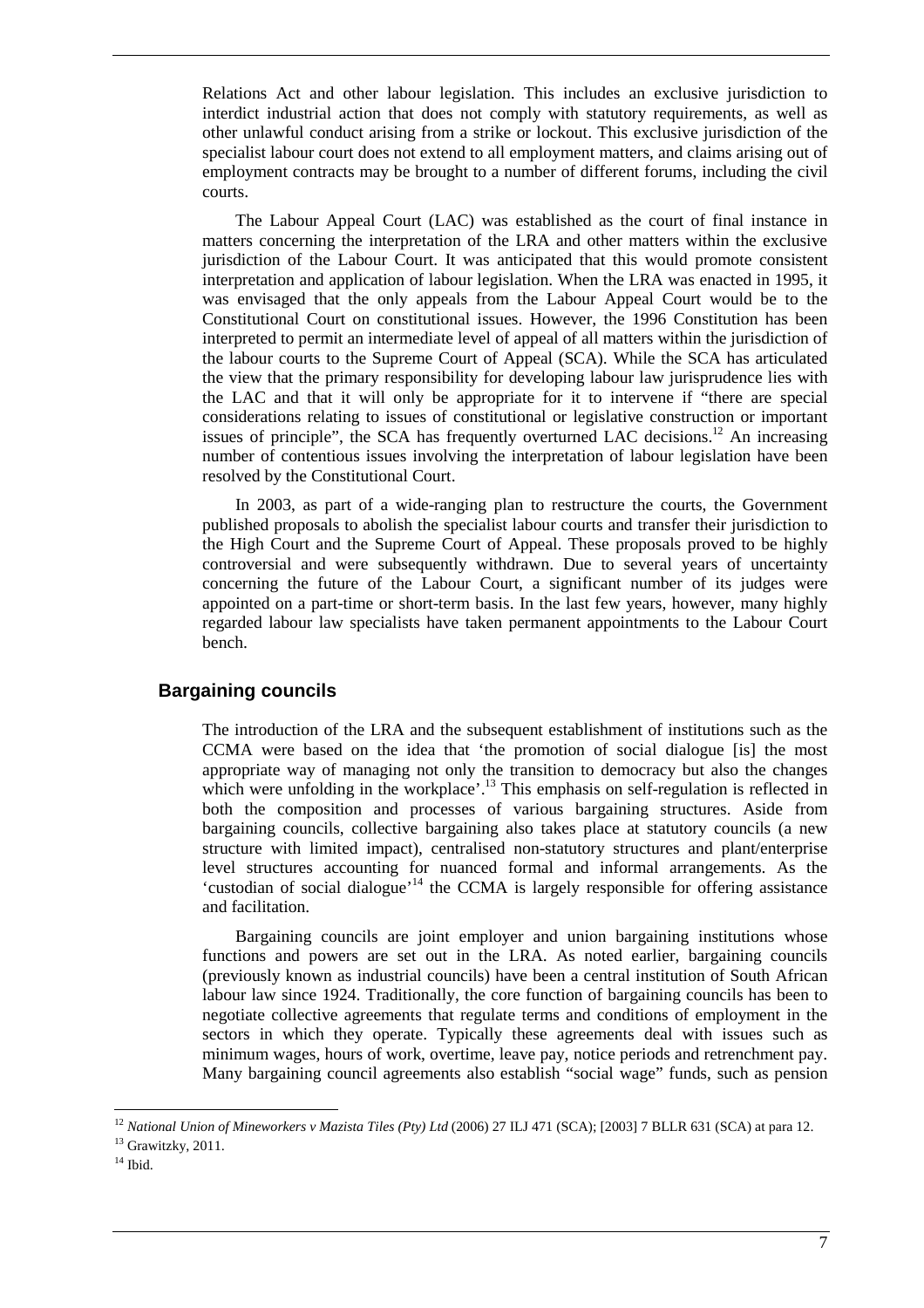or provident funds, and medical aid schemes that are administered by the councils. Bargaining councils are authorized to appoint designated agents who have powers similar to those of labour inspectors to enforce compliance with collective agreements. These collective agreements are negotiated by the trade unions and employers' organizations that are parties to the bargaining council. Bargaining councils may apply to the Minister of Labour to have their collective agreements extended to apply to employers and employees in their sector who are not members of the trade unions and employers' organizations that constitute the bargaining council. The Minister has an extremely limited discretion concerning extensions if the trade union and employer parties to the bargaining council are representative.

There are currently 47 bargaining councils covering an estimated 2.5 million workers in both the private and public sector.<sup>15</sup> The public sector bargaining councils established after 1995, cover some 1.3 million workers in the three tiers of government (national, provincial and local). The LRA envisaged a significantly expanded role for bargaining councils by extending their functions to include the responsibility for dispute resolution.

Disputes between parties to a bargaining council must be resolved in accordance with the constitution of the council. A council is not required to obtain accreditation to resolve these disputes but once accredited, it may apply for and obtain a subsidy for performing these dispute resolution functions.<sup>16</sup> However, a bargaining council may only deal with disputes involving either an employer or an employee that has elected not to be a member of a party to the bargaining council if it has been accredited for this purpose by the CCMA.<sup>17</sup> Once accredited, the council may obtain subsidies from the CCMA for performing these functions. Councils must either apply for accreditation to perform these functions or refer these disputes to an accredited private dispute resolution agency.<sup>18</sup> However, no private agencies have been granted accreditation.

#### **Labour inspectorate**

The Basic Conditions of Employment Act (BCEA) provides for the Minister of Labour to appoint labour inspectors to promote, monitor and enforce compliance with the BCEA as well as other employment laws.<sup>19</sup> Labour inspectors are appointed by the Minister of Labour. Labour inspectors have extensive powers to enter workplaces, question persons and inspect documents in order to monitor and enforce compliance with labour laws. Their powers are consistent with ILO Convention No. 81 of 1947 (Convention concerning Labour Inspection in Industry or Commerce). The operation of the inspectorate was the subject of several recent reports. A technical investigation by the International Labour Organization (ILO) noted that the head office was significantly understaffed, which constrained the Department's ability in respect of policy-making, collecting and analysing data, and in giving direction for labour inspections in occupational safety and health.<sup>20</sup>

Post-apartheid labour legislation places a considerable burden on the inspectorate since the responsibility for enforcement rests directly with the Department of Labour. There has also been a massive increase in the number of workers covered by minimum standards, in particular minimum wages under sectoral determinations. The rise of nonstandard work has also meant that a declining proportion of private sector employees fall under the scope of collective bargaining agreements. There is consensus that the capacity

<sup>&</sup>lt;sup>15</sup> LEP and NALEDI, 2010. Support for bargaining councils and centralised bargaining. About 50 per cent of bargaining council coverage is in the public sector.

 $16$  Section 132(1) of the LRA.

 $17$  Section 51(3) of the LRA.

 $18$  Section 52(1) of the LRA.

 $19$  Section 64(1) of the LRA.

<sup>20</sup> See ILO *Technical Memorandum*, unpublished, 2010.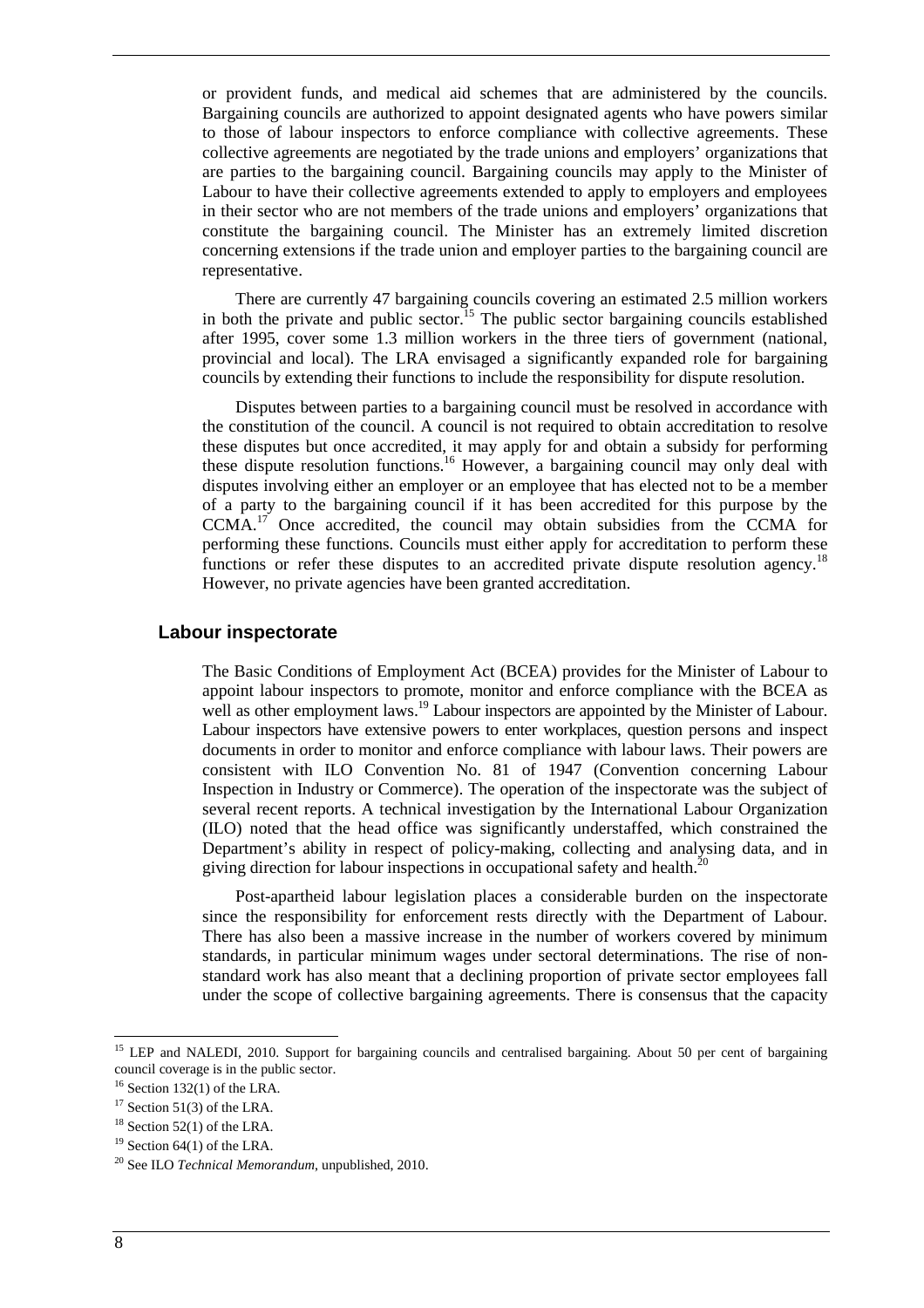of the labour inspectorate to enforce and promote compliance requires significant strengthening and the need for a significant overhaul and upgrading of enforcement institutions and procedures has been placed on the agenda by South Africa's Decent Work Programme. While the social partners have played an active role in governing the CCMA, they have not equally engaged with the inspectorate. Both organized business and labour significantly favour the establishment of an "oversight" structure within NEDLAC to monitor and evaluate the activities of the inspectorate and interact with the inspectorate regarding the enhancement of capacity and resources.<sup>21</sup>

## **4. Overview of the CCMA**

This section contains descriptions of some key operational and institutional features of the CCMA. These are its electronic case management system, the tripartite Governing Body and the full-time and part-time Commissioners who conduct conciliations and arbitrations.

#### **Case management system**

Since its inception, the CCMA has operated an electronic case management system (CMS) to track disputes referred to it. A mandatory referral form is the primary source of data; it includes details about the dispute and the result required by the party referring the dispute. As cases progress through the dispute resolution process, a further range of data is captured in the CMS. The CMS allows for the scheduling and tracking of the progress of disputes. A significant recent innovation is that the CMS can be accessed from terminals at 25 labour centres operated by the Department of Labour. This enables officials at these labour centres to advise employees on the progress of their disputes through the CCMA.

The data captured in the CMS covers both the administration of cases as well as their contents. The data derived from the CMS is circulated within the CCMA in a monthly cumulative report, which is consolidated into an annual review of operations at the end of each financial year.<sup>22</sup> The circulation of CMS data on a monthly basis enables the performance of each office to be monitored against performance targets. Administrative data recorded in the CMS includes the manner in which the case was referred, the case creation, activation and expiry dates, the number of days within which the case must be heard (as determined by the LRA), the commissioner assigned to the case and information on scheduling and other logistical arrangements (such as the date, time and venue where a case will be heard). The data also includes the names and details of all relevant parties, the nature of the dispute, the sector within which the dispute arose and the outcome of processes.

In the process of tracking cases, a rich collection of case-related, administrative and outcome data is recorded on the CMS. A number of academic research papers on the operation of the CCMA have been written using CMS data. The initial decision as to which data should be recorded in the CMS was driven by the CCMA's operational requirements. A number of commentators proposed that the CMS should be revised to record of a wider range of information that, although not required for the administrative functioning of the CCMA, would make it a more valuable source of labour market data. After consultation with various stakeholders, the CCMA embarked on a project to, firstly, analyse the data currently collected and captured in the CMS and identify areas for improvement and, secondly, to identify additional data which could be collected and added

 $21$  Benjamin, 2011.

<sup>&</sup>lt;sup>22</sup> The Annual Review of Operations is not published or placed on the CCMA's web-site but is available on request from the organization.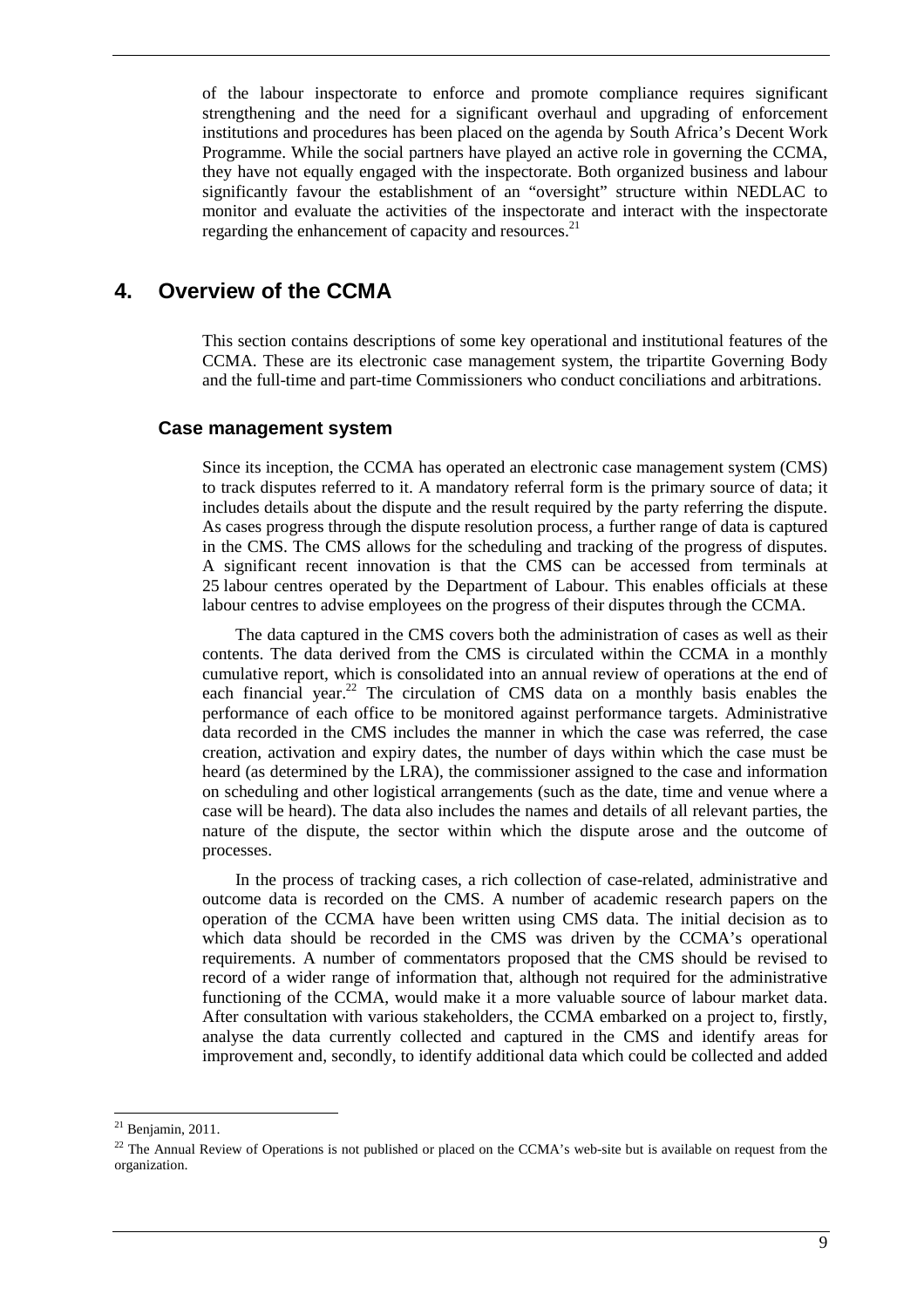to the CMS that could possibly improve the functioning of the CCMA, as well as enhance research in the area of dispute resolution in the country.<sup>2</sup>

As of 1 January 2012, the following additional information is recorded in the CMS:

- a) the manner in which the dispute was referred (e.g. fax, walk in, registered mail etc.);
- b) details about the employee making an individual referral (gender, identity number, length of service, monthly earnings, age, race and whether the employee is employed through a labour broker/temporary employment service);24
- c) if the employer is an individual, the gender;
- d) if the employer is an organization, its size by number of employees;
- e) whether the parties are represented and, if so, the type of representation (lawyer, trade union official, etc.);
- f) the outcome of cases that are settled, including the amount of compensation;
- g) the outcome of cases in which an arbitration award is made, including the amount of compensation.

It is anticipated that the additional information recorded in the CMS will enhance evidence-based policy-making on the operation of the CCMA and labour law generally. For instance, the operation of labour brokers (temporary employment services) is a highly contentious subject on which the Government is proposing stricter regulation. However, as previously the CMS did not include information on whether the employer in a dispute was a labour broker or not, there is no reliable data on the number of disputes before the CCMA that involve labour brokers. Another high profile issue is the proposal that a qualifying period (most commonly suggested to be six months) be enacted into legislation during which employees would not have "ordinary" unfair dismissal or unfair labour practice protection (although they would continue to be protected against unfair discrimination by an employer). It is argued that this would promote the hiring of new employees and reduce the CCMA's caseload. Again, because the CMS did not heretofore record the employee's length of service, there is no data for evaluating the likely impact of such a proposal.

#### **Governing Body<sup>25</sup>**

The CCMA Governing Body is appointed by the Minister of Labour and exercises significant executive and oversight function over the management and operations of the CCMA. The Governing Body has extensive executive responsibilities and is not merely an advisory structure, as is the case with many other tripartite boards. The Governing Body consists of an independent chairperson, three representatives each from the Government, organized business and organized labour, as well as the CCMA Director. The members of the Governing Body (including the independent chairperson) are nominated by NEDLAC.

The primary functions of the Governing Body include appointing the Director, appointing and terminating the appointment of commissioners, and accrediting and subsidising bargaining councils and private dispute resolution agencies. The Governing Body has established several subcommittees (Human Resources, Audit, Finance and Risk,

 $23$  For a complete account of recommendations see Goga and van der Westhuizen, 2010. The current discussion summarises only a few of the most relevant suggestions.

<sup>&</sup>lt;sup>24</sup> For reasons of practicality, this will not be recorded for mass dismissals (most commonly strike and retrenchment cases).

<sup>&</sup>lt;sup>25</sup> This Section is based on interviews with, and written comments by, the following Governing Body members: T. Cohen, I. Macun, B. Ntshalintshali, E. Monage and L. Burger.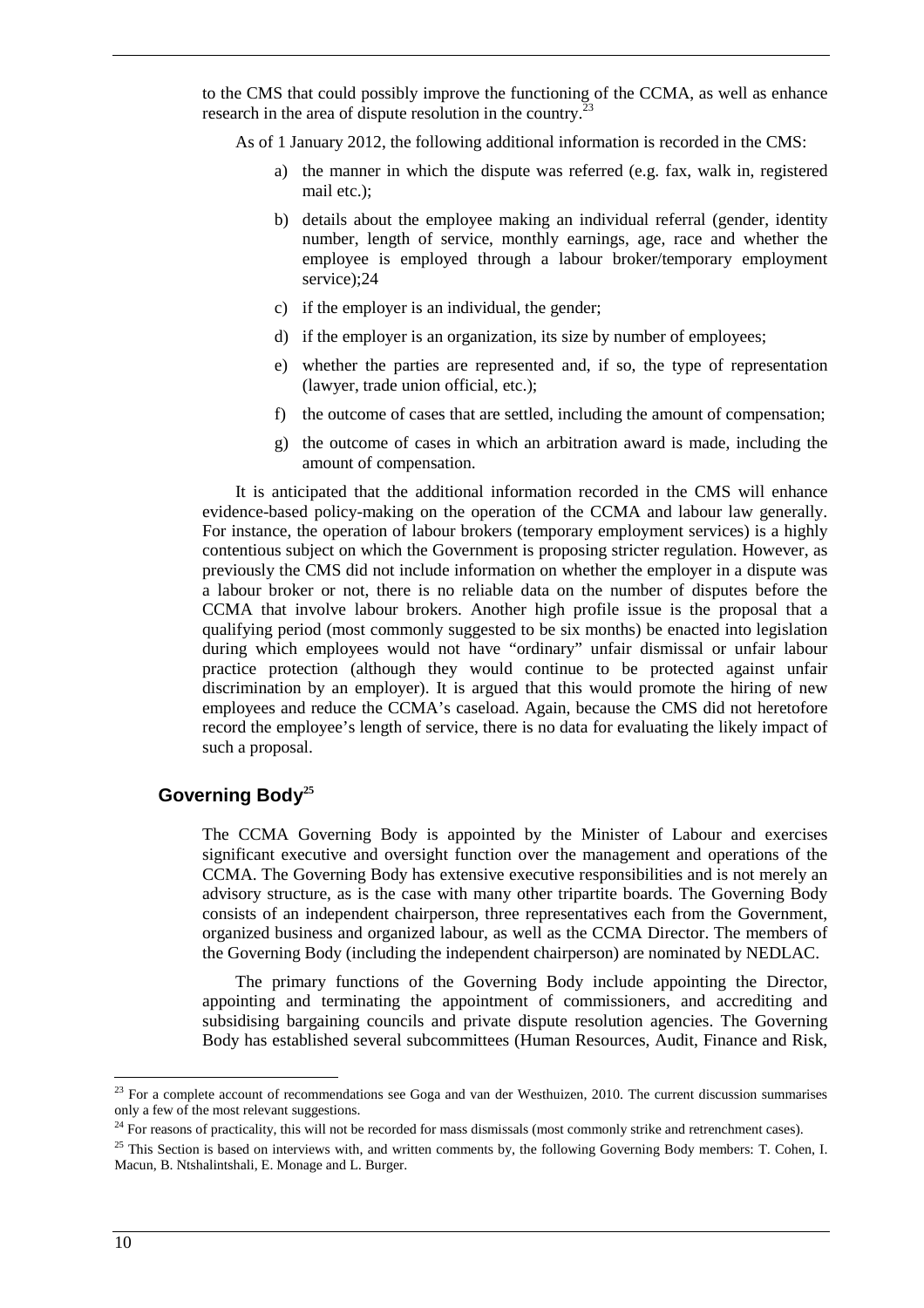Accreditation and Subsidy, and Governance) to assist with its work and to facilitate good governance. The Governing Body conducts itself in accordance with a charter that is reviewed annually.

The Governing Body has remained an effective institution for social dialogue. A number of factors contribute to this. Senior representatives appointed by the social partners serve as members of the Governing Body. In many instances, the members show willingness to divorce themselves from the interests of their constituencies and act in the CCMA's organizational interest.

Labour and business representatives in the Governing Body play a significant role in representing the CCMA in hearings before the Parliamentary Portfolio Committee and in dealings with the Department of Labour and the Auditor-General (who has oversight of the CCMA's financial management). In these forums, the role of the constituency representatives has been to promote the purpose of the CCMA and jointly argue for its continued relevance and funding. This occurred during the financial crisis, when the increased caseload created a significant funding challenge for the CCMA, and again when a senior public official criticized the operation of the CCMA. In these instances, constituency members on the Governing Body played an active role in galvanising support for the CCMA from their constituencies and responding publicly to the criticism.

The Governing Body operates by consensus. While this has prevented decisions that may have been strongly opposed by any of the constituencies, it has had a limiting effect on certain policy decisions. For instance, the CCMA has not to date accredited any private dispute resolution agencies, although this is a significant aspect of the approach to dispute resolution articulated in the LRA. This occurred due to opposition from representatives of organized labour who feared that this might result in a decrease of funding for the CCMA. This issue is currently being addressed.

The Governing Body members and nominated regional social partners interview and recommend candidates for appointment as commissioners. The human resources subcommittee interviews candidates and deals with decisions to suspend or terminate the employment of commissioners, with the full Governing Body having final decisionmaking power on these issues. The subcommittee also works by consensus, and commissioners are not appointed if any one constituency opposes their appointment. The representatives of business and labour strongly favour the involvement of the constituency representatives in appointments and view it as part of the Governing Body's express statutory mandate. They share the view that participation in the appointment and the making of appointments by consensus enhances the legitimacy of the CCMA.

An unresolved concern is the lack of clarity over whether the CCMA should be allowed to play a meaningful role in policy formulation on matters of labour market regulation, particularly where these directly affect its operation. The CCMA has not participated directly in negotiations over the reform of labour legislation at NEDLAC, even though these have a direct and significant impact on its operation. This means that the CCMA has not been able to debate proposed draft legislation regarding its operation; its involvement has been confined to making written submissions. A related concern is that proposals that might enhance the efficacy of the CCMA may be opposed by both organized business and labour constituencies in NEDLAC, leading to their removal from draft legislation.

#### **Commissioners**

Arbitrations and conciliations are conducted by Commissioners. There are full-time Commissioners who are employees of the Commission, and part-time Commissioners employed on three-year renewable fixed term contracts who are classified as independent contractors. There is a code of practice applicable to both full-time and part-time Commissioners. Initially, full-time Commissioners were employed on an indefinite basis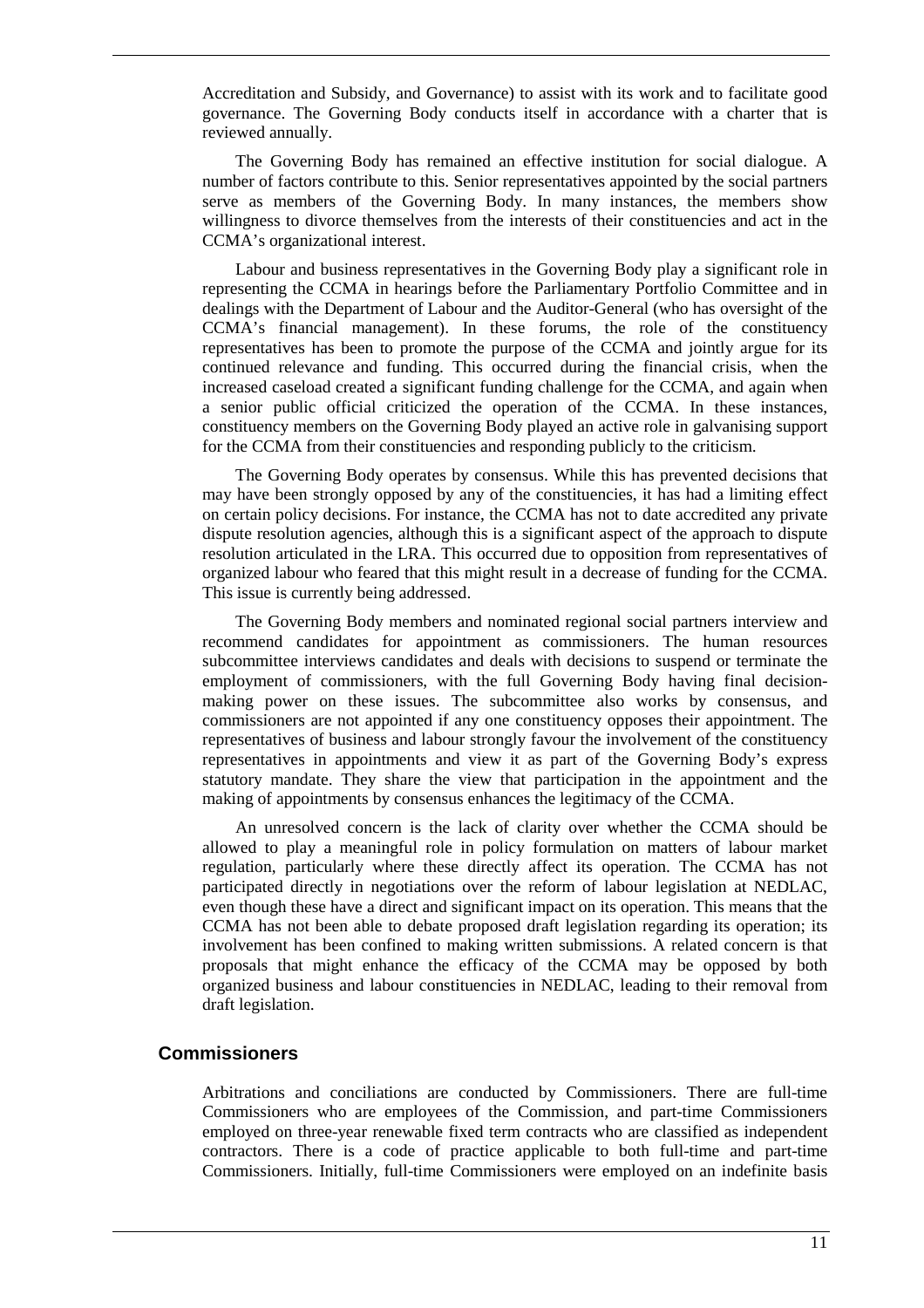but more recently have been employed on renewable six-year contracts without any guarantee of reemployment. Although part-time Commissioners are not classified as employees, the CCMA has established procedures to ensure that decisions about their appointment and renewal of contracts are made in a fair manner.

The responsibility for appointing Commissioners rests with the Governing Body.<sup>26</sup> Interviews are conducted by panels on which the social partners are represented. The panels then make recommendations to the Governing Body for its consideration. Decisionmaking is by consensus and disagreements between the representatives of the social partners are referred to the Human Resources Sub-Committee of the Governing Body. The general approach is that the absence of consensus over a candidate is considered a recommendation to decline to appoint unless the Governing Body decides otherwise. The active participation of the social partners in the appointment of Commissioners is an important guarantor of the legitimacy of the CCMA as a dispute resolution institution and contributes significantly to its legitimacy and credibility.

The utilization of part-time Commissioners is a distinctive feature of the operation of the CCMA. The current operational plan is drawn up on the assumption that 60 per cent of the caseload will be handled by part-time Commissioners. The use of part-time Commissioners enables the CCMA to draw on the services of experienced conciliators and mediators who may be reluctant to work full-time in the CCMA; it also enables young practitioners the opportunity to gain experience and exposure.

All Commissioners undergo rigorous training. The introduction of mentoring for entry-level Commissioners has been an important initiative. The primary objective of the Training Development Unit (TDU), which has been in existence for two years and forms part of the CCMA Capacity Building and Outreach Cluster, is to 'provide design and developmental support for the CCMA's capacity building and qualifications development activities'.<sup>27</sup> The TDU does this by designing and updating training material both for internal and external use, as well as assisting in the development and assessment of training methods. The impact of the training goes beyond the immediate function of ensuring skilled mediators and arbitrators, serving also to enhance the body of dispute resolution skills available in the labour market as a whole.

## **5. Resolution of individual disputes**

One of the key innovations introduced by the 1995 LRA was the requirement that the parties to all disputes within the jurisdiction of the CCMA engage in conciliation. An initial projection that the CCMA's annual caseload would be approximately 40,000 has proved to be a massive underestimate. Disputes referrals (59 222) in its first full year of operation (1996-7) were 50 per cent higher than initial estimates. Subsequently, there has been an increase in disputes referred each year, except for the period between 2003-4 and 2006-7 when the disputes referred were at a steady level. Figure 2 shows the CCMA's caseload since its establishment. In addition, the CCMA receives a large number of disputes that are outside of its jurisdiction, and this requires it to devote resources to ensuring that the applicants are referred to the appropriate institution.

<sup>&</sup>lt;sup>26</sup> Section 117 of the LRA.

<sup>27</sup> TDU Annual Report ,2012.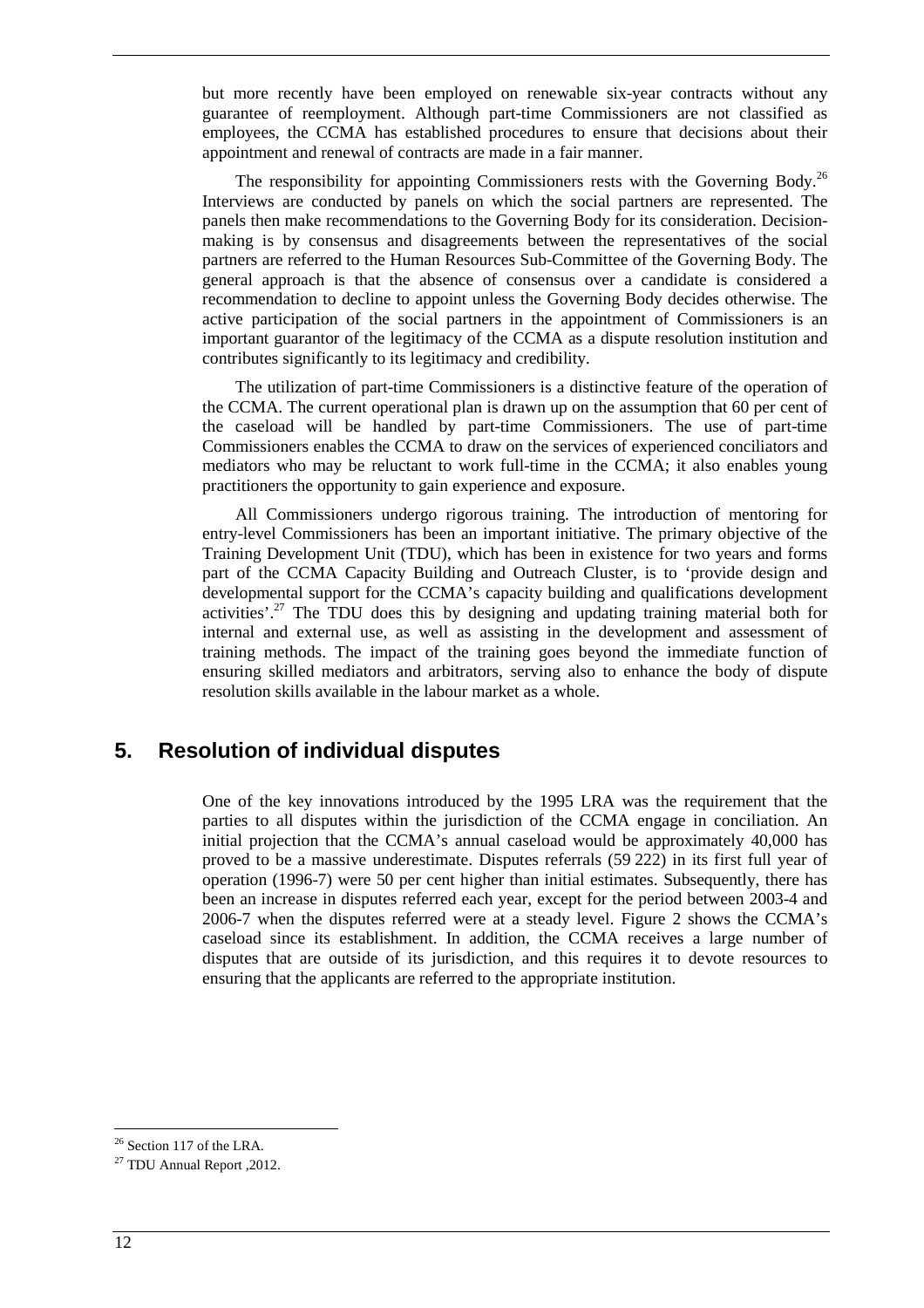**Figure 2 Total national CCMA referrals, 1996–2011** 



As Table 1 shows, the vast majority of disputes referred to the CCMA are individual cases. Throughout its existence, roughly 80 per cent of referrals each year have been dismissal cases. The large caseload and the statutory obligations to provide expeditious individual dispute resolution have led to the adoption of a range of innovative techniques and strategies to process the CCMA's caseload expeditiously within the constraints of the available resources.

|                             | <b>Referrals</b>                        | 2002/3 | 2003/4 | 2004/5 | 2005/6 | 2006/7 | 2007/8 | 2008/9 | 2009/10 | 2010/11 | 2011/12 |
|-----------------------------|-----------------------------------------|--------|--------|--------|--------|--------|--------|--------|---------|---------|---------|
|                             | <b>Total referrals</b>                  | 118126 | 127886 | 128162 | 125145 | 123578 | 132992 | 140504 | 153825  | 154415  | 161674  |
|                             | Jurisdictional cases                    | 76547  | 83049  | 83880  | 85546  | 85213  | 91393  | 106893 | 119038  | 120035  | 126090  |
| Referrals by issue category |                                         |        |        |        |        |        |        |        |         |         |         |
|                             | Capacity building/dispute<br>management |        |        |        |        |        |        |        | 147     | 744     | 1414    |
|                             | Collective bargaining                   | 3028   | 2814   | 3153   | 3381   | 3335   | 3214   | 3461   | 3408    | 3371    | 3807    |
|                             | Mutual interest                         | 3273   | 3371   | 3812   | 4053   | 3615   | 3981   | 4091   | 4794    | 5222    | 5341    |
|                             | Non jurisdiction                        | 17688  | 18378  | 20113  | 19058  | 18657  | 12839  | 4668   | 4715    | 7291    | 5701    |
|                             | Unfair dismissals                       | 82411  | 89896  | 87745  | 85078  | 85033  | 99207  | 110988 | 121317  | 117711  | 123458  |
|                             | Unfair labour practices                 | 7821   | 7564   | 7970   | 7093   | 7311   | 8409   | 9620   | 10785   | 11182   | 12394   |
|                             | <b>Processes heard</b>                  |        |        |        |        |        |        |        |         |         |         |
|                             | In limines heard                        | 11176  | 13414  | 15027  | 15298  | 13305  | 12199  | 13117  | 15318   | 13659   | 13933   |
|                             | Condonations heard                      | 243    | 366    | 712    | 1578   | 7242   | 7745   | 10137  | 11879   | 10890   | 12299   |
|                             | Pre-conciliations heard                 | 9144   | 6500   | 5178   | 12966  | 13476  | 12257  | 14083  | 16287   | 16989   | 20585   |

**Table 1 Principal categories of disputes referred**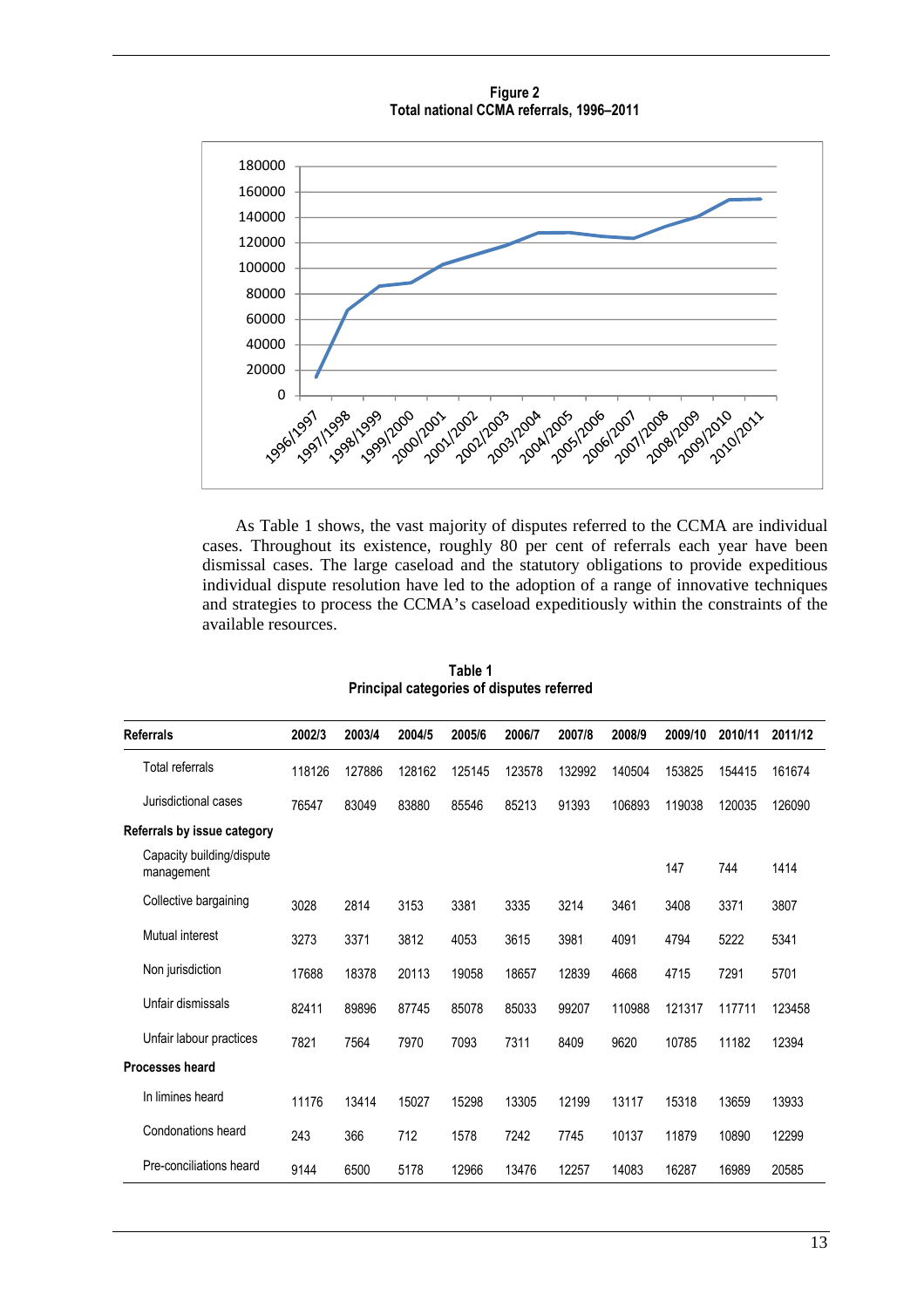| <b>Referrals</b>                  | 2002/3 | 2003/4 | 2004/5 | 2005/6 | 2006/7 | 2007/8 | 2008/9 | 2009/10 | 2010/11 | 2011/12 |
|-----------------------------------|--------|--------|--------|--------|--------|--------|--------|---------|---------|---------|
| Con/arbs heard                    | 3342   | 28990  | 37804  | 34469  | 32059  | 40647  | 45954  | 47353   | 50142   | 51697   |
| Conciliations heard               | 58895  | 42347  | 34941  | 34894  | 35821  | 37712  | 41593  | 52420   | 48134   | 51925   |
| 189A Facilitations heard          | 38     | 179    | 182    | 197    | 102    | 180    | 379    | 808     | 699     | 728     |
| Average turnaround times          |        |        |        |        |        |        |        |         |         |         |
| Turnaround time -<br>conciliation | 50.12  | 56.04  | 60.91  | 54.19  | 31.3   | 27.99  | 27.36  | 28.56   | 26.67   | 23.7    |
| Settlement rate                   |        |        |        |        |        |        |        |         |         |         |
| Cases heard and closed            | 56684  | 58618  | 58511  | 67116  | 59921  | 64494  | 74514  | 107968  | 107928  | 113076  |
| Cases settled                     | 28659  | 31473  | 33152  | 36817  | 42882  | 48944  | 57039  | 65169   | 70749   | 79260   |
| Settlement rate                   | 51%    | 54%    | 57%    | 55%    | 72%    | 76%    | 77%    | 60%     | 66%     | 70%     |

## **6. Conciliation**

#### **Referral**

An employee is able to refer a dispute for conciliation by submitting a referral form to the CCMA and delivering a copy of the form to the employer. The employee or trade union referring a claim must identify the nature of the dispute but is not required to submit a detailed statement. Each of the CCMA's regional offices has a referral office whose staff members are able to guide employees in completing a referral form. Approximately 60 per cent of individual disputes are referred as "walk in" disputes. Once the form is completed, the employee is required to serve it on the employer and provide proof of service to the CCMA.

An important innovation which commenced in 2012 is that employees are able to lodge disputes with bargaining councils at CCMA offices. The completed referral form is then electronically transmitted to the bargaining council with jurisdiction. In addition, employees will be able to make CCMA (and bargaining council) referrals at 25 labour advice centres operated by the Department of Labour. These innovations will greatly enhance access to dispute resolution.

The majority of cases are referred by low-paid workers. According to data for the period between 2003 and 2005, 31 per cent of dismissal or unfair labour practices cases were referred by low-paid employees earning less than R1,000, whilst 90 per cent of employees who referred cases to the CCMA earned less than  $R5,000$  per month.<sup>28</sup> Similarly, 52 per cent of referrals were by employees classified as low-skilled, 35 per cent by semi-skilled workers and only 11 per cent by skilled workers.<sup>29</sup>

#### **"Out of jurisdiction" referrals**

The number of "out of jurisdiction" referrals received by the CCMA since its establishment has consistently been around 20-25 per cent of total referrals. In 2011-12, 35,084 cases were screened as being outside the CCMA's jurisdiction, amounting to 22 per cent of total referrals in that period. Members of the CCMA's front office staff direct individuals with claims or grievances that are within the jurisdiction of other institutions to

<sup>&</sup>lt;sup>28</sup> Benjamin, 2009.

 $29$  Ibid.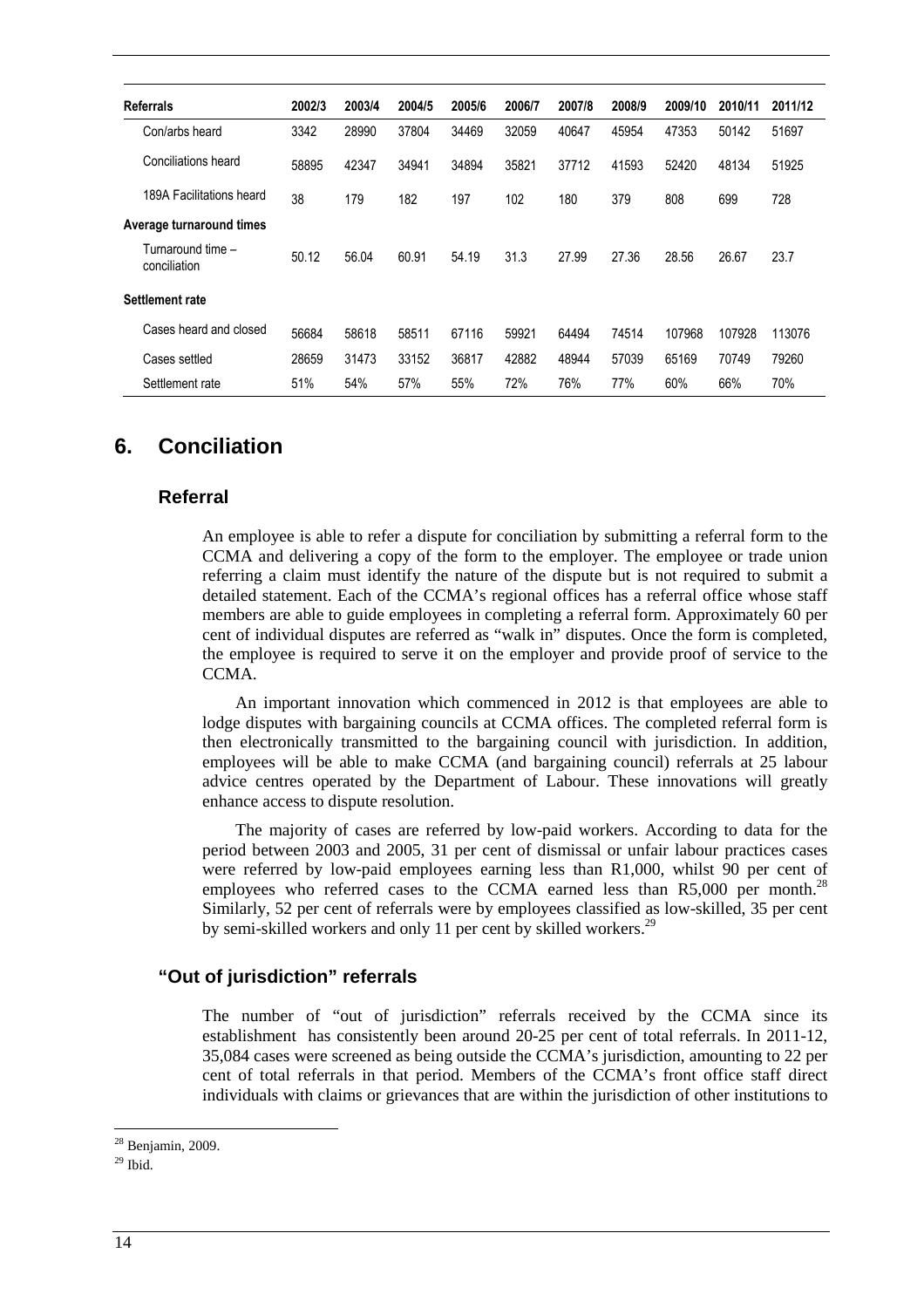the appropriate forum. The most common categories of cases that need to be referred elsewhere are cases falling within the jurisdiction of bargaining councils, grievances arising under the Basic Conditions of Employment Act, and sectoral determinations that fall within the jurisdiction of the labour inspectorate housed in the Department of Labour.

Not all jurisdictional issues can be resolved through a screening process. There are cases in which the employer may subsequently raise a jurisdictional issue by claiming, for example, that the applicant is an independent contractor rather than an employee, or that the applicant resigned and was not dismissed. These issues are dealt with at the commencement of the arbitration process.

#### **Period for referrals**

Employees who refer claims more than 30 days after a dismissal (or 90 days after an unfair labour practice dispute) can request the CCMA to condone their late referral if there is good cause for the delay.<sup>30</sup> Condonation is applied for in less than 10 per cent of cases and approximately 75 per cent of condonation applications are successful. This means that between 2 per cent and 3 per cent of cases referred to the CCMA are rejected because they are brought after the prescribed referral periods.

The low incidence of condonation claims is an indication that the CCMA's procedures are now extremely well known among the South African workforce. The short referral period promotes the swift resolution of disputes and provides considerable certainty to employers who know that they will not face claims instituted several years after a dismissal. In comparison, civil claims based on contract, including contracts of employment, can be brought to court within three years of the claim arising.

The CCMA's facilities for "walk in" referrals and the simplicity of referrals forms facilitate the swift referrals of disputes. Dismissed employees, who are by far the major category of referring parties, need not consult with a trade union official or a lawyer before making a referral. The proportion of cases that are referred by trade unions on behalf of employees has declined significantly over the life of the CCMA.

The mandatory conciliation of all disputes imposes an enormous workload on the CCMA. The statutory obligation on the CCMA to conduct conciliations within 30 days of the referral adds urgency to the process. In the 2010-11 financial year, 1 per cent of conciliations were heard after the statutory 30 day period, $31$  and in 2011-12 this was figure was further reduced to a mere 0.002 per cent. This means that of a total of 124,192 disputes referred to the CCMA, conciliation commenced after the 30-day period in only 277 cases.

In order to cope with its large caseload, the CCMA initially allocated two hours for the conciliation of an individual dismissal dispute. This has subsequently been reduced, first to 90 minutes and then to 60 minutes. As a result of the huge caseload of referrals to conciliation, the CCMA has developed protocols to identify cases that may have a significant impact on the labour market. Accordingly, there are procedures to enrol cases that involvelarge-scale retrenchment, whether that dispute is referred as a section 189A facilitation, as an unfair dismissal case or a dispute about severance benefits. A similar protocol exists for conciliation hearings in discrimination cases. Collective bargaining disputes that involve key employers or may impact on more than one province are also prioritized. These cases are allocated to Commissioners with appropriate training and expertise and their progress is closely monitored so that interventions to prevent the dispute from escalating can be made if necessary.

 $30$  Tokiso, 2011.

<sup>&</sup>lt;sup>31</sup> CCMA Operational Review 2011. Figures contained in the review represent data captured between 1 April 2010 and 31March 2011.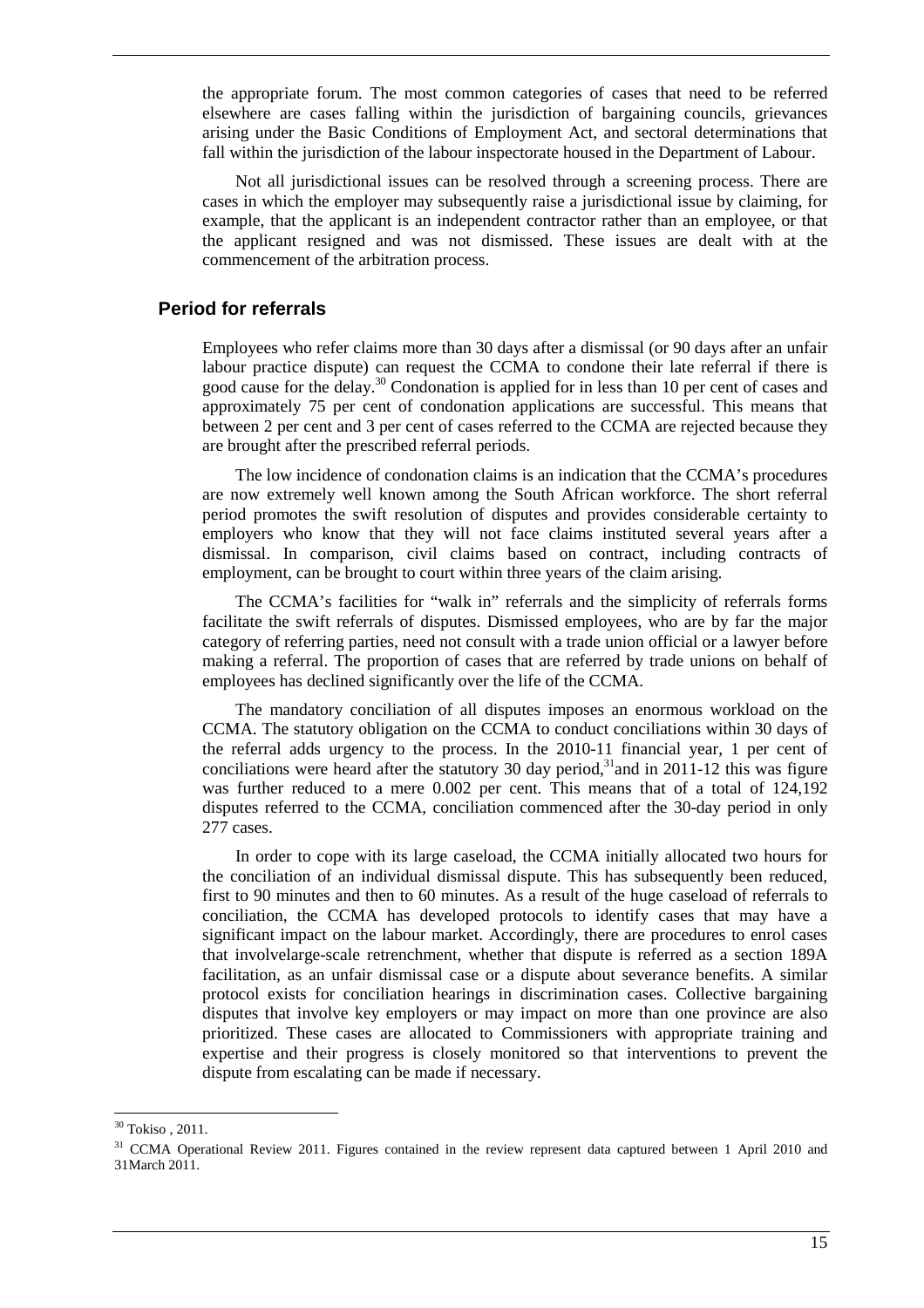#### **Pre-conciliation**

A key mechanism developed to deal with its large conciliation caseload is the use of telephonic 'pre-conciliation' as a technique for resolving disputes. While the statute makes no reference to such a procedure, the CCMA's rules authorize the Commission to seek to resolve disputes before the commencement of statutory conciliation.<sup>32</sup> The Governing Body has issued a Practice Note to identify cases that are appropriate for "preconciliation". The guideline suggests that pre-conciliation is suitable in unfair dismissal and unfair labour practice cases and severance pay claims involving a single employee, in which there is no representation by employers' organizations, trade unions or lawyers and in which the legal issues are clearly defined. $33$ 

Pre-conciliation has been extensively used in cases involving the dismissal of domestic workers as well as in sectors such as the private security industry. A settlement is concluded in roughly 50 per cent of cases in which pre-conciliation is utilized. In 2011-12 a total of 20,578 pre-conciliations were initiated, of which 10,699 were settled, thus reducing the conciliation caseload by roughly 8 per cent. The experience of the CCMA is that the prospects of a pre-conciliation process succeeding is greatest if the employee refers the dispute on the day of dismissal or very shortly afterwards. The high rate of settlement can also be attributed to the fact that these disputes are not complex and are most commonly settled on a financial basis.<sup>34</sup>

#### **Measuring the settlement rate**

The rate of settlement for disputes in which 'con-arb' (where conciliation and arbitration are conducted in a single sitting) is utilized is significantly higher than for those in which a party has objected to its use. The settlement rate for cases enrolled for con-arb is 85 per cent, while cases in which there has been an objection has a settlement rate of 40 per cent. A number of factors contribute to this marked difference in settlement rates. Many employers do not attend conciliations and there is not the same level of commitment to settle if the conciliation is held separately from the arbitration. The vast majority of cases are resolved through a financial settlement, with employees only being re-employed or reinstated in work in 13 per cent of cases. However, the proportion of settlement agreements providing for re-employment or reinstatement has improved as a result of this remedy being highlighted as part of the CCMA's job retention strategies.

Measuring the efficacy of conciliation processes has been a matter of some controversy and debate. The CCMA sets itself a target of settling 70 per cent of disputes referred to it. In 2011-12, this target was achieved, whilst the previous year saw 69 per cent of disputes settled. In some years the settlement rate was as low as 47 per cent (2001-2) and 51 per cent (2002-3). Disputes that are settled by the parties themselves, settled during arbitration proceedings or are withdrawn are all classified as 'settled'. For this reason, some commentators have pointed out that the settlement rate is potentially misleading and may overstate the efficacy of conciliation processes. Such critics have argued that if statistics are to be used as an indicator of effectiveness, 'a fair measure would take into account the nature of the settlements achieved, rather than the number of settlements'.<sup>35</sup> However, the CCMA's view is that its approach is in line with the 'best practice' approach of dispute resolution agencies internationally.

The settlement rate is also used as a performance indicator for individual commissioners and is one of a range of factors that can be taken into account by the

<sup>&</sup>lt;sup>32</sup> Rule 12 of CCMA Rules.

<sup>&</sup>lt;sup>33</sup> Practice Note 1/2012: Pre-Conciliations.

<sup>&</sup>lt;sup>34</sup> Interview: A Soobedar.

<sup>&</sup>lt;sup>35</sup> Tokiso, 2012.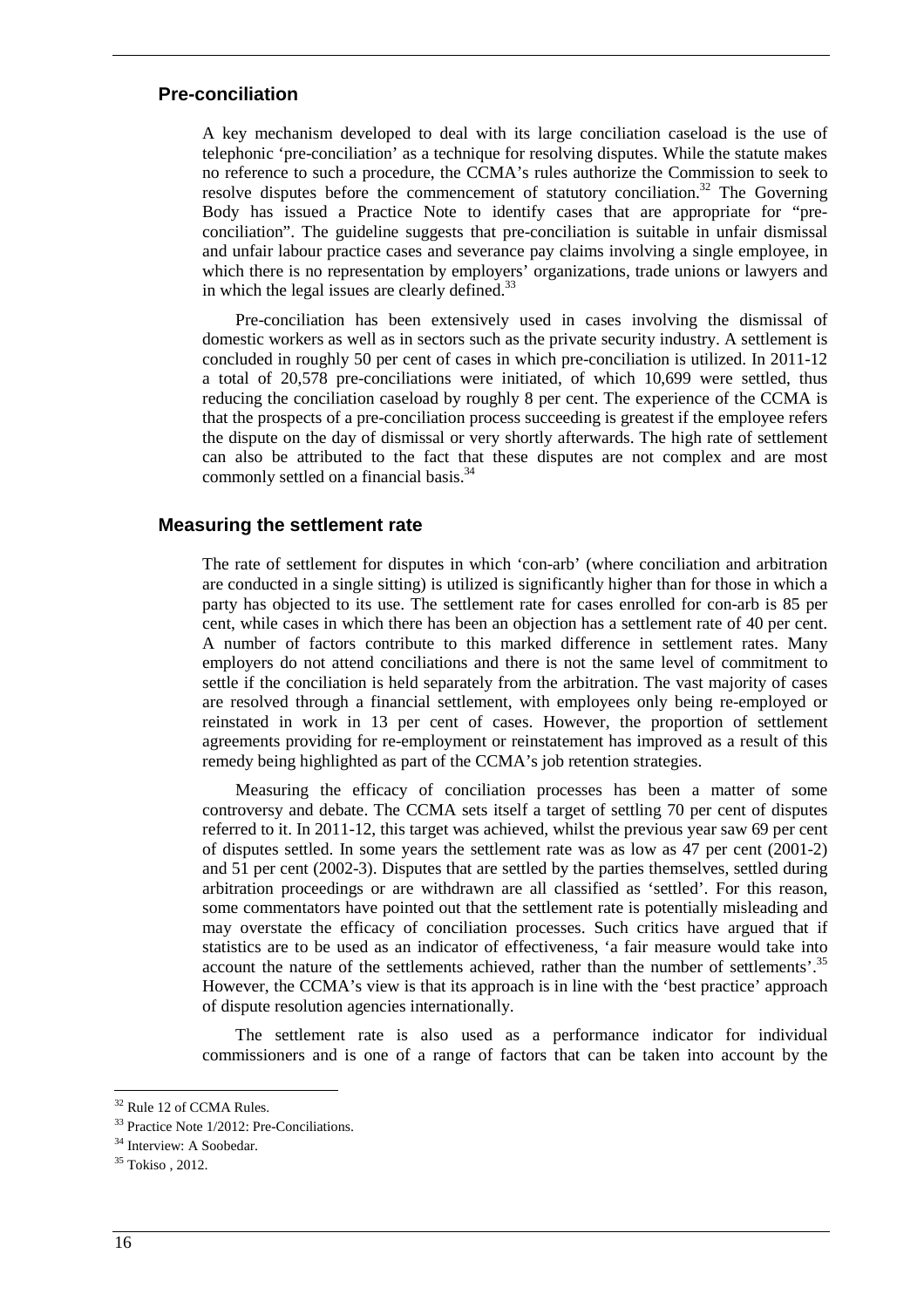Commission in deciding whether or not to renew the contracts of both full-time and parttime commissioners. It has been argued that this may result in applicants being unduly encouraged to settle when a referral to arbitration may be more appropriate, $36$  and that it may lead to the 'hasty settling of disputes and possibly also superficial settlements which fail to address the underlying causes of conflict or the real needs of the parties',  $37$  resulting in Commissioners having too great an interest in the outcome of the conciliation process because their future prospects as a Commissioner may depend on the settlement rate that they achieve.<sup>38</sup> Thus, unassisted and inexperienced parties could be unduly pressured to settle. The danger of this occurring is exacerbated by the huge caseload and the short time period that is allocated for the conciliation of unfair dismissal cases.<sup>39</sup>

#### **The assessment of conciliation and settlement agreements**

To address these concerns, the CCMA has adopted mechanisms to measure the quality of conciliation and the quality of settlement agreements. The Conciliation Quality Assessment process seeks to have one conciliation session assessed daily in each region. The goal is for all commissioners to be assessed annually, with commissioners who have low settlement rates or who have been the subjects of complaints being prioritized. The assessment involves observation of a conciliation hearing and the completion of a questionnaire. The conciliation is evaluated in the light of ten key components of the conciliation process.<sup>40</sup> Commissioners are de-briefed on the assessment of the performance and those who receive low scores may be required to undergo twinning with a more experience conciliator, attend coaching or further training, or repeat their initial training.

A particular concern has been that employees may feel pressured during conciliation to accept a financial settlement rather than seeking reinstatement or re-employment through arbitration. For this purpose, the CCMA has developed a 'return to work' index to measure the extent to which settlements in unfair dismissal cases result in the employee either being reinstated or re-employed. This index indicates that in 13 per cent of settled disputes, the employee is either reinstated or returned to employment. This is consistent

 $\overline{a}$ 

 $40$  The components measured by the Conciliation index are whether the Commissioner –

<sup>&</sup>lt;sup>36</sup> Bosch and Steenkamp 2012.

<sup>&</sup>lt;sup>37</sup> Bhorat, Pauw and Mncube 2009.

<sup>&</sup>lt;sup>38</sup> Bosch and Steenkamp 2012.

<sup>&</sup>lt;sup>39</sup> A report commissioned by the ILO in 1999 articulated the dangers of short periods of time being allocated: 'The merits of the dispute can seldom be effectively canvassed in the [then] two hours set aside for conciliation. This leads to an approach being adopted by commissioners which amounts to an attempt to persuade the employer party to pay an agreed sum to avoid the uncertainty and inconvenience of arbitration proceedings, whilst employees trade off their right to have the case judged, with the uncertainty of outcome that entails, for the certainty of an agreed sum of money. The merits of the dispute receive scant attention in this approach. If this trade-off cannot be achieved the matter is signed off as unsettled and invariably will proceed to arbitration, usually adding no more detail to the information about the dispute in the file than which was provided in the referral form'.

<sup>(</sup>i) introduced himself and established the capacity of parties;

<sup>(</sup>ii) explained the Conciliation process (that is off the record and without prejudice and that parties will be given the opportunity to state their cases in plenary and if needs be in separate caucuses);

<sup>(</sup>iii) provided parties with the opportunity to explain their side of the story;

<sup>(</sup>iv) suggested topics that parties should cover and minimised interruptions;

<sup>(</sup>v) listened attentively, actively paraphrased to test understanding and asked questions for clarity;

<sup>(</sup>vi) conducted reality testing with parties to ascertain the strengths and weaknesses of both parties case;

<sup>(</sup>vii) ascertained each party's bottom line, assisted to generate alternatives and made recommendations;

<sup>(</sup>viii)made parties aware of the consequences of not settling and the risks of proceeding to the next stage;

<sup>(</sup>ix) If the dispute remained unresolved, explained the applicable next step to both parties;

<sup>(</sup>x) If the dispute is resolved, read out and explained the terms of the agreement to both parties, and emphasised their respective obligations and the consequence of non-compliance.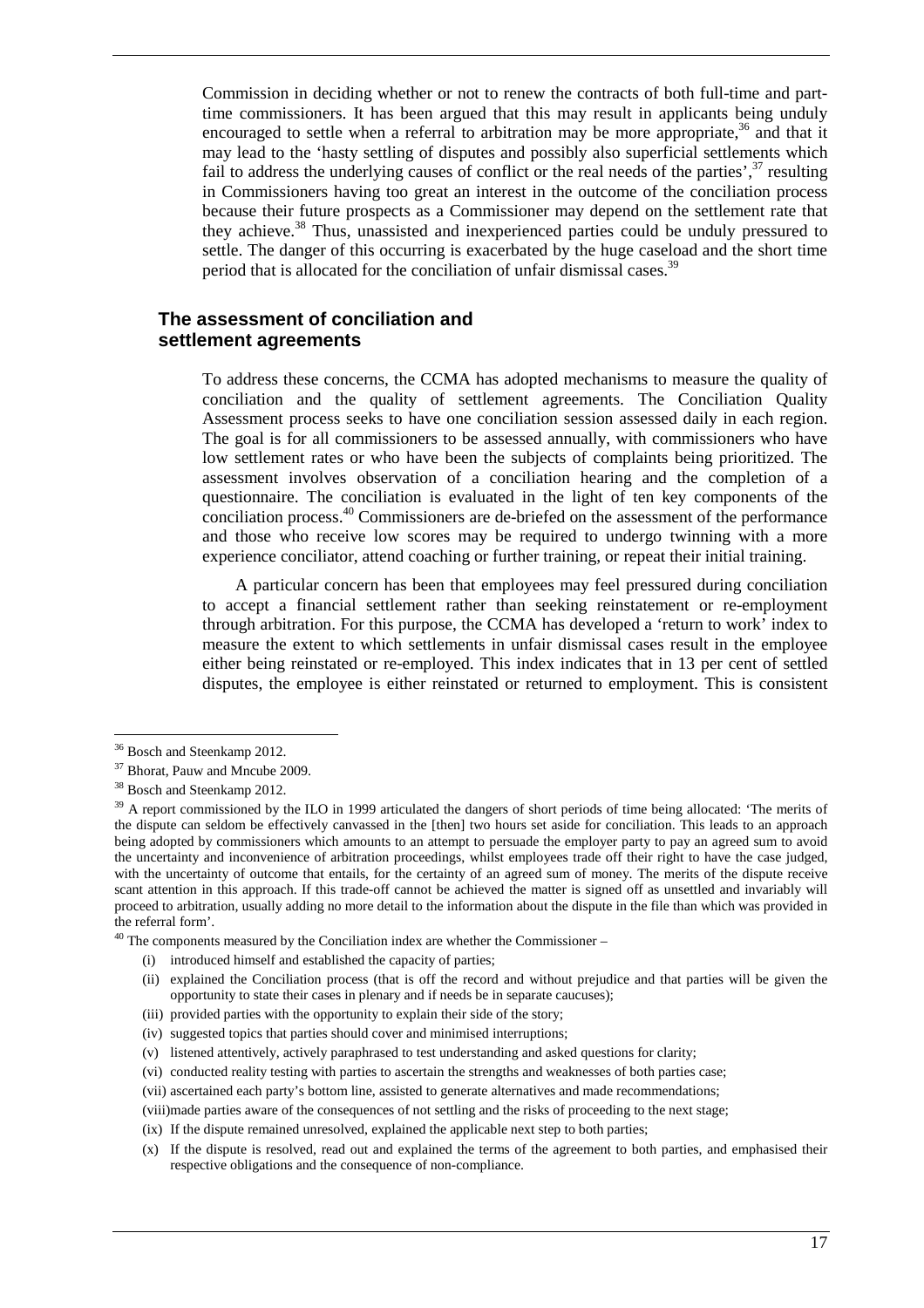with the proportion of employees who succeed in arbitration and receive an award of reemployment or reinstatement in their favour.

All settlement agreements are scrutinised daily by the Senior Mediation Commissioner in each regional office. Agreements are assessed to ascertain whether they are legible, clear, unambiguous, legal, enforceable and sustainable, and whether they settle the dispute. This scrutiny is not directed at interrogating the rationale for settlements, but rather to ensure that the agreements provide an effective mechanism for resolving disputes. In the CCMA's view, the introduction of this process has led to a substantial improvement in the quality of settlement agreements.

#### **Non-attendance at conciliation meetings**

Non-attendance of parties at conciliation proceedings is a major concern for the CCMA. Although it is a process often described as mandatory, a commissioner may not dismiss a case due to non-attendance at the conciliation stage.<sup>41</sup> Many employers therefore deliberately refrain from attending conciliation. In 2010/2011, the total non-attendance amounted to 15 per cent of conciliations, of which the absence of the employer accounted for 75 per cent. $42$ 

The consequences of non-attendance by the parties differ. The CCMA Rules provide for the referral to be postponed or dismissed if the applicant employee is not present at a conciliation or con-arb hearing. However, the LAC has ruled that the CCMA's governing body was not authorized to make this rule as it limits an employee's statutory right to refer a dispute to arbitration. In consequence, an employee's failure to attend conciliation proceedings does not prevent the employee referring the dispute to arbitration. If the initial event is a con-arb, an employer who is present in the absence of the employee is entitled to request that the commissioner start the arbitration phase immediately and dismiss the application. If that happens, the employee will be required to apply for the decision to dismiss the claim to be rescinded in order to have the dispute processed. The level of nonattendance by employee parties has reduced significantly since the CCMA has made use of SMS text messaging to notify parties of the dates of conciliation and arbitration hearings.<sup>43</sup>

If the employer does not attend the conciliation, the employee will be entitled to refer the dispute to arbitration. If an employer fails to attend a con-arb or arbitration hearing, the arbitrator is entitled to determine the matter on a default basis in the absence of the employer. The arbitrator is required by CCMA practice to ascertain whether the employer received proper notification of the hearing. An arbitrator must also be satisfied that the employee has a good case before granting this relief. The arbitrator is therefore required to test the employee's case to ensure that the employee is entitled to an award in his or her favour. In the vast majority of arbitrations conducted in the absence of an employer, an award is made in favour of the employee.

| Non-attendance at<br>conciliation       | 2002/3 | 2003/4 | 2004/5 | 2005/6 | 2006/7 | 2007/8 | 2008/9 | 2009/10 | 2010/11 | 2011/12 |
|-----------------------------------------|--------|--------|--------|--------|--------|--------|--------|---------|---------|---------|
| Total conciliations<br>heard            | 70105  | 77834  | 77923  | 82329  | 81356  | 90616  | 101631 | 116062  | 115267  | 124208  |
| Non-attendance at<br>conciliation - all | 4147   | 5360   | 5578   | 4660   | 3324   | 3104   | 3047   | 3182    | 3586    | 3465    |

**Table 2 Non-attendance at conciliation** 

<sup>41</sup> Ibid. See *Premier of Gauteng & Another v Ramabulana NO & Others* 2008 29 *ILJ* 1099 (LAC).

<sup>42</sup> CCMA Annual Review, 2011.

 $43$  According to the CCMA the use of SMS notifications has improved attendance by 35 per cent.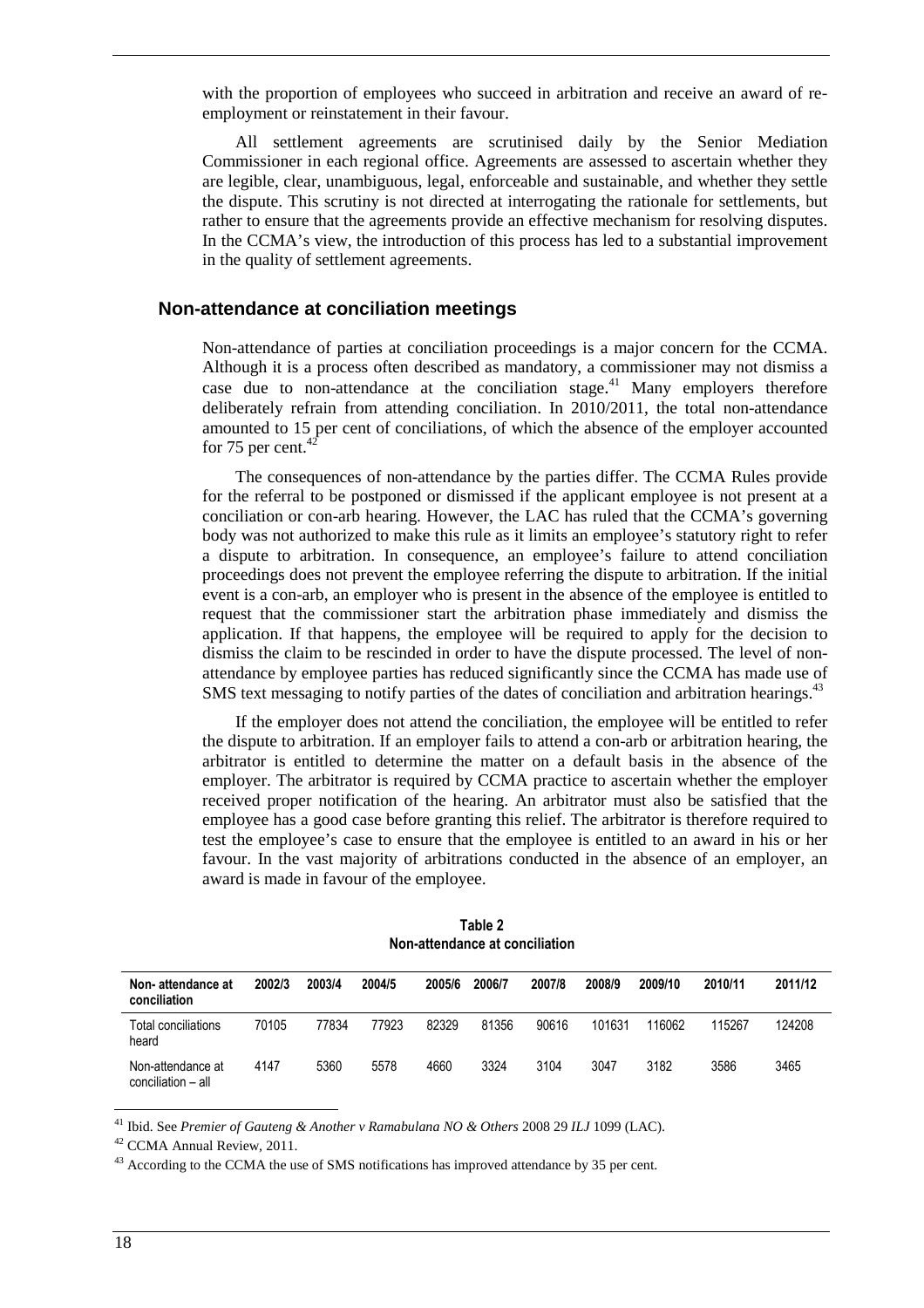| Non-attendance at<br>conciliation                            | 2002/3 | 2003/4 | 2004/5 | 2005/6 | 2006/7 | 2007/8 | 2008/9 | 2009/10 | 2010/11 | 2011/12 |
|--------------------------------------------------------------|--------|--------|--------|--------|--------|--------|--------|---------|---------|---------|
| Non-attendance at<br>conciliation - applicant<br>(employee)  | 3288   | 5024   | 6296   | 5473   | 4950   | 5345   | 3696   | 4090    | 4231    | 4940    |
| Non-attendance at<br>conciliation -<br>respondent (employer) | 6040   | 6287   | 3494   | 1807   | 5140   | 7151   | 9317   | 8650    | 9296    | 10914   |
| Total non-<br>attendance at<br>conciliation                  | 13475  | 16671  | 15368  | 11940  | 13414  | 15600  | 16060  | 15922   | 17113   | 19319   |
| % non-attendance                                             | 19     | 21     | 20     | 15     | 16     | 17     | 16     | 14      | 15      | 16      |

The CCMA has taken extensive steps to ensure effective service of case documents. One step that has been taken is to reach agreements with large employers as to the electronic address to which documents will be sent. However, many employers only examine CCMA documentation when they receive a copy of the award directing them to reinstate or compensate a dismissed employee.

As the figure above indicates, employee non-attendance at conciliation hearings has declined as a proportion of the overall caseload. This is attributable to the use of new technologies such as SMS text messaging to contact parties. The increased incidence of employer non-attendance at conciliations (as opposed to con-arb) would appear to be indicative of a trend among employers who object to con-arb hearings not to attend conciliation hearings, because no adverse consequences flow from their absence.

## **7. Arbitration**

#### **The arbitration process**

An employee may refer a dispute of rights that is not resolved at conciliation to arbitration or to adjudication at the Labour Court. As previously noted, 41 per cent of cases in which arbitration is required are dealt with in "con-arb" process in which the arbitration commences as soon as the conciliation has failed. If either party objects to a merged "conarb" process, the employee has 90 days after the issue of the certificate of non-resolution to refer the dispute to arbitration. There is no requirement for a detailed case statement to be filed. While this avoids technical disputes over the manner in which a case is pleaded, it does have the consequence that an arbitrator only becomes aware of the nature of the case at the commencement of the arbitration hearing.

#### **The CCMA's arbitration caseload**

Over the past decade, the number of disputes enrolled for arbitration has remained relatively constant, ranging between 38,319 (2007-8) and 49,799 (2010-2011). As the number of disputes referred to the CCMA has increased dramatically during this period, the proportion of jurisdictional referrals resulting in arbitration has declined significantly. This is attributed to the enhanced efficacy of conciliation processes. In the first decade of the CCMA's existence, roughly 50 per cent of jurisdictional disputes referred to the CCMA were enrolled for an arbitration hearing. In 2011-12, this figure has dropped to 35 per cent. The table below gives an overview of arbitration cases since 2002-2003.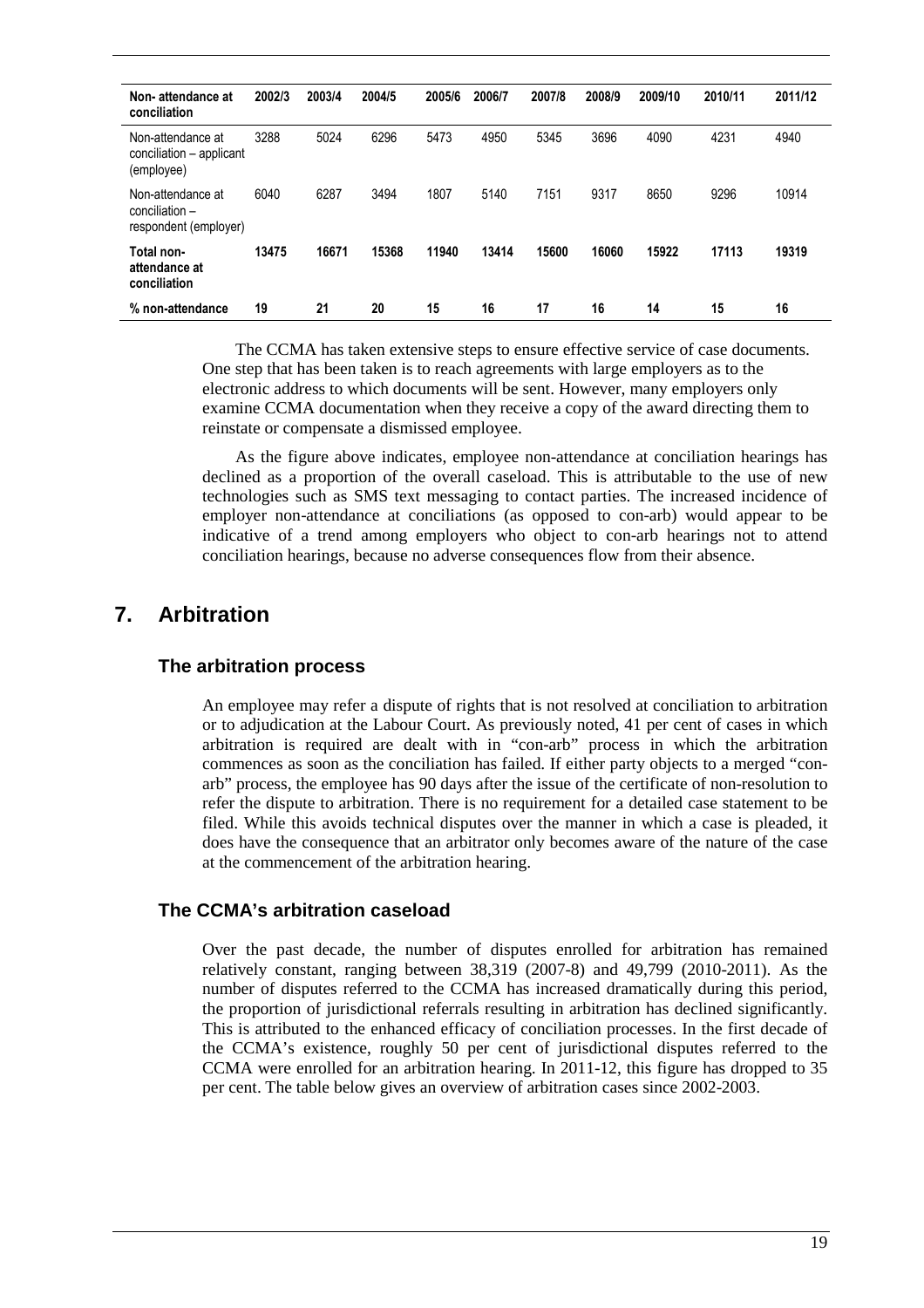#### **Table 3 Arbitration statistics**

| Arbitration<br>statistics                     | 2002/3         | 2003/4       | 2004/5 | 2005/6 | 2006/7 | 2007/8 | 2008/9  | 2009/10 | 2010/11 | 2011/12 |
|-----------------------------------------------|----------------|--------------|--------|--------|--------|--------|---------|---------|---------|---------|
| Jurisdictional<br>cases                       | 76547          | 83049        | 83880  | 85546  | 85213  | 91393  | 106893  | 119038  | 120035  | 126090  |
| Pre-dismissal<br>arbitrations                 | 12             | 92           | 81     | 53     | 66     | 50     | 49      | 99      | 105     | 131     |
| Arbitrations<br>heard                         | 40752          | 39544        | 40626  | 47681  | 46390  | 38319  | 40096   | 48092   | 49776   | 46779   |
| Average turnaround times                      |                |              |        |        |        |        |         |         |         |         |
| Turnaround<br>$time -$                        |                |              |        |        |        |        |         |         |         |         |
| conciliation                                  | 50.12          | 56.04        | 60.91  | 54.19  | 31.3   | 27.99  | 27.36   | 28.56   | 26.67   | 23.7    |
| Turnaround<br>$time -$<br>arbitration         | 278.10         | 297.11       | 251.51 | 195.87 | 143.53 | 131.67 | 126.09. | 126.75  | 96.78   | 70.01   |
| Awards                                        |                |              |        |        |        |        |         |         |         |         |
| Awards<br>rendered                            | 16146          | 20974        | 23527  | 27088  | 24909  | 23171  | 24391   | 25010   | 25138   | 24037   |
| Awards in favour of (excludes default awards) |                |              |        |        |        |        |         |         |         |         |
| Employee                                      | 2803           | 8382         | 9333   | 10848  | 8441   | 5344   | 4697    | 5507    | 5303    | 5058    |
| Employer                                      | 1279           | 6405         | 7312   | 8876   | 9476   | 8581   | 8713    | 9630    | 9175    | 9065    |
| Awards for employee                           |                |              |        |        |        |        |         |         |         |         |
| Re-employed                                   |                |              |        |        |        |        | 53      | 46      | 47      | 42      |
| Reinstated                                    |                | $\mathbf{1}$ | 5      | 1467   | 1263   | 1261   | 1575    | 1546    | 1826    | 1804    |
| Only<br>compensated                           | 6525           | 11601        | 13653  | 14611  | 12419  | 11851  | 12762   | 12317   | 12611   | 11741   |
| Enforcement                                   |                |              |        |        |        |        |         |         |         |         |
| Rescissions                                   | 3086           | 6228         | 7989   | 8823   | 8125   | 6714   | 6327    | 5749    | 6733    | 6210    |
| <b>Reviews</b>                                |                | 117          | 371    | 878    | 1628   | 4831   | 2086    | 2042    | 2230    | 2164    |
| <b>CCMA</b><br>award<br>certifications        | $\overline{2}$ | 21           | 1716   | 4865   | 7165   | 5167   | 6300    | 6839    | 7582    | 6721    |
| <b>BC</b> award<br>certifications             |                | 1508         | 1869   | 3283   | 2582   | 1937   | 3454    | 3518    | 4123    | 8065    |

The structure of the arbitration process seeks to ensure that arbitration hearings are conducted more swiftly than conventional litigation and in accordance with the goal of providing dispute resolution that is 'simple, quick, cheap and non-legalistic'. In addition, the arbitrator is required to make an award, briefly citing the reasons, within 14 days of completion of the arbitration. Despite the enormous caseload of cases referred to the CCMA, the goal of holding arbitrations quickly has been achieved. The average time taken to conclude an arbitration hearing is currently 70 days from the date the dispute was first referred for conciliation.

#### **The arbitration format**

The genesis of the approach to arbitration lay in the practice of private arbitration that developed from the early 1980s onwards. This is reflected in the following passage in a judgment of the Labour Court: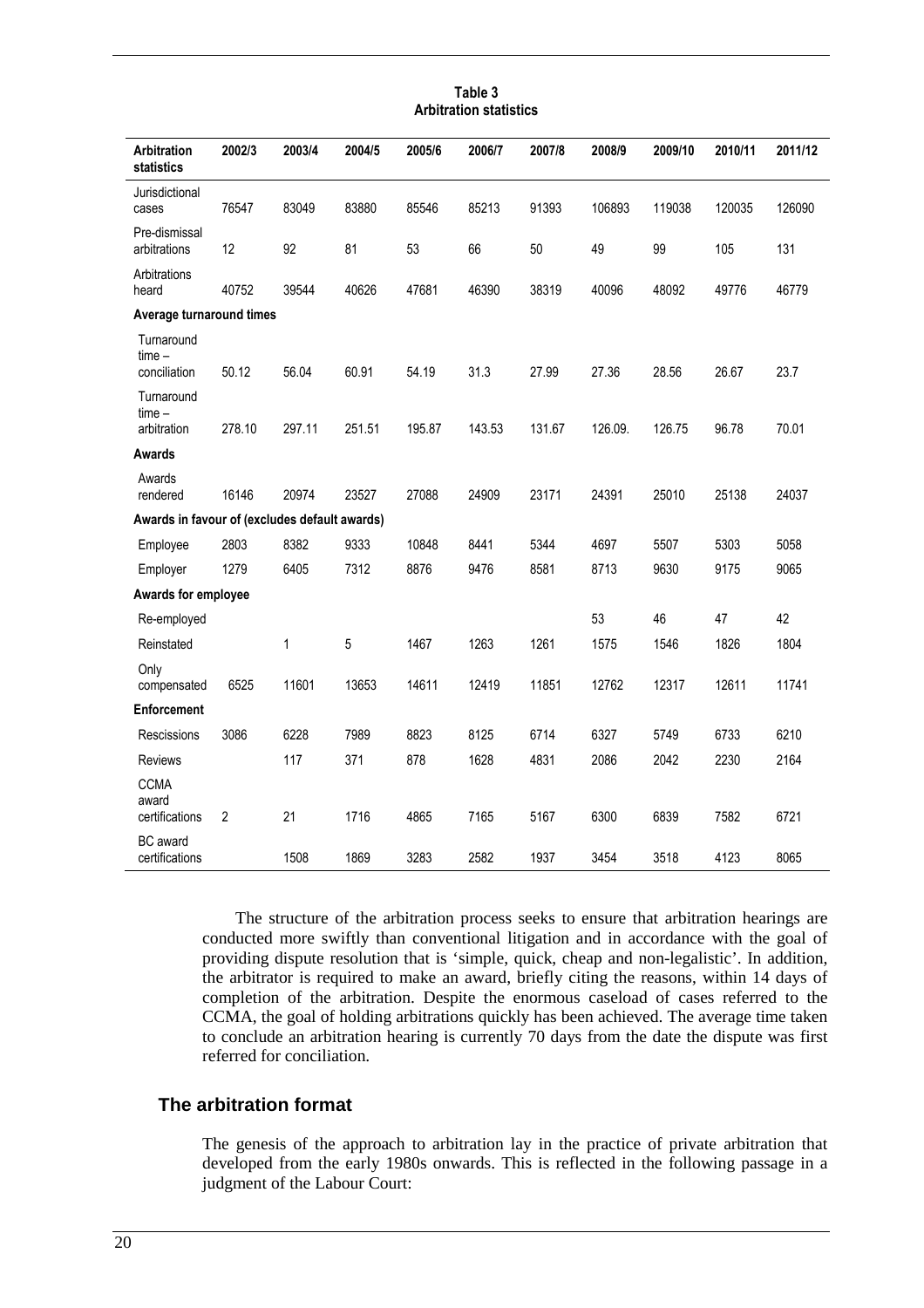Private labour arbitration in this country has obtained a well-deserved reputation for informality and speed without sacrificing the basic formalities required in legal proceedings. This has been achieved largely through a process of an initial inquisitorial approach to narrow the issues which allows the arbitrator substantial opportunity to equate himself or herself with the issues. This is followed by the more formal adversarial process which follows the basic tenets of court procedure and the rules of evidence without becoming unduly bogged down by unnecessary technicalities.<sup>44</sup>

However, this observation was made at a time when the number of private arbitrations was considerably smaller than is currently the case and involved, to a large extent, the country's major employers and trade unions. One of the challenges the CCMA now faces is that much of its caseload involves unrepresented employers and employees who have little knowledge of the arbitration process.

The LRA does not prescribe a basic format or procedure for an arbitration hearing and Commissioners have a wide discretion as to how to conduct arbitration proceedings. The law requires a commissioner to determine a dispute "fairly and quickly" and "to deal with the substantial merits of the dispute with a minimum of legal formalities". In order to determine disputes, arbitrators are trained to limit the issues in dispute between the parties through a technique generally referred to as "narrowing the issues". However, a Commissioner cannot treat a party unfairly in order to conclude the dispute expeditiously<sup>45</sup> and the 'rules of natural justice' must be followed. A party is entitled to 'give evidence, call witnesses, question the witnesses of any other party and address concluding remarks to the commissioner'.<sup>46</sup>

While the initial design of the arbitration system envisaged a significant role for more inquisitorial processes, their use has been rare. The significance of the arbitrator's discretion has tended to be misunderstood by Labour Court judges and in the broader labour relations community. While some judgments reflect a view that arbitrations should be conducted as a less formal version of a civil trial, others emphasise that an arbitrator must at the outset of proceedings decide whether the arbitration will be conducted on an "adversarial" or "inquisitorial" basis.<sup>47</sup> In response, the Governing Body of the CCMA has set out in its Guidelines for Dismissal Arbitrations an approach that it considers accords with the purpose of the law:

When an arbitrator adopts the role of finding the facts and determining the probabilities by questioning witnesses and requiring the parties to produce documentary and other forms of evidence, this approach is generally described as being investigative or "inquisitorial". When the parties are primarily responsible for calling witnesses and presenting their evidence and cross-examining the witnesses of the other parties this is generally described as being "adversarial". An inquisitorial approach will often be appropriate if one or both parties is unrepresented, or where a representative is not experienced. Arbitrators adopting an inquisitorial approach must be careful to ensure that the parties are aware of, and have the opportunity to exercise, their rights under section 138(2). An arbitrator may conduct an arbitration in a form that combines these two approaches provided this is done in a manner that is fair to both parties.

**<sup>44</sup>** Dimbaza Foundaries Limited v CCMA and Others [1999] ZALC 76.

<sup>45</sup> *Northern Training Trust v Maake & others* (2006) 27 *ILJ* 828 (LC) at para 29; *Foschini Group (Pty) Ltd v CCMA & others* (2002) 23 *ILJ* 1597 (LC); (2002) 7 BLLR 619 (LC); *Halcyon Hotel (Pty) Ltd t/a Baraza v CCMA & others* (2001) 8 BLLR 911 (LC).

 $46$  Section 138(2) of the LRA.

<sup>47</sup> A Discussion Paper by the Australian Law Reform Commission points out that: "The terms 'adversarial' and 'inquisitorial' have no precise or simple meaning and to a significant extent reflect particular historical developments rather than the practices of modern legal systems. No country now operates strictly within the prototype models of an adversarial or inquisitorial system. The originators of those systems, England, France and Germany have modified their own, and exported different versions of their respective systems. In broad terms, an adversarial system refers to the common law system of conducting proceedings in which the parties, and not the judge, have the primary responsibility for defining the issues in dispute and for investigating and advancing the dispute. The term 'inquisitorial' refers to civil code systems in which the judge has such primary responsibility. 'Inquisitorial' also connotes an inquiry where the decision maker investigates a matter. Civil code proceedings represent, in procedural theory, 'judicial prosecution' of the parties' dispute, as opposed to 'party prosecution' of the dispute under the common law system."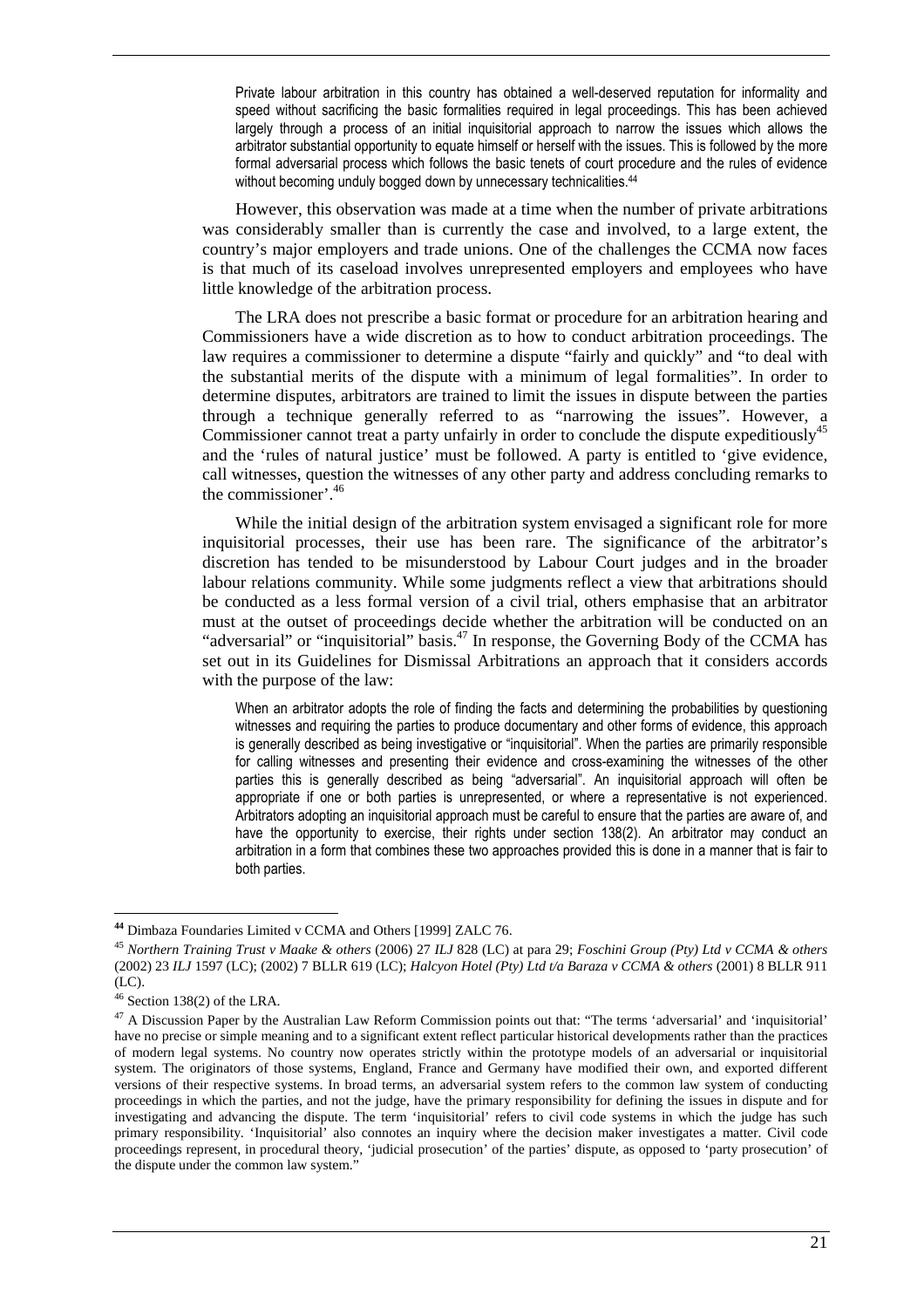From an institutional perspective, the adoption of inquisitorial processes such as calling vital witnesses or asking important questions not raised by the parties 'places great demands on the competence and impartiality of arbitrators because they are required to dominate the hearing<sup> $3.48$ </sup>

Arbitrators may conduct proceedings in a manner that differs from a court of law, provided this does not cause an injustice to a party. For instance, a prominent labour lawyer sitting as an acting judge of the Labour Court has held that an arbitrator could allow a party to lead hearsay evidence (which would not be permitted in a Court) if satisfied on proper grounds that the evidence is reliable.<sup>49</sup>

The arbitrator's obligation to uncover the substantial merits of a dispute has been interpreted as requiring an arbitrator to intervene in proceedings if, for instance, an unrepresented or inexperienced party is unable to present their case adequately. This is sometimes described as the 'helping hand' role. For instance, an arbitrator should advise a party to lead particular evidence if this is necessary to obtain a full factual picture of the dispute. Labour Court decisions have stressed the need for a Commissioner conducting an arbitration to give clear directions to the parties at the outset of proceedings as to how those proceedings will be conducted, particularly if the parties are not experienced, in order to prevent the perception of bias:

Commissioners of the CCMA are instructed during their training to conduct arbitration proceedings. They are aware, therefore, that after they introduce themselves to the parties at arbitration they should outline the process to them. The detail of the outline will depend on the level of experience of the parties. The Commissioner should, therefore, ascertain the experience of the parties at the outset. At their training arbitrators are briefed to ensure that the parties are aware inter alia of the format of the proceedings and of their rights to call and cross-examine witnesses. The commissioners should also make the parties aware of the consequences of their failure to do so and ensure that they are aware of how documentary evidence should be dealt with. Lay people often assume that documents are automatically admissible as evidence of the truth of their contents.<sup>50</sup>

I appreciate it is no easy task for commissioners dealing with laypersons to conduct hearings. The levels of skills differ considerably and language can present a problem. However, it is precisely because commissioners are dealing with laypersons that they need to give clear directions and assist the parties every step of the way. They need to explain what is required in an opening statement and what the purpose of an opening statement is. The commissioner needs to explain what he does when he narrows the issues and what defining the issues in dispute means. He needs to tell the parties briefly what is required in leading evidence, dealing with documents, how the admission of documents is to be dealt with and how examination and cross-examination is to be dealt with. He needs to stress the importance of putting a version where a version differs.<sup>51</sup>

#### **Representation**

Restrictions on the right of legal representation are also important in reducing both time and costs. Legal representation is not permitted in dismissal arbitrations unless the parties consent to it, or the arbitrator permits it due to 'the nature of the questions of law raised by the dispute, its complexity, the public interest and the comparative ability of the opposing parties to deal with the arbitration'.<sup>52</sup> Instead of an absolute prohibition, the legislation therefore affords the arbitrator discretion to permit legal representation and introduces factors relevant to the decision.

<sup>48</sup> Brand 2000.

<sup>49</sup> Benjamin 2007.

<sup>50</sup> *CharTechnology (Pty) Ltd v Mnisi& others* [2000] 7 BLLR 778 (LC) at par 1; *East Cape Agricultural Cooperative v Du Plessis& others* (2000) 21 ILJ 1335 (LC); [2000] 9 BLLR 1027 (LC).

<sup>51</sup> *Eastern Cape Agricultural Cooperative v Du Plessis & others* (2000) 21 ILJ 1335 (LC); [2000] 9 BLLR 1027 (LC) at paras 31 – 32.

 $52$  Rule 25(1)(c) of CCMA Rules.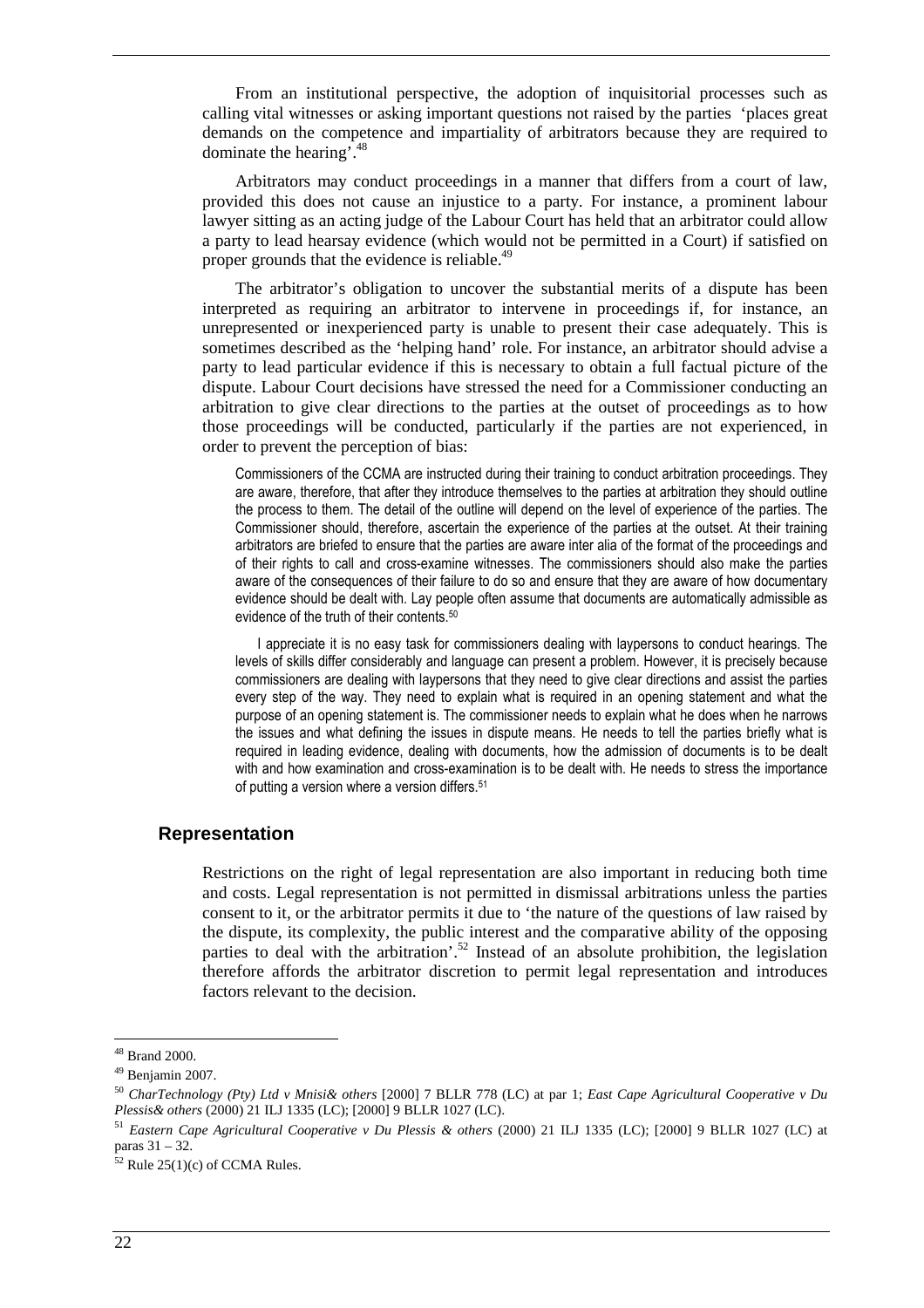Both the Labour Appeal Court and the Constitutional Court have rejected challenge to the constitutionality of the restriction on legal representation. The restriction on legal representation remains a highly contested issue and an application by the Law Society has resulted in a ruling in 2012 that the current rule violates the Constitutional guarantee of fair administrative action.<sup>53</sup> In addition, there are a number of strategies that have been used to allow legal representatives to appear in hearings on the basis that they are members of an employers' organization. The issue of representation is now dealt with in the CCMA's rules with the result that any decision to revise the rules rests with the Governing Body.

One or both parties use some form of representation in roughly 40 per cent of arbitration hearings. Employers and employees have legal representation in only 15 per cent of dismissal arbitrations, while employees are represented by union officials in roughly 34 per cent of such cases and employers are represented by in-house human resources personnel in 35 per cent and by officials from employer organizations in 20 per cent.<sup>54</sup> The CCMA clearly distinguishes between legal representation, which risks the procedure becoming drawn out and formal, and other representatives such as union officials, human resource personnel and officials from employer organization who, because of their experience and understanding of a particular industry, are often capable of effectively negotiating or suggesting feasible alternatives.

#### **Outcome**

There are a number of ways to measure the outcome of arbitrations. The CCMA maintains records of whether an arbitration award is "in favour" of an employee (i.e. there is a finding that a dismissal was unfair or an unfair labour practice was committed). Up until 2005-6, employees succeeded more often than employers. From 2007-8 onwards, the figures have been relatively steady with employers succeeding in roughly 60 per cent of contested arbitration hearings.<sup>55</sup> The increasing proportion of awards made in favour of employers can be attributed to employers becoming more conversant with the substantive and procedural requirements of a fair dismissal. These figures are for arbitration hearings in which both parties present their case and test the evidence of the other party. In addition, a large number of arbitrations are conducted on a default basis because the employer party has not attended. While the arbitrator is required to interrogate the evidence presented by the employee, the absence of the employer has the result that these hearings result in an award in favour of the employee in the vast majority of cases. Typically, it is only in some 4-5 per cent of default hearings that the arbitrator dismisses the employee's claim and decides the case in favour of the employer. If the employer has a valid reason for not being present at the arbitration hearing, it can apply for the award to be rescinded. Most commonly, rescission is sought on the basis that the employer did not receive notification of the hearing. The CCMA conducts a substantial number of rescission hearings each year, although these have declined as a proportion of the CCMA's caseload.<sup>56</sup> In 2006-7, 10 per cent of jurisdictional cases led to a rescission application. This figure has dropped to 5 per cent in 2011-12.

A striking characteristic of arbitration awards is the relatively small number of employees who are reinstated in their previous job. According to the Explanatory Memorandum of the LRA, the main objective of the system is to achieve 'reinstatement as the primary remedy'. An arbitrator may reinstate an employee whose dismissal is found to be substantively unfair. If the only finding is that the employer did not follow a fair

<sup>53</sup> *The Law Society of the Northern Provinces v Minister of Labour & others* (Case No. 61197/11).

<sup>54</sup> Benjamin, 2009.

<sup>&</sup>lt;sup>55</sup> Despite these figures, it is a common criticism, particularly among small employers, that Commissioners favour employees. See, for instance, Small Business Project 2011.

<sup>&</sup>lt;sup>56</sup> Factors contributing to the reduction include agreements with major employer (in the retail sector in particular) as to the addresses to which CCMA notices will be sent.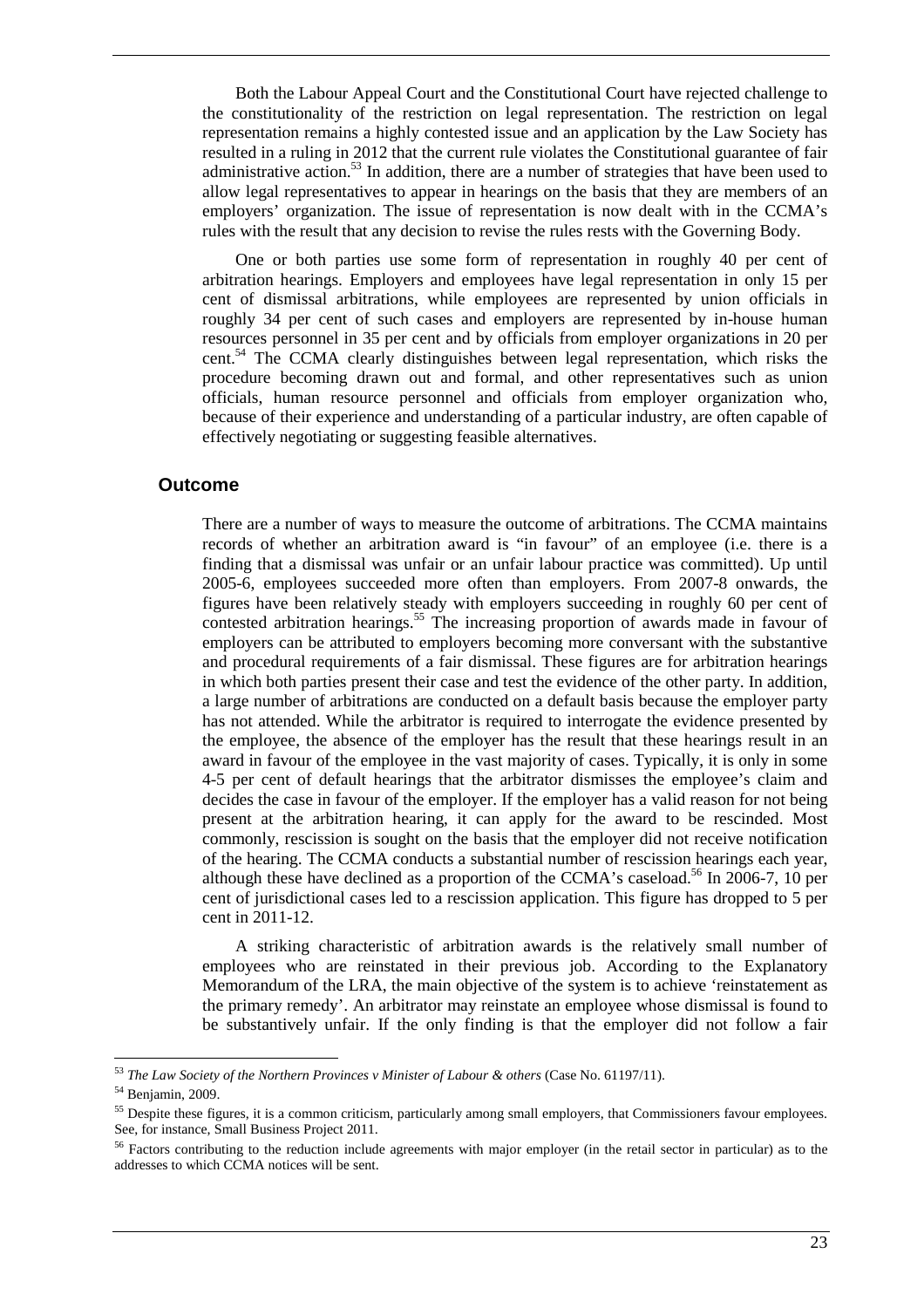dismissal procedure, the employee is limited to a claim for compensation. According to the latest CCMA statistics, however, only 13 per cent of awards in favour of the applicant ordered reinstatement.<sup>57</sup> As a result, the majority of unfair dismissal applicants who succeed at arbitration receive an award of financial compensation - the average award being equivalent to four months' earnings.

A number of factors contribute to the low incidence of reinstatement. One reason is that many employees do not seek to be reinstated. While definitive statistics are not available on this point, one survey indicated that only 30 per cent of employees who contest the substantive fairness of their dismissal seek reinstatement.<sup>58</sup> A second reason is that a significant proportion of CCMA cases involve domestic employment or very small businesses where reinstatement is unlikely to be appropriate, even if the employee requests it. There appear to be significant sectoral variations in the rate of reinstatement. For instance, only 6 per cent of farm-workers who succeed with claims receive reinstatement orders in their favour.<sup>59</sup> A third contributing factor could be a tendency among many arbitrators to accept the employer's assertion that reinstatement is not appropriate because it will not be possible for the employer and employee to resume a constructive working relationship. The CCMA has, however, emphasised the fact that reinstatement remains the primary remedy both in its Job Retention Strategy and in the Guideline for Misconduct Arbitrations.

#### **Reviews**

Appeals against the decisions of arbitrators are not allowed, but they are subject to judicial review by the Labour Court. The decision of Labour Court is, in turn, subject to an appeal to the Labour Appeal Court, the Supreme Court of Appeal and (if it raises a constitutional issue) the Constitutional Court. To prevent unnecessary delay, a tight time frame is set for review applications: a review application must be filed within six weeks after the award or, if corruption is alleged, six weeks from when the applicant became aware of it.

It was initially envisaged that arbitration hearings would not be recorded and reviews would be based on the arbitrator's notes plus the parties' submissions. This was a significant aspect of the rationale for favouring a review jurisdiction over appeals.<sup>60</sup> However, the courts have insisted that a full record be maintained of arbitration hearings. This has greatly increased the costs of the arbitration system and has delayed and complicated review hearings.

Review proceedings are instituted in respect of 10 per cent to 15 per cent of arbitration awards.<sup>61</sup> During the first decade of the CCMA's existence, a lack of rules and practices in the Labour Court has enabled employers to use these proceedings as a delaying technique.<sup>62</sup> In 2007, only 20 per cent of the reviews submitted to the Labour Court in the preceding decade had been finalised by that stage.<sup>63</sup> Statistics for 2006 show that it took approximately 23 months from the date of the arbitration award for the review to be heard,

 $62$  Benjamin, 2009.

 $\overline{a}$ <sup>57</sup> CCMA Review of Operations, 2011.

<sup>58</sup> Ibid.

<sup>59</sup> Cormack,2010.

<sup>&</sup>lt;sup>60</sup> The Explanatory Memorandum sets out the case for review in the following terms: "The absence of an appeal from the arbitrator's award speeds up the process and frees it from the legalism that accompanies appeal proceedings. It is tempting to provide for appeals because dismissal is a very serious matter… However, this temptation must be resisted as appeals lead to records, lengthy proceedings, lawyers, legalism, inordinate delays and high costs. Appeals have a negative impact on reinstatement as a remedy, they undermine the basic purpose of the legislation and they make the system too expensive for individuals and small business."

<sup>&</sup>lt;sup>61</sup> A total of 2189 reviews were brought in 2010-11 representing an increase of 7 per cent on the previous year despite a 1 per cent decrease in total awards rendered. See CCMA Review of Operations2011.

 $63$  Benjamin, 2007.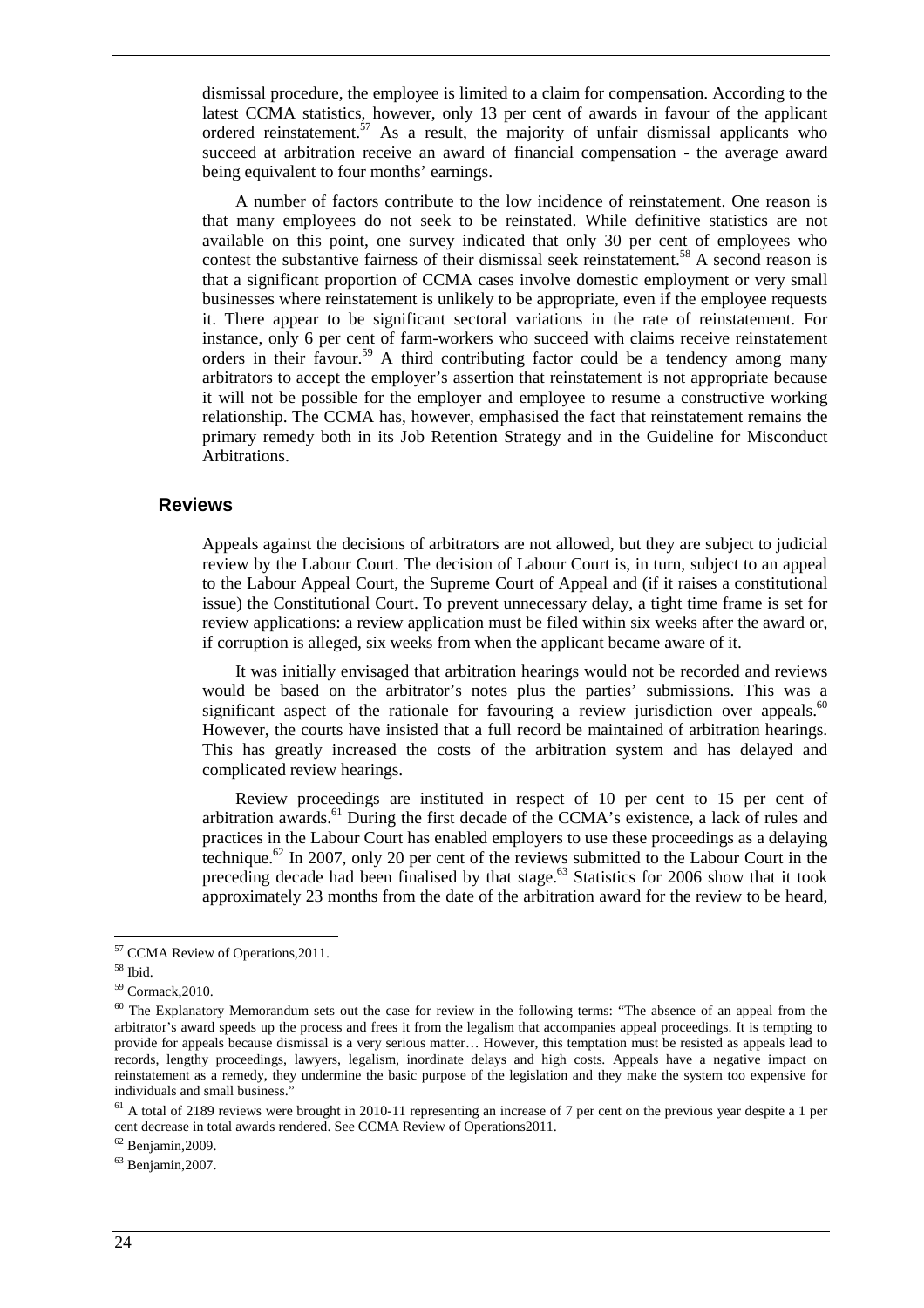and a further 3 months for judgment to be given. $64$  However, a subsequent streamlining of Labour Court processes has significantly reduced these delays.

According to section 145(2) of the LRA, an arbitration award may be reviewed if the arbitrator commits misconduct in relation to his or her duties, has committed a gross irregularity in conducting the arbitration, exceeded his or her powers or if the award was improperly obtained. An award may also be reviewed if it is not reasonable: 'if the reasoning of the commissioner, based on the material before him or her, results in a conclusion that a reasonable decision-maker could not reach'.<sup>65</sup>

While general principles require that the focus of a judicial review be the manner in which the arbitration decision was made, rather than the merits of the dispute, this line is hard to draw in practice and many judges do engage the merits in review cases. In a recent judgment, the Labour Appeal Court has suggested that the policy decision to permit reviews rather than appeals has not succeeded in promoting expedited dispute resolution.<sup>66</sup> It argues that the issue at stake in an appeal (i.e. whether the arbitrator's decision is correct) may often be less complex than determining the issue at stake in a review (i.e. whether the arbitrator exercised his statutory discretion to evaluate the fairness of the employer's decision in a fair manner). It may therefore be appropriate for the social partners to consider replacing the review jurisdiction with an appeal. A further benefit of an appeal jurisdiction is that it would give rise to a clearer body of precedent to guide arbitrators, as the court's judgment would focus on the correctness of the arbitrator's decision rather than the manner in which it was made.

The CCMA has in the past been criticised for the inconsistency in its decisionmaking, particularly regarding the approach to the procedural fairness of a dismissal. It was initially envisaged that the Code of Good Practice on Dismissal, which was published together with the LRA, would be regularly updated by NEDLAC to reflect judicial decisions. This, however, has not happened. As a result, the CCMA's Governing Body published guidelines (which came into force at the start of 2012) for arbitrators dealing with dismissal cases. There have been widespread calls for the Code of Good Practice on Dismissal to be updated and clarified, particularly with regard to the obligations of small employers when dismissing employees.

#### **Enforcement**

As previously indicated, the majority of employees found to have been unfairly dismissed receive awards in their favour requiring the employer to compensate them. If the employer does not pay this money, the employee is required to have the award certified by the CCMA under section 143 of the LRA and have a writ (warrant of execution) issued by the Registrar of the Labour Court. Thereafter, the award can be presented to the Sheriff of the Court who may seize and auction the employer's property to obtain the money owed to the employee. However, it is the Sheriff's practice to require employees to pay a deposit to cover its costs. Many (if not most) employees, who have been out of work for a lengthy period by this stage, are not able to do this and are therefore compelled to either abandon or settle their compensation claim on unfavourable terms.

The extent of the problem of enforcement is indicated by the fact that some 50 per cent of employees who receive arbitration awards in their favour are required to have the award certified by the CCMA.<sup>67</sup> Various suggestions have been put forward in this regard.

<sup>64</sup> Ibid.

<sup>65</sup> Garbers,2008.

<sup>66</sup> *Herholdt v Nedbank*(2012) *ILJ* 1789 (LAC)

 $^{67}$  In 2010/11 a total of 7725 CCMA awards were certified (11 per cent more than the previous year), representing a little more than 50 per cent of the awards in favour of employees. Certification takes places on average seven months (215 days) after the award is granted.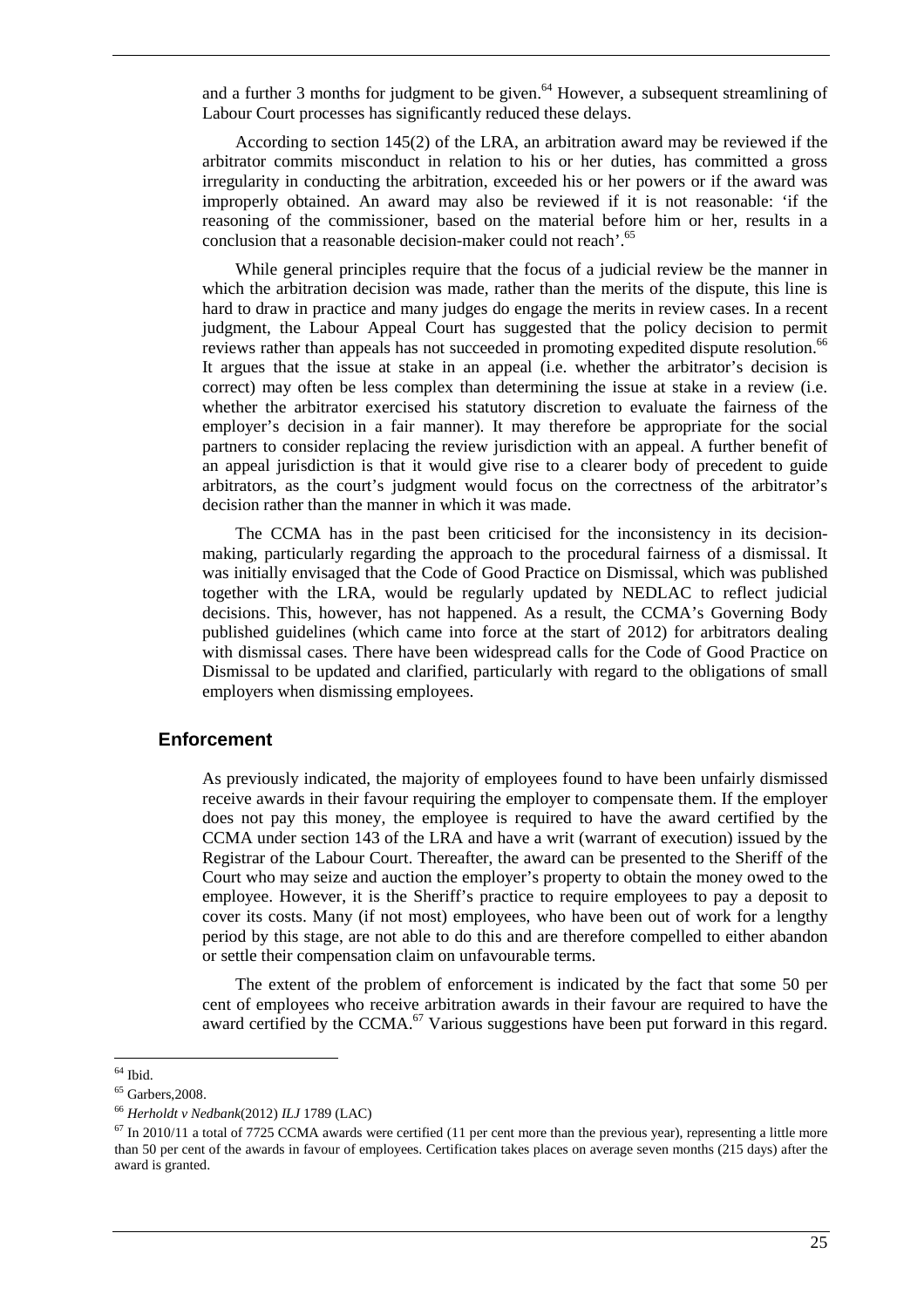These include introducing an employment clearance certificate (similar to a tax certificate), designed to ensure that 'those companies tendering for government work are not flagrantly disregarding labour legislation and basic principles of fairness'.<sup>68</sup> Other suggestions include the establishment of a CCMA enforcement unit with legislative powers and the provision of financial assistance to needy parties to enforce awards.

#### **Assessment**

The design of the LRA reflects a commitment to address the implications of inequality between employers and employees. It seeks to insulate the arbitration system from many of the institutional practices and attitudes that load litigation in favour of employers as the stronger and better-resourced party. The institutionalisation of dismissal dispute resolution through the CCMA was followed by a very substantial decline in industrial action over dismissal and disciplinary issues.

The ease with which a dispute can be referred coupled with the CCMA's high profile referral has contributed to the CCMA's large caseload. This includes a high level of referrals by employees who are dismissed for good reason but refer disputes in the hope of a cash settlement. From this perspective, the CCMA represents a cost free opportunity at receiving some form of compensation.<sup>69</sup>

The current caseload places great strain on the resources of the CCMA. This is reflected in the short period allocated for conciliations. A range of suggestions have been made to address concerns about the high level of referrals to the CCMA, including stricter rules on costs for unsuccessful parties, clearer and less stringent rules on the employer's obligations during probationary periods and the introduction of a qualifying period before an employee receives full protection against unfair dismissal. As yet, none have been incorporated into the law and all have been strenuously resisted by organized labour.

A distinguishing feature of the South African approach is the mandatory requirement for the conciliation of certain categories of disputes of right, notably unfair dismissal and unfair labour practice cases. While this has placed considerable strain on the resources of the CCMA, it has led to the settlement of 60 per cent of these disputes without these disputes being referred for arbitration. While there is a significant level of non-attendance at conciliation meetings, indicating a reluctance to seek to settle, it is suggested that, in the light of the settlement rate, this does not outweigh the benefits of mandatory mediation.

Two key reforms that have contributed to the achievement of expedited dispute resolution are the short referral period (30 days) and a statutory requirement that the first conciliation meeting be held within 30 days of the dispute being referred. The short referral period was one of the reforms most favoured by organized business because of the certainty that it offers in comparison to the period usually allowed for civil claims.

The system of conciliation and arbitration does succeed in achieving its goal of swift dispute resolution in some 80 per cent of cases within the jurisdiction of the CCMA. These are those cases that are settled at conciliation (or subsequently) and those cases in which the arbitration award is accepted and complied with by both parties. However, the remaining 20 per cent of cases take considerably longer to resolve, particular those cases in which the arbitrator's award is taken on review to the Labour Court or cases in which an employer does not voluntarily comply with an arbitrator's award to compensate or reinstate an employee. In respect of the former, the Labour Court has taken significant steps to reduce the time taken for reviews to be processes but the role of reviews in the dispute resolution architecture does require re-evaluation. In respect of the latter, vulnerable employees are required to navigate the judicial enforcement system without any

<sup>68</sup> Tokiso , 2011.

<sup>69</sup> See Leeds and Wöcke,2009.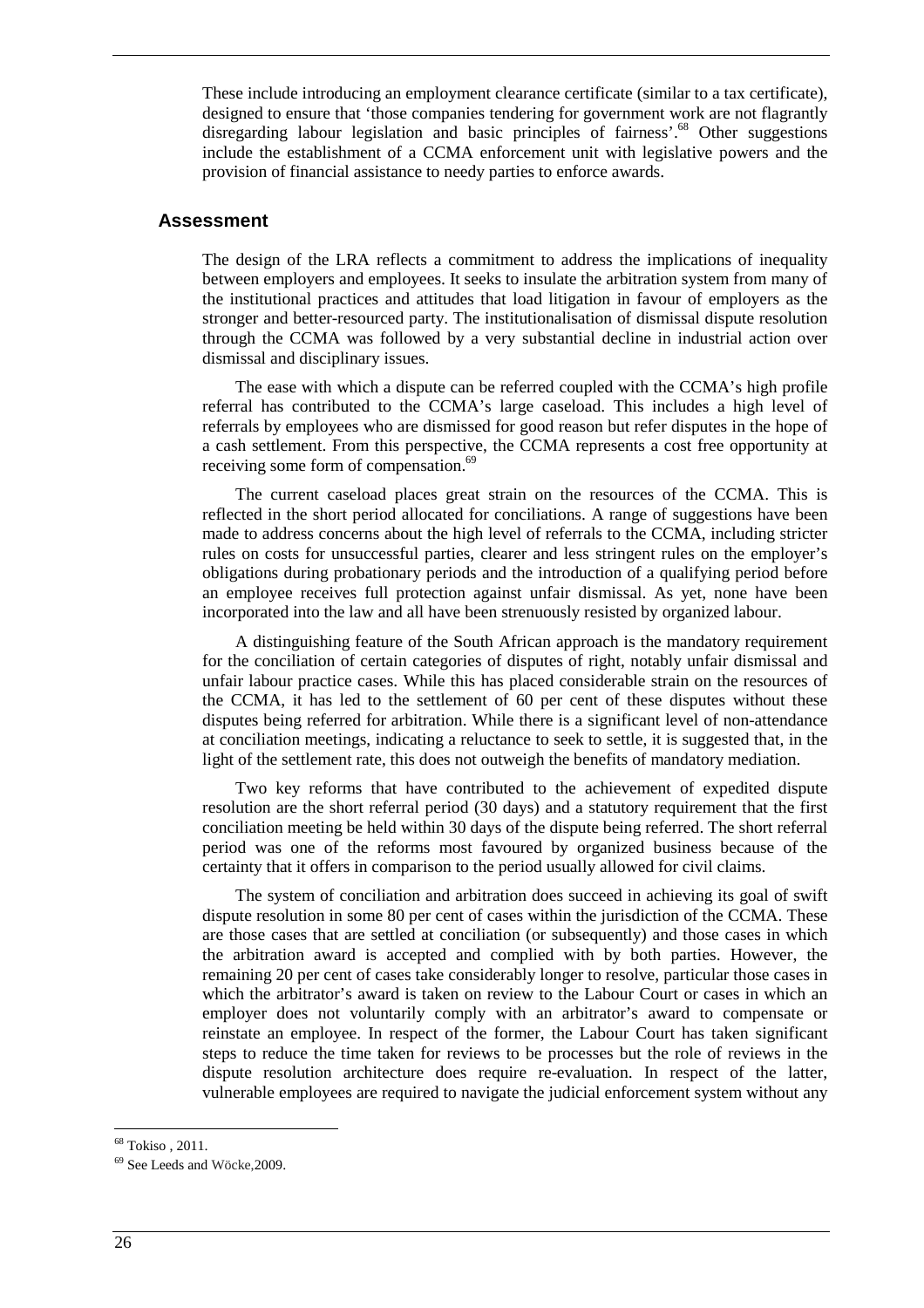assistance or resources from public agencies. It is now recognised that remedying this is essential to maintaining the credibility and efficacy of the expedited dispute resolution system.

## **8. Collective dispute resolution**

Industrial action that is staged after compliance with all the legal requirements is protected. Employees cannot be dismissed on account of participation in a protected strike and participation in a protected strike or lockout does not amount to a breach of contract or delict (tort). The Labour Relations Act requires that all disputes of interest be referred to conciliation prior to any party giving notice of a strike or lockout. Conciliation may take place at the CCMA, a bargaining council or in accordance with a collective agreement. No industrial action may take place in sectors that are defined or classified as essential services and unresolved disputes in these sectors may be referred to compulsory arbitration.

The CCMA's Mediation and Collective Bargaining Department was established in 2007. It has two main functions: to assist, support and promote collective bargaining and to provide guidance to commissioners on all aspects of conciliation and facilitation processes. The National Mediation Centre, which is located in the Johannesburg head office, deals with major disputes that could impact adversely on the public interest.

The major trigger for strike action remains wages (77 per cent)<sup>70</sup> and has resulted in strike action being concentrated in the middle of the year when the most important wage negotiations (particularly in the metals and mining industries and the public sector) take place, setting a trend for settlements in other sectors.<sup>71</sup> This is often referred to as the collective bargaining "season", with the highest number of strikes tends to occur in July to September.

The National Mediation Centre is responsible for preparing for the annual round of collective bargaining by ensuring that teams of mediators are in place at each of the regional offices and that they are briefed on the labour market climate. The briefing received by mediators includes background on the labour economic environment as well as the perspectives of important stakeholders.

As Table 4indicates, there has been a significant growth in the number collective bargaining disputes referred for conciliation over the last decade. Between 50 per cent and 60 per cent of disputes are resolved during the statutory conciliation period.

<sup>70</sup> Tokiso, 2011.

<sup>71</sup> These periods are colloquially referred to as 'strike season' or 'annual wage rounds'.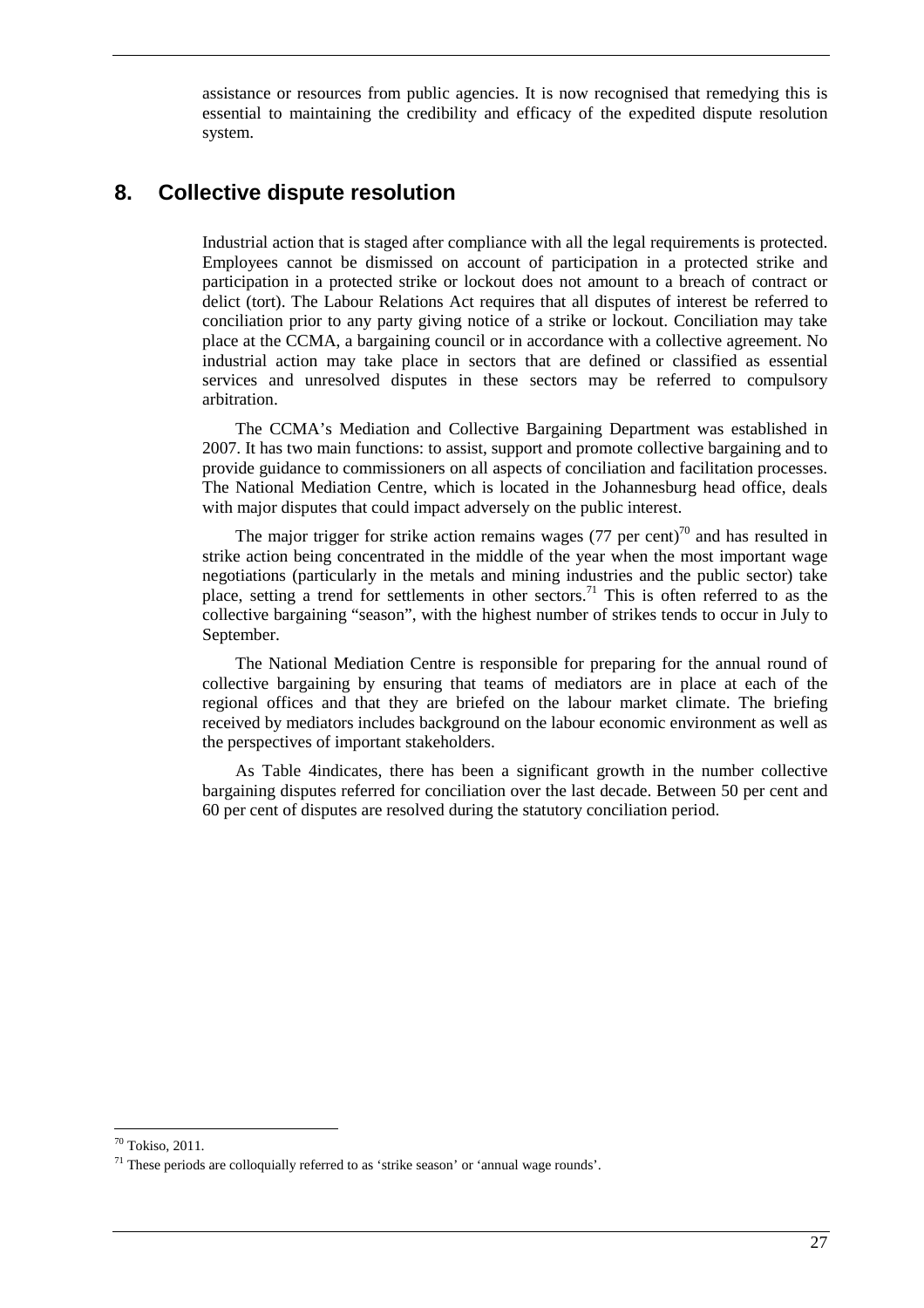| <b>Collective</b><br>disputes                | 2002/3 | 2003/4 | 2004/5 | 2005/6 | 2006/7 | 2007/8 | 2008/9 | 2009/10 | 2010/11 | 2011/12 |
|----------------------------------------------|--------|--------|--------|--------|--------|--------|--------|---------|---------|---------|
| Referrals                                    | 3273   | 3371   | 3812   | 4053   | 3615   | 3981   | 4091   | 4794    | 5222    | 5341    |
| Conciliations<br>heard                       | 2889   | 2933   | 3088   | 3665   | 3442   | 3849   | 3869   | 4523    | 5100    | 5295    |
| Cases heard<br>and closed                    | 2070   | 2161   | 2427   | 2897   | 2865   | 3218   | 3431   | 4015    | 4577    | 4798    |
| Cases settled                                | 1245   | 1250   | 1264   | 1412   | 1564   | 1799   | 2038   | 2155    | 2618    | 2925    |
| Settlement<br>rate (mutual<br>interest cases | 60%    | 58%    | 52%    | 49%    | 55%    | 56%    | 59%    | 54%     | 57%     | 61%     |

**Table 4 Settlement rate for collective bargaining disputes** 

However, there is a noticeable tendency for the certification of a dispute (after the mandatory conciliation period) to be regarded as a 'tactical measure', since many parties believe that obtaining a certificate and being able to threaten industrial action will strengthen their bargaining position. Roughly 72 per cent of disputes in which certificates are issued at the end of the statutory conciliation period culminate in settlements without strike action. In some disputes the CCMA may continue to conciliate between the parties in terms of section 150 (an offer of assistance accepted by both parties). Although strikes did decline in the immediate aftermath of the enactment of the LRA, they have gradually increased in frequency since 2003. Major public service strikes in 2007 and 2010 resulted in exceptionally high levels of strike action in those years.<sup>72</sup> While only employing approximately 10 per cent of all employees, the public sector was the source of 90 per cent of working days lost due to strikes in those two years. The CCMA does not have jurisdiction to conciliate in these disputes, as the entire public service is covered by bargaining councils.

#### **Collective bargaining trends**

In 2004, the South African government undertook a review of the first ten years of democracy. Its report noted that a "huge fall in person-strike-days per year bears testimony to the success of the policy" of introducing new labour laws such as the Labour Relations Act.<sup>73</sup> However, the collective bargaining climate has subsequently, particularly since 2007, become increasingly adversarial. This shift is reflected in the 2012 report of the National Planning Commission, which describes labour relations as having become "increasingly fraught in the past few years".<sup>74</sup> The report cites "a decline in negotiating capacity, the re-emergence of non-workplace issues in negotiations, and the rise of general mistrust between the parties" as the key factors contributing to the worsening of the collective bargaining climate.

The increasing inequality of earnings within the working population has undoubtedly contributed to a worsening of the industrial relations climate. Income inequality has increased between 1993 and 2008.<sup>75</sup> The Department of Labour gives the following overview of the reasons for strike action in 2011:

 $72$  A total of 14.6 million individual working days were lost to strike action in 2010 – Tokiso, 2011. Wage disputes accounted for 99.6 per cent of these working days lost.

<sup>73</sup> Presidency, 2003.

<sup>74</sup> National Planning Commission, 2012 at 34.

<sup>75</sup> Leibbrandt et al,2010.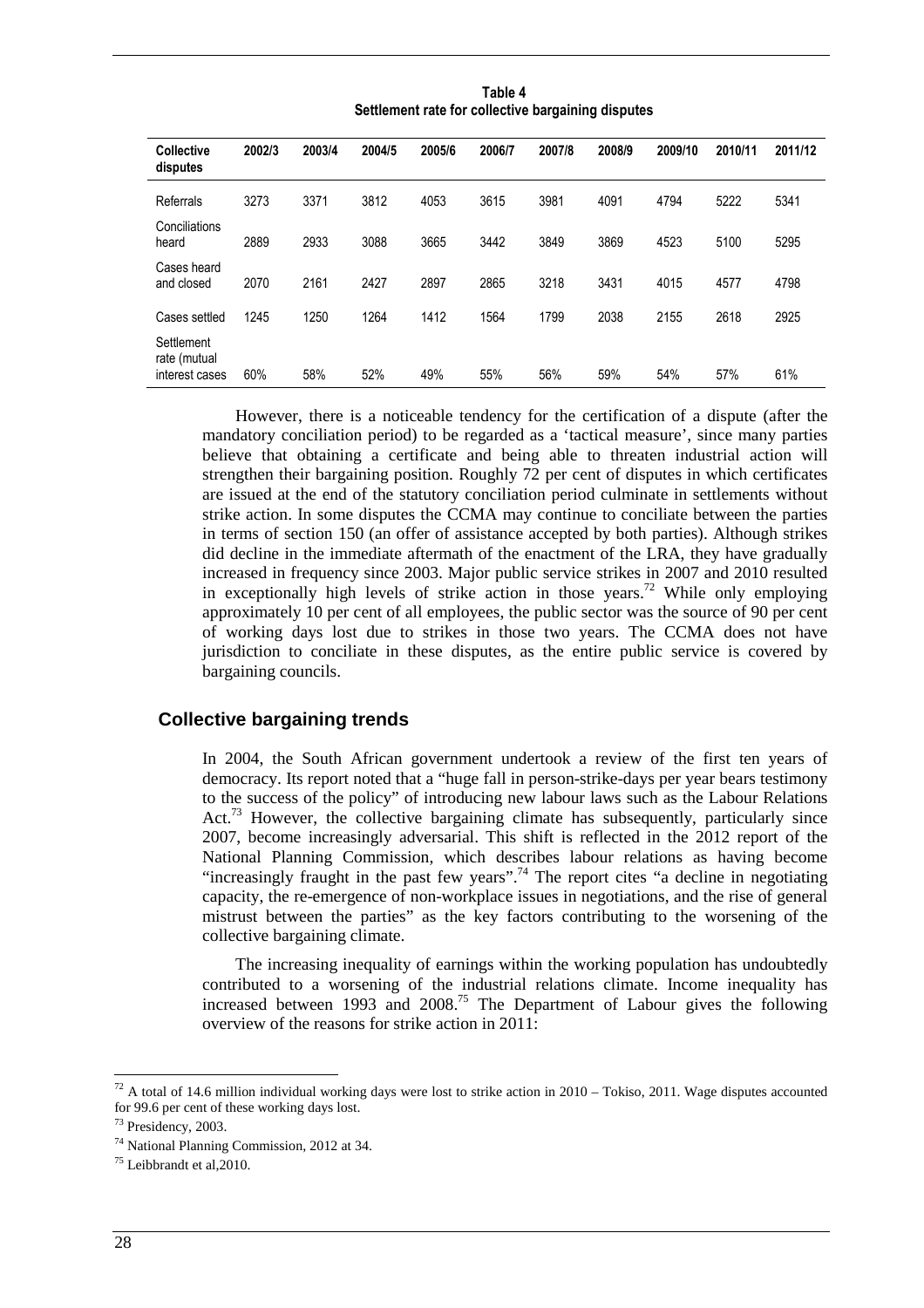Workers were mostly striking for better wages, though they also advanced other demands, such as the banning of labour brokers as they are perceived to be exploiting worker's rights and perpetuating casualisation in the labour market. The workers were seen demanding increases well above the consumer inflation rate prompted mostly by the rise in foodstuffs, transport and electricity prices. The widening gap between the workers' wages and that of their bosses also led to the double-digit demands that workers were advancing during negotiations. The volatile economic climate within which these negotiations took place dictated the final agreements that were reached between the parties.<sup>76</sup>

There has been an increasing demand for social benefits, such as medical aid schemes and the payment of transport and housing allowances, to be included in remuneration packages. These demands are in respect of employees who may formerly have belonged to such schemes but have been excluded because their employment was 'casualised'. This can be seen as a response to the poor service delivery in communities in which workers reside. The increasing demand for inclusion in medical aid, for instance, is in part a response to the poor state of public health institutions. The high cost of transport which drives many wage demands is a part of the apartheid inheritance with many workers living considerable distances from their workplaces.

Trade unions have responded in the collective bargaining arena to the increased use of non-standard employment by South African employers. This has included a demand by COSATU, the country's largest trade union federation, for a prohibition on labour brokers (temporary employment services). This demand has been pursued at a national level, with calls for a legislative ban on labour brokers, as well as in plant-level and sectoral collective bargaining. In 2009, for example, all issues in dispute in collective bargaining in the private security industry were resolved, except the demand for a ban of labour brokers. This issue gave rise gave rise to a lengthy strike.<sup>77</sup> The incidence of disputes over the issue of "labour broking" peaked in 2011. The publication of draft legislation addressing many of the abuses associated with labour broking has resulted in a decline in the number of related disputes in 2012.

Another factor contributing to a worsening of the industrial relations climateis the raised expectations of workers in both the public and private sectors, due to the doubledigit wage increases following the public sector strikes in 2009 and South Africa's hosting of the World Cup in 2010.<sup>78</sup> It has been suggested that the World Cup raised expectations in a number of ways.<sup>79</sup> High profile assertions that the World Cup would result in extensive economic benefits for the country translated into demands for improved working conditions by workers in the soccer stadiums and other World Cup projects. The absence of any role designated for trade unions meant that worker demands were initially articulated through wildcat strikes in the stadiums.

An analysis of the labour disputes in the run-up to the World Cup labour suggests that:

The industrial action in the 2010 stadiums and Gautrain was not simply about opportunism. Certainly these projects presented an opportunity for collective action unlike in the past, but the strike action could have been averted had there been better industrial relations planning and management. It is evident that the industrial relations environment in most construction sites was complex, irrational and in most cases poorly managed. This stemmed from the way in which the projects were procured and classified – building as opposed to civil engineering projects – to the role played by government, the failure to involve unions in the 2010 projects as a whole and provide workers with a meaningful voice, the failure to

<sup>76</sup> Department of Labour, 2012.

<sup>77</sup> Interview: A Soobedaal.

 $78$  For a comprehensive discussion regarding industrial action leading up to the World Cup, particularly in the construction industry, see Roskam 2009. According to a survey conducted by the Human Science Research Council in 2007 regarding expectations of South Africans with regards to the World Cup, 50 per cent of people believed economic growth and job creation to be the two main benefits of hosting the tournament. Similarly, 50 per cent believed the economic benefits would be lasting and about one third believed that they would personally benefit through job opportunities.

<sup>79</sup> Roskam,2009.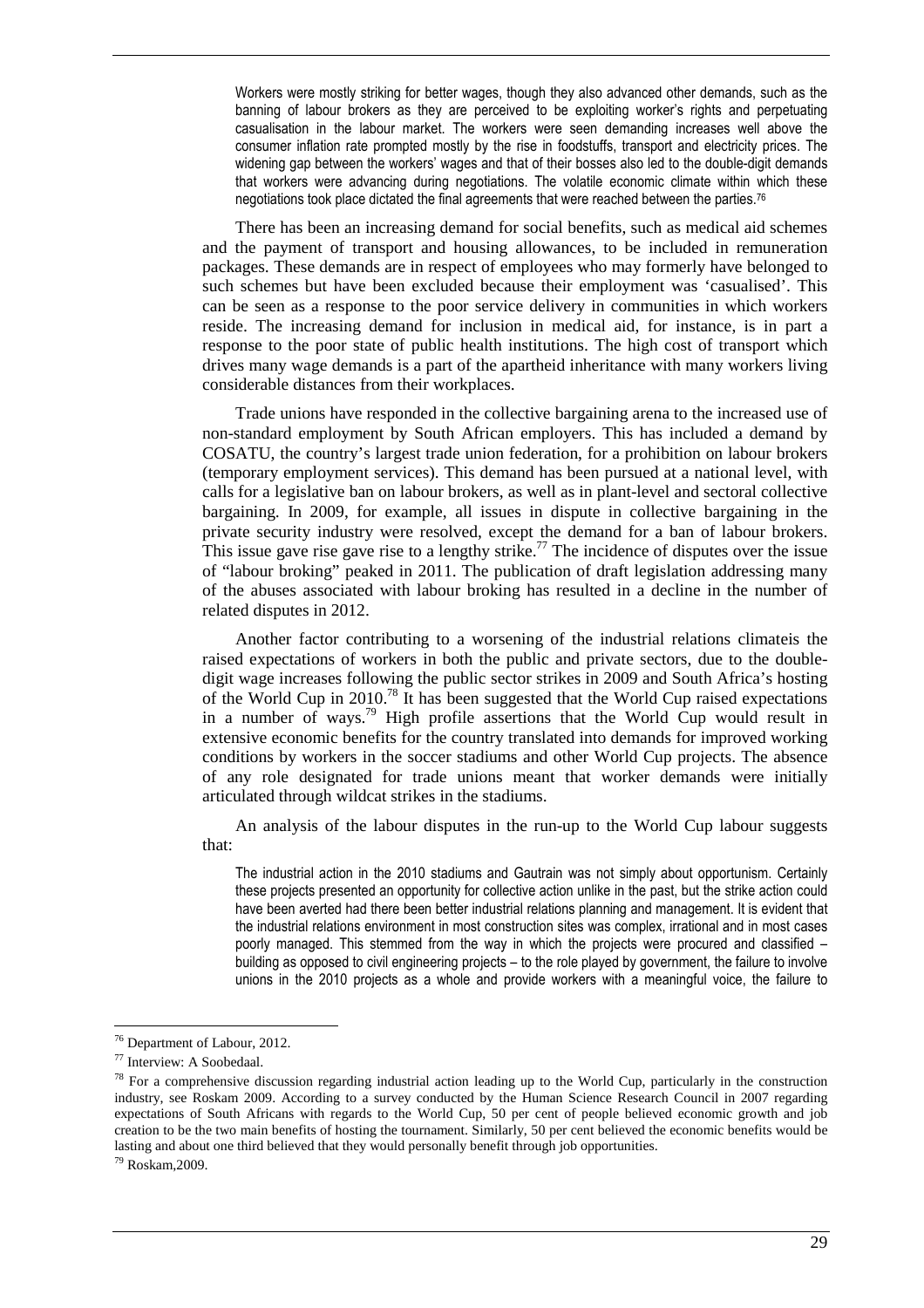implement Project Labour Agreements and the resulting sense of unfairness that therefore prevailed, the lack of unionization, the recruitment of labour brokers and collective bargaining.<sup>80</sup>

In the immediate run-up to the World Cup and during its course, disputes in two key state-owned enterprises, Transnet and the power utility Eskom, led to large settlements in these two key sectors. These settlements are seen as having had a significant knock-on impact on the public service dispute that began during the course of the World Cup and led to a major strike later that year. The CCMA played a very significant role in ensuring that the World Cup was not disrupted by industrial action.

Commentators have also pointed to a 'hollowing out' of collective bargaining, with experienced trade unionists leaving for employment in the public or private sector and employers investing less in human resources and labour relations departments. A former Director General of the Labour Department<sup>81</sup> has described this tendency in the following terms:

These developments result from a number of challenges that have been surfacing over time which have not been dealt with properly. There is evidence that negotiators are sometimes inexperienced and inadequately trained in collective bargaining. Sometimes aspirational posturing which may be linked to succession politics either in unions, federations or in the broader political environment drives behaviour. This results in hardening of positions. Some employers negotiate by proxy using consultants who have no vested interest in securing sustainable solutions. In some instances leaders fail to be decisive even in the face of blatantly wrong conduct.

This has prompted some employers' associations to restrict the role of consultants in the collective bargaining process and ensure that employer representatives are present at all negotiations.<sup>82</sup> The inexperience of labour market participants is also reflected in negotiators not taking the lead in the negotiating process and waiting for conciliators to come up with proposals.

A survey of collective bargaining during 2010 also concluded that there is an increasing lack of trust in the workplace in both the public and private sector "with no real dialogue happening on the shop-floor between line management and employee on how to influence business outcomes."<sup>83</sup> The LRA's vision was that workplace forums would serve as vehicle for developing long-term co-operative dialogue between employers and trade unions, thus reducing the level of adversarialism in collective bargaining. $84$  This has not materialised; trade unions have rejected the workplace forum route and distributive collective bargaining remains the primary mode of interaction. However, one commentator has suggested that the combination of high expectations and extreme inequality has inevitably caused the focus on distributive bargaining, which holds out the prospects of short-term gains. $85$ 

A further factor contributing to the difficulty in resolving wage disputes is the absence of mutually acceptable benchmark to target wage increase. While the Consumer Price Index is the "official' measure of consumer inflation used to quantify the increase in the costs of living, trade unions argue that this does not fully account for the increase in the cost of living for low-paid workers who spend the substantial portion of their earning on food and transport.<sup>86</sup> Thus, even though employers may seek to make lower wage offers in years in which inflation is lower, trade unions argue that this masks the full extent of the

<sup>85</sup>Grawitzky, 2011.

 $80$  Roskam, 2009. The first strike directly related to the World Cup broke out at the Green Point Stadium in Cape Town on 27 August 2007.

 $81$  Sipho Pityana, Speech to CCMA  $15<sup>th</sup>$  Anniversary Think-Tank, October 2011.

<sup>82</sup> Interview: A. Soobedaar.

<sup>&</sup>lt;sup>83</sup> Grawitzky, 2011.

<sup>&</sup>lt;sup>84</sup> The legislative formulation effectively permits trade unions to veto an application to establish a workplace forum, has been the primary reason for such forums not taking off. By 2004 only 25 workplace forums had been set up and the numbers have not increased significantly in recent years.

<sup>86</sup> Interview: A. Soobedaar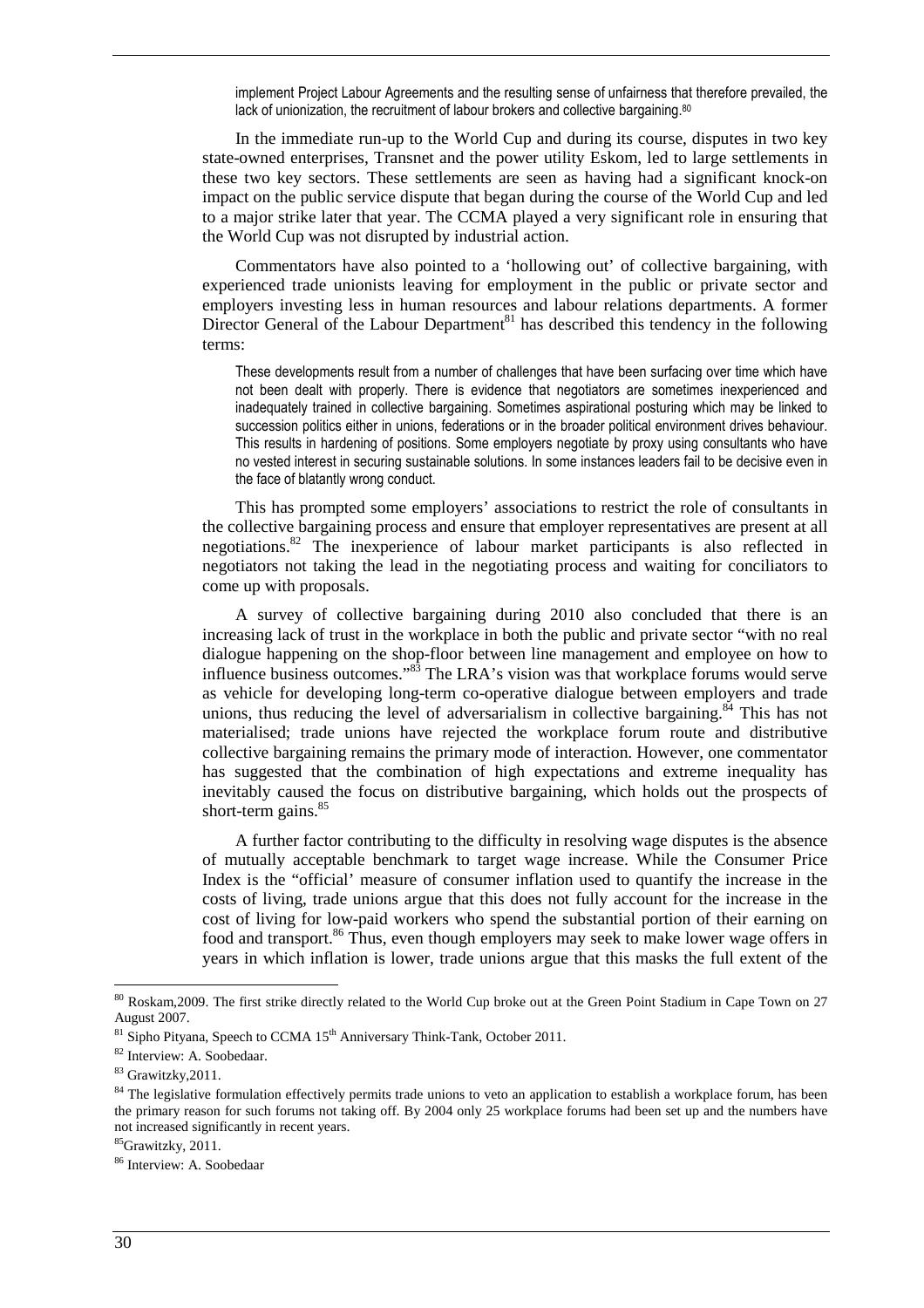rise in cost of living for low-paid workers. The consequence of high incidence of HIV and unemployment is that many unionised workers have to support an increasing number of dependants.

A trend that contributed to a more stable bargaining climate is the negotiation of multi-year (often up to three years) collective agreements that have become increasingly prevalent in many sectors. Employers – most notably in the steel and engineering, mining and automobile sectors – have preferred longer-term agreements to 'ensure labour stability in the short/medium term'. $87$  However, the rising rate of inflation in 2008 made trade unions increasingly reluctant to enter into these arrangements.<sup>88</sup> Alternatively, trade unions have made attempts to re-open negotiations during the period of these agreements. For instance, the 2011 local government strike was triggered by trade unions utilizing a technicality in the interpretation of the collective agreement to re-open negotiations.

Rivalries within and between trade unions have exacerbated dispute resolution in many sectors. Trade unions leaders facing a challenge to their position may be pressured to be less conciliatory in negotiations to ward off any criticism that they are insufficiently militant. There are instances in which a "successful" strike has assisted a union leader to win re-election. A further issue leading to an exacerbation of strikes has been ideological rivalry between trade unions representing black and white workers. This has been particularly prevalent in the chemical sector between Solidarity and UASA, on the one hand, and CEPPAWU on the other.

<sup>87</sup> Tokiso , 2011.

<sup>88</sup> Grawitzky, 2011.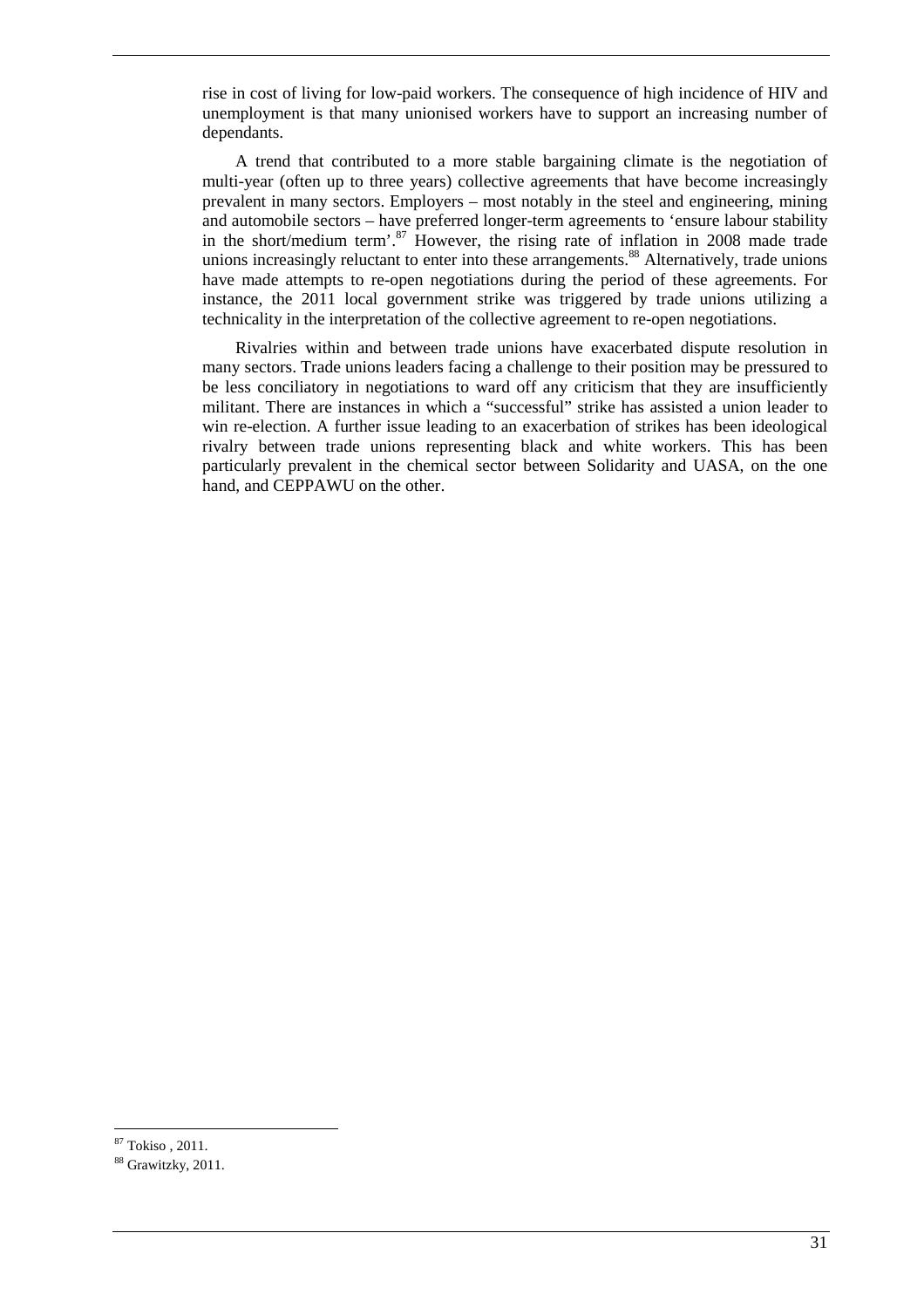#### **Industrial action in the build up to the World Cup**

South Africa committed R 27,4 billion on an infrastructure overhaul in the build-up to the FIFA 2010 World Cup. This included expenditure on stadiums, the Gautrain, highways and airports. From 2007 onwards, the CCMA, in conjunction with the Sports Ministry, engaged with stakeholders through a structured process to achieve improved workplace relations and enhanced collective bargaining stability in World Cup-related projects. An Accord was concluded in June 2008 in which the stakeholders (Government, major construction companies and trade unions) committed themselves to meet their respective responsibilities to ensure the success of the World Cup and to deliver the stadiums and other projects on time. However, strikes (particularly in the stadiums) continued and the completion times were coming under strain.

The low union density (9 per cent) among construction workers was largely due to the extensive use of labour brokers and undoubtedly contributed to workers resorting to wildcat strike action. The majority (20 of the 26) of these strikes were unlawful. However, two of the established trade unions in sector National Union of Mine Workers (NUM) and the Building Construction and Allied Workers Union (BCAWU) were able to "capture the militancy" of these workers.

A key contributing factor that has been identified was the 'failure of the industrial relations system to cater for new conditions'that might be expected to arise during the life of the projects. These included, most notably, not including labour organizations in the construction plans and neglecting to put in place systems and procedures for foreseeable industrial relations issues, even though these had occurred in other countries, preparing for megaevents.

The civil engineering sector wage negotiations, which would impact on the wages paid to stadium workers, began in April 2009. Unions demanded a wage increase of 13 per cent and employers offered 10 per cent when going into dispute. Conciliation proved unsuccessful and the strike action commenced in July 2009, less than a year before the start of the World Cup. Attempts at additional facilitation also proved unsuccessful. Eventually, an eight day strike by 70 000 stadium workers ensued which was resolved by a settlement, mediated by the CCMA.

In response to the strike, the CCMA's team of conciliators re-analysed the underlying issues giving rise to the strike classifying them as either 'critical' or 'transformational' and developed a framework for settlement. They then approached the leadership of all parties and lobbied actively for the parties to adopt the framework as a basis for settlement. The Minister of Labour convened a stakeholders' process that lasted 17 hours and culminated in settlement. Participation extended beyond the immediate employer and trade union parties to include the organizations responsible for hosting the World Cup. A range of techniques was adopted to achieve the settlement including advocacy mediation, mediating in a reduced plenary, lobbying during the process and mediating within caucuses. The settlement included a wage increase (of 12 per cent), the payment of a project bonus of R 6000, no loss of pay for inclement weather and transport allowances. Transformational issues were delegated to a task team to resolve.

#### **Offers to assist in collective bargaining**

Section 150 of the LRA enables the Commission to offer to conciliate disputes that have not been referred to it, provided that resolving the dispute involves, in the view of the Commission, a matter of public interest. The Commission may only intervene in a dispute and conciliate if all the parties to the dispute consent. Any offer of assistance by the CCMA must be made in writing and be authorized by the National Mediation Office.

Rigorous criteria have been developed for determining whether the statutory requirement that the resolution of a dispute is in the public interest is met. Firstly, the offer of assistance must have the potential to have a high impact. The following criteria are also considered when making offers of assistance:

- a) The dispute could lead to industrial action, or industrial action is already in process;
- b) A sizeable bargaining unit exists;
- c) The employer provides important or strategic services;
- d) The dispute involves high profile individuals;
- e) The dispute has received press coverage.

These criteria aim to ensure that offers of assistance under section 150 are not perceived to be arbitrary. The National Mediation Office monitors the collective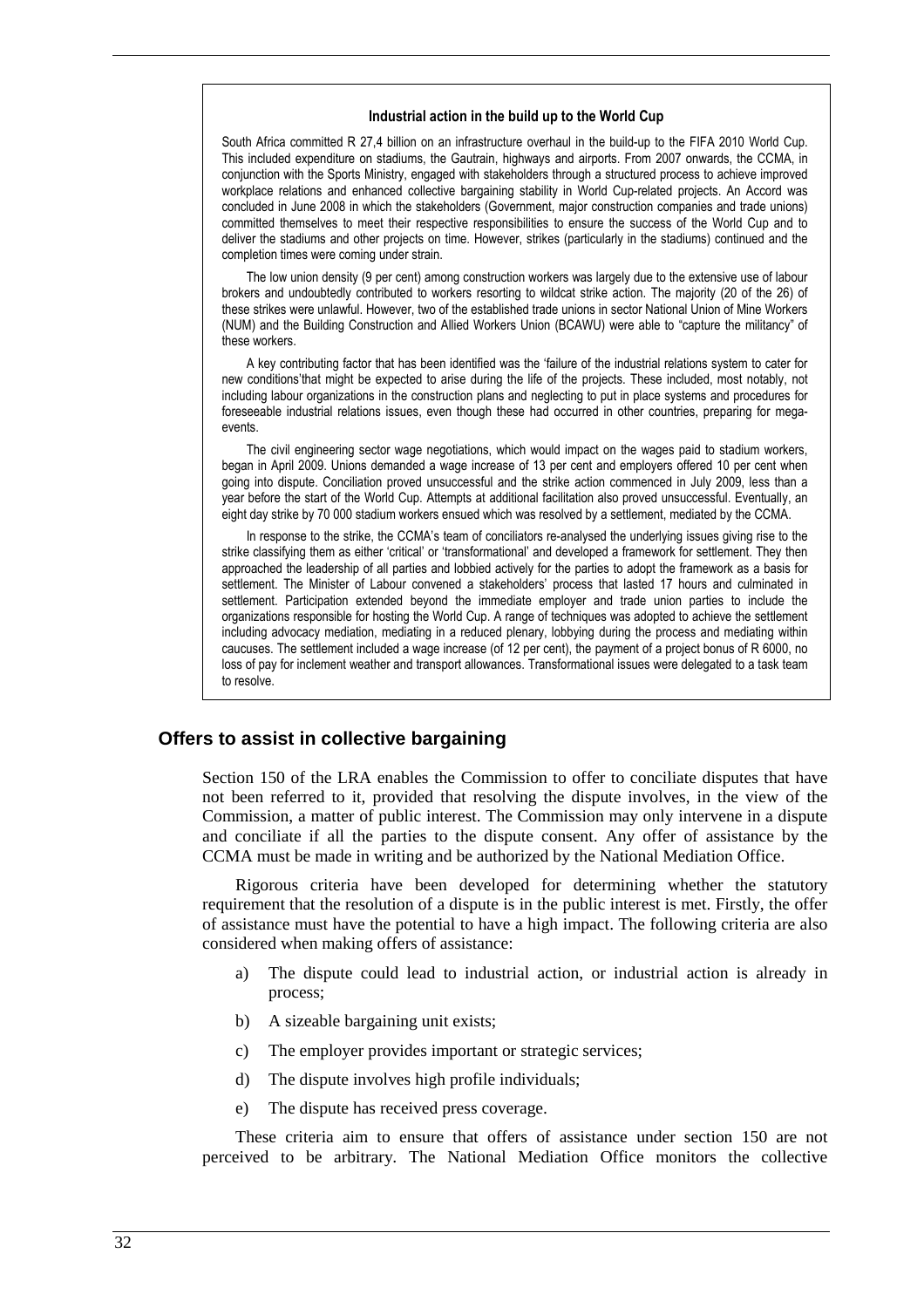bargaining arena and obtains intelligence in order to identify disputes that meet the "public interest" criterion for making an offer of assistance.

The CCMA utilizes the provisions of section 150 to offer to conciliate in a wide category of disputes. These include disputes in sectors of the economy that are outside of the ordinary dispute resolution jurisdiction of the CCMA because they are covered a bargaining council. Section 150 can also be used to provide conciliation or facilitation at an early stage of collective bargaining when the parties are, for instance, still engaged in negotiations at plant-level or in non-statutory sectoral bargaining arrangements. Section 150 also permits the provision of further conciliation by consensus in disputes where a certificate of non-resolution has already been issued by either the CCMA or a bargaining council. This enables the CCMA to offer assistance in industrial action that is about to (or already has) commenced, especially when there is a public interest in its resolution because of violence or the threat of violence or because of the impact that specific industrial action may have on the public. Participation in conciliation under section 150 does not affect the right to stage protected industrial action.

There has also been a considerable growth in the acceptance within the labour community of the CCMA's role in assisting with the resolution of collective bargaining disputes. The CCMA has made increasing use of its Section 150 powers to intervene proactively in both the national disputes and regional disputes that could have a significant impact on the labour relation climate.

In 2007 the CCMA made 16 offers of assistance under section 150 and there was a 50 per cent acceptance rate by parties to disputes. By 2011-12 the use of the section 150 powers had increased significantly and the CCMA offered to assist in 204 disputes with an acceptance rate of 98 per cent. In the CCMA's view this is indicative of high social partner support for the structured use of section  $150$ .<sup>89</sup> The CCMA has utilized its section 150 powers in a range of high level bargaining council disputes involving the chemical sector, the motor industry, the road freight and logistics sector, local government and the clothing manufacturing industry. Section 150 has been utilized to allow the CCMA to play a facilitating role in a number of significant economic sectors in which sectoral bargaining occurs but in which the parties are not sufficiently representative to establish a bargaining council. Sectors where this has occurred include the private security, contract cleaning and civil engineering sectors, all of which are typified by large numbers of low-skilled workers, high levels of non-standard employment, considerable job insecurity and significant rates of non-compliance with labour legislation, particularly among smaller employers. These factors have often translated into extended strike action. The CCMA has facilitated negotiations in these sectors both before and after referrals to the CCMA. It has also played a significant role in assisting parties in these sectors to establish non-statutory bargaining structures.

The most significant initiative of this type is in the private security sector where, in the aftermath of a violent industry-wide strike, the CCMA facilitated the negotiation of a framework agreement to regulate sectoral negotiations. Seven employers' associations and thirteen trade unions are party to the framework agreement and sectoral negotiations were conducted under the framework agreement in 2009 and 2012. A settlement was reached in 2009 on the terms and conditions of employment, although a strike ensued on the issue of the supply of employees by labour brokers. An agreement was concluded in 2012. The agreement on terms and conditions of employment was submitted to the Minister of Labour for publication as a sectoral determination application to the entire security sector under the BCEA. The framework agreement provides for the CCMA to verify the membership of employers' organizations and trade unions in order to determine their entitlement to participate in collective bargaining and provides for a commissioner to

<sup>&</sup>lt;sup>89</sup> Two high profile instances in which the CCMA's offer of assistance have been rejected have been in public service wage bargaining and during disputes at the Impala Platinum mine which triggered wide industrial unrest in the platinum mining sector.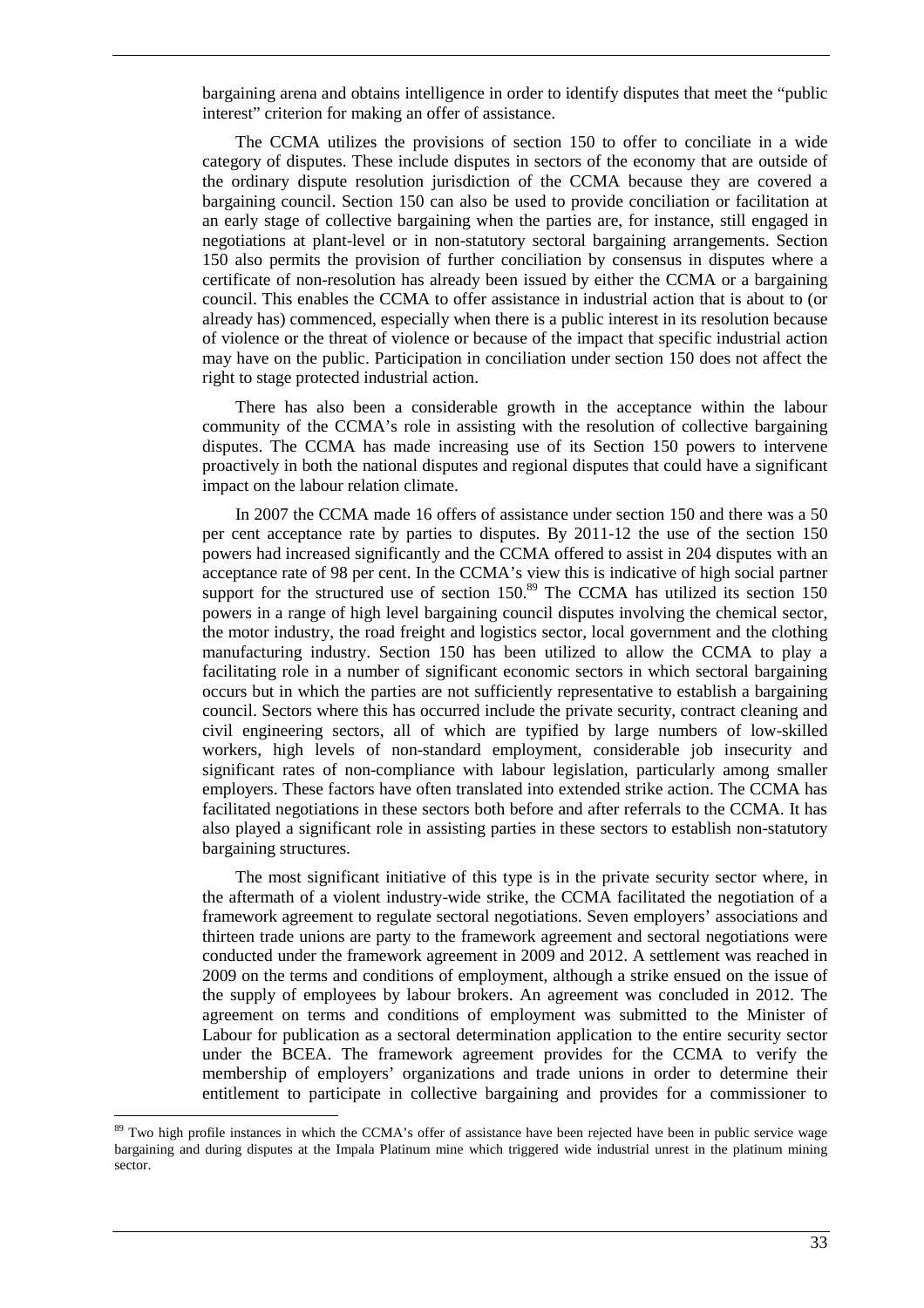facilitate negotiations and mediate disputes that arise. The CCMA is currently assisting the parties in the sector to establish a bargaining council.

The establishment of the Mediation Centre at the head office has enabled the CCMA to provide on-going assistance to parties in collective bargaining processes. One form that this assistance takes is to assist parties who are undertaking the process of moving from 'agreements in principle' to detailed settlements. A technique adopted by the CCMA in this regard is to facilitate joint employer and trade unions work groups. The CCMA assisted the members of the Pulp and Paper Bargaining Council to establish methodologies to reduce working hours. In this case, an agreement in principle was reached to reduce working hours over a three-year period. A joint employer-trade union work group was established to implement the agreement in principle. This was facilitated by the CCMA. At the outset of this process, the CCMA facilitated a plenary level meeting of the parties at which terms of reference, time horizons and deliverables (such as reports or recommendations) were agreed upon.

The CCMA is currently developing a Collective Bargaining Improvement Process. This is a structured approach in which individual wage negotiations are analyzed with the parties to increase effectiveness of negotiation. The process seeks to enable the parties to identify those elements that affect the effectiveness of collective bargaining and then to develop and implement action plans to address these issues. The Process also seeks to introduce parties to the concept of interest-based negotiation. The 2012 Report of the National Planning Commission emphasises the importance of developing negotiation training forums and mediation capacity building in order to enhance the quality of collective bargaining in the South African labour market. $90$ 

#### **Assessment**

There has been a significant evolution in the role that the CCMA plays in dealing with the collective bargaining. This has involved a marked shift towards a more 'activist' or 'interventionist' approach, in which its role is not confined to mediating unresolved disputes referred to it. It now takes on a wider range of activities to promote and facilitate effective collective bargaining processes. As the preceding discussion indicates, these include facilitating negotiations, assisting with the establishment of sectoral bargaining institutions and aiding employers and trade unions to enhance the calibre of their collective bargaining processes. While this expanded role is consistent with its overall mandate to promote effective dispute resolution and prevention, the power to offer assistance in terms of section 150 has provided the statutory basis for this approach. That these activities occur with the consent of parties is indicative of a widespread acceptance by labour market stakeholders of the CCMA assuming an extended range of functions. This broader role for the CCMA has been necessitated by the declining bargaining capacity of many employers and trade unions.

<sup>90</sup> National Planning Commission, 2012 at 136.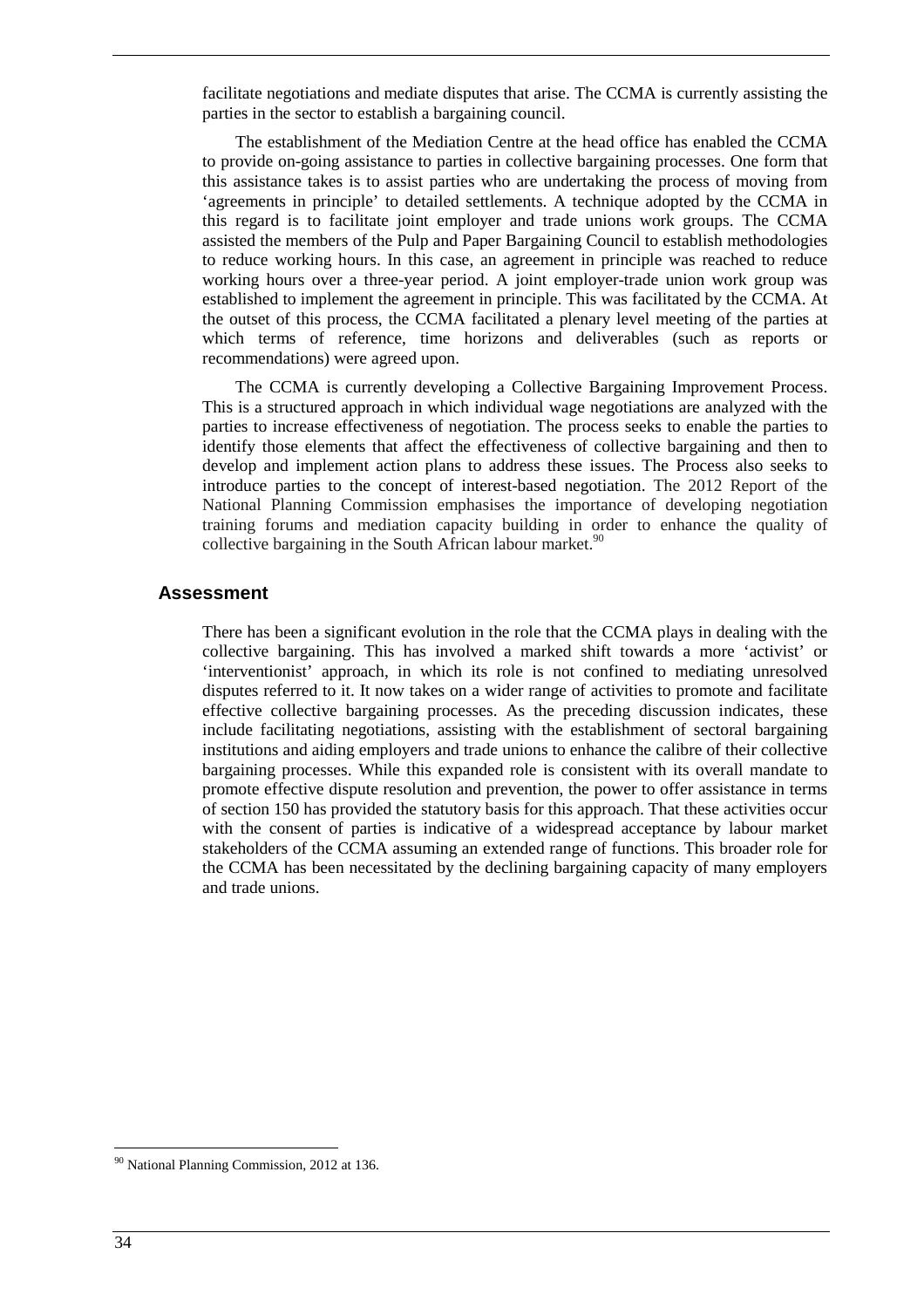#### **The 2011 agreement in the clothing manufacturing sector**

An agreement – which has widely been referred to as a 'landmark agreement' – serves as an example of the kinds of initiatives encouraged during negotiations. In a process facilitated by CCMA Commissioners, the trade union and employer parties to the National Bargaining Council for the Clothing Manufacturing Industry signed an agreement on 5 October 2011 'aimed at promoting job opportunities for first time entrants and creating jobs while protecting the wages and employment conditions of current and qualified employees and offering employers protection against retrenchment and preferential reemployment in the event of retrenchment'. The importance of the agreement lies in the extent and innovation of the agreed terms. It is also due to the fact that it has come in a sector that has been subject to major retrenchments and stiff international competition in recent years. From 2002 to 2011, employment in the industry dropped from 120 000 to 52, 400. The negotiations resulted from both employers and unions realising that cooperation was necessary to avoid the industry relocating its employment to beyond South African borders. The involvement of CCMA facilitators with in depth knowledge of the industry enabled the parties to explore their common interests resulting in the conclusion of an innovative agreement.

The new wage agreement (which provides for a 6.5 per cent wage increase for existing employees) creates an incentive for employers to create jobs by allowing for the employment of new workers at wages that are 30 per cent and 20 per cent lower than the current legally published wage rates in metro and non-metro areas, respectively. The parties have also agreed to jointly approach the Minister of Labour to seek Ministerial extension of the full agreement to non-parties within the entire country, as provided for in the LRA. The agreement has been described as 'the first of its kind wherein organized labour and business has seen the necessity and importance to use a facilitated collective bargaining process to reach a settlement'.

With the target of generating a 3 per cent job growth rate for each six month period (culminating in a 15 per cent increase by March 2014), the agreement seeks to halt further jobs losses and allows for the entry of untrained first time entrants at lower entry level wage. Parties have also agreed to a bi-annual process of benchmark monitoring and provision has been made for new entry wage dispensation to fall away in 2014 if job creation targets are not met and if the parties do not agree on other alternatives to create jobs by then. The parties are currently in the process of establishing an entity responsible for training new entrants. Initial indications are that there has been a significant decline in the loss of jobs in the sector.

One of the difficult issues raised by the agreement is how to promote employment of new entrants into the sector at lower rates without decreasing the employment security of existing employees. The agreement specifically provides that employee may not be retrenched to allow for the hiring of new employees at a lesser cost. However, the agreement defines a "new entrant" to include former employees in the sector who have been out of employment for more than three years. The concern has been expressed that this could result in former employees who have been out of employment for less than three years being "frozen" out of the sector.

#### **Strike violence**

Although violent strikes were frequent during the 1980s, most labour analysts 'ascribed the high levels of worker violence to the conditions under which trade unions organized and engaged in collective-bargaining during the apartheid era – in particular the failure to fully institutionalise industrial conflict and, more broadly, the absence of political rights which imbued industrial action with a strongly political dimension'.<sup>91</sup> Many believed that political equality, coupled with a legally entrenched right to strike, would result in a decrease in strike action and violence in the post-apartheid democracy.

Industrial action in recent years has been characterised by violent and destructive behaviour, as well as 'an observable contempt for the LRA and court orders'.<sup>92</sup> The use of collective violence – aimed at the employer, non-striking workers or the general public - to strengthen a bargaining position relative to the employer has been normalised to such an extent that one commentator regards it as having 'been established as a tradition'.<sup>93</sup>

The same commentator summarises the main causes for strike related violence as follows:

Firstly, a common thread that runs through the apartheid and post-apartheid period is that the degree of institutionalisation of industrial relations is dependent on broader political and social factors beyond the

 $91$  Von Holdt 1989, 2003; Webster and Simpson, 1990.

 $92$  Tokiso, 2011. The 2010 Transnet strike, in which screws were taken out of the railway sleepers leading to the derailment of a diesel tender, is an example of calculated sabotage.

<sup>93</sup> Van Holdt, 2010.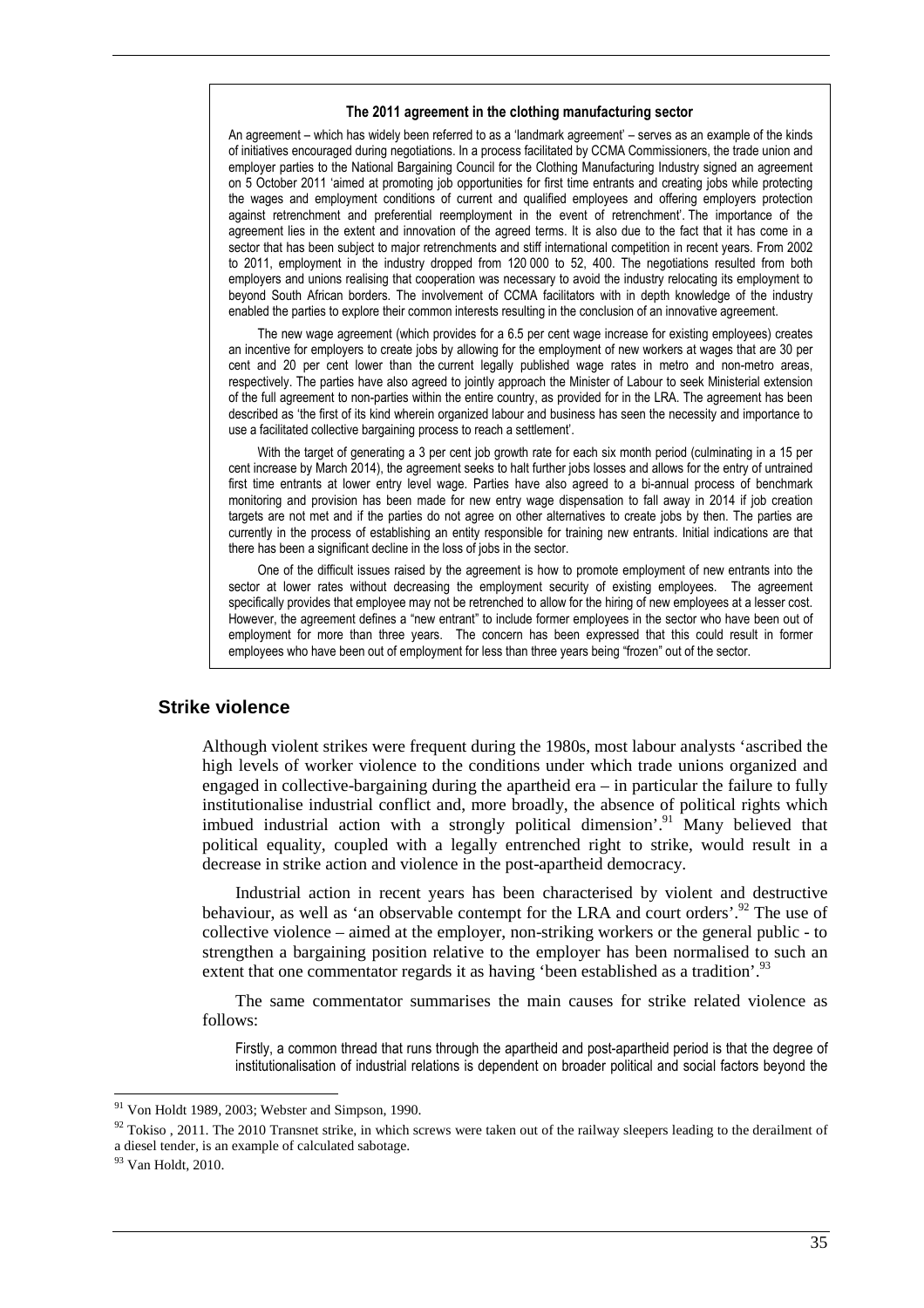field of industrial relations itself. Secondly, the question of the industrial and social order in post-apartheid South Africa is not a settled matter: the authority of the state and of the law have a limited reach, and social hierarchy and the balance of power between social forces that underpins it remains contested. This explains the high levels of conflict and violence not only in industrial relations, but also in many spheres of South African society.**<sup>94</sup>**

In other words, the lack of social transformation coupled with perceptions of social and economic injustice and inequality have resulted in the institutions of collective bargaining being only 'partly institutionalised', In this context, the resort to violence, which was a dominant mode in the struggle against apartheid, retains significance both as a tactic to achieve demands and as a form of protest action.

Legislation does not require trade unions to conduct strike ballots before giving notice of protected industrial action. Many unions do retain balloting requirements in their constitution but a failure to comply with these is not a basis for interdicting strike action. Balloting requirements were removed from legislation in 1995 due to concerns that it had provided 'fertile soil for employers to interdict strikes and to justify the dismissal of strikers in strikes that are technically irregular but otherwise functional to collective bargaining'.<sup>95</sup> However, the absence of a requirement to ballot is viewed as contributing to situations in which strikes with little support have been called, leading to violence directed at non-strikers. Although this argument has been advanced by a wide range of commentators, there is as yet no empirical evidence correlating the level of strike-related violence with the level of worker support for a demand.

Draft amendments to the LRA in early 2012 proposed a reintroduction of the requirement for strike ballots, coupled with a provision to allow the CCMA, bargaining councils and private agencies to verify ballots. Related amendments proposed included adjusting the picketing rules to allow the CCMA to permit pickets on property owned by third parties (such as shopping malls) and limiting the right to picket to employees (instead of extending it to trade union supporters). At the same time, it was proposed that the Labour Court should be able to suspend strikes and lockouts as a result of violence or breaches of picketing rules. These proposed amendments have been vehemently opposed by COSATU, which in turn proposed that the use of replacement labour should be prohibited in protected strikes. This has led to a bilateral accord being concluded between the COSATU and the ANC that these provisions are to be withdrawn during the Parliamentary process.<sup>96</sup>

#### **Picketing and demonstrations**

The Labour Relations Act accords a right to trade unions to organize peaceful pickets involving their members and supporters in support of a protected strike and in opposition to a lockout. The picketing provisions are consistent with section 17 of the Constitution, which provides that "Everyone has the right, peacefully and unarmed, to assemble, to demonstrate, to picket and to present petitions."

A peaceful picket forms part of a strike and therefore no civil or criminal liability attaches to pickets that do not involve a criminal offence. The protection against civil liability does not attach to criminal acts of violence committed during a strike, such as vandalism. However, employers seldom, if ever, pursue action against individual employees for strike-related damages because individual employees will not have the resources to satisfy any judgment against them. Accordingly, the liability of trade unions for damages caused during strikes that they have called is a matter of considerable debate and controversy.

<sup>&</sup>lt;sup>94</sup> Von Holdt, 2010.

<sup>&</sup>lt;sup>95</sup>LRA Explanatory Memo.

<sup>96</sup> See http://mg.co.za/article/2012-04-05-cosatu-doubts-effectiveness-of-strike-ballots.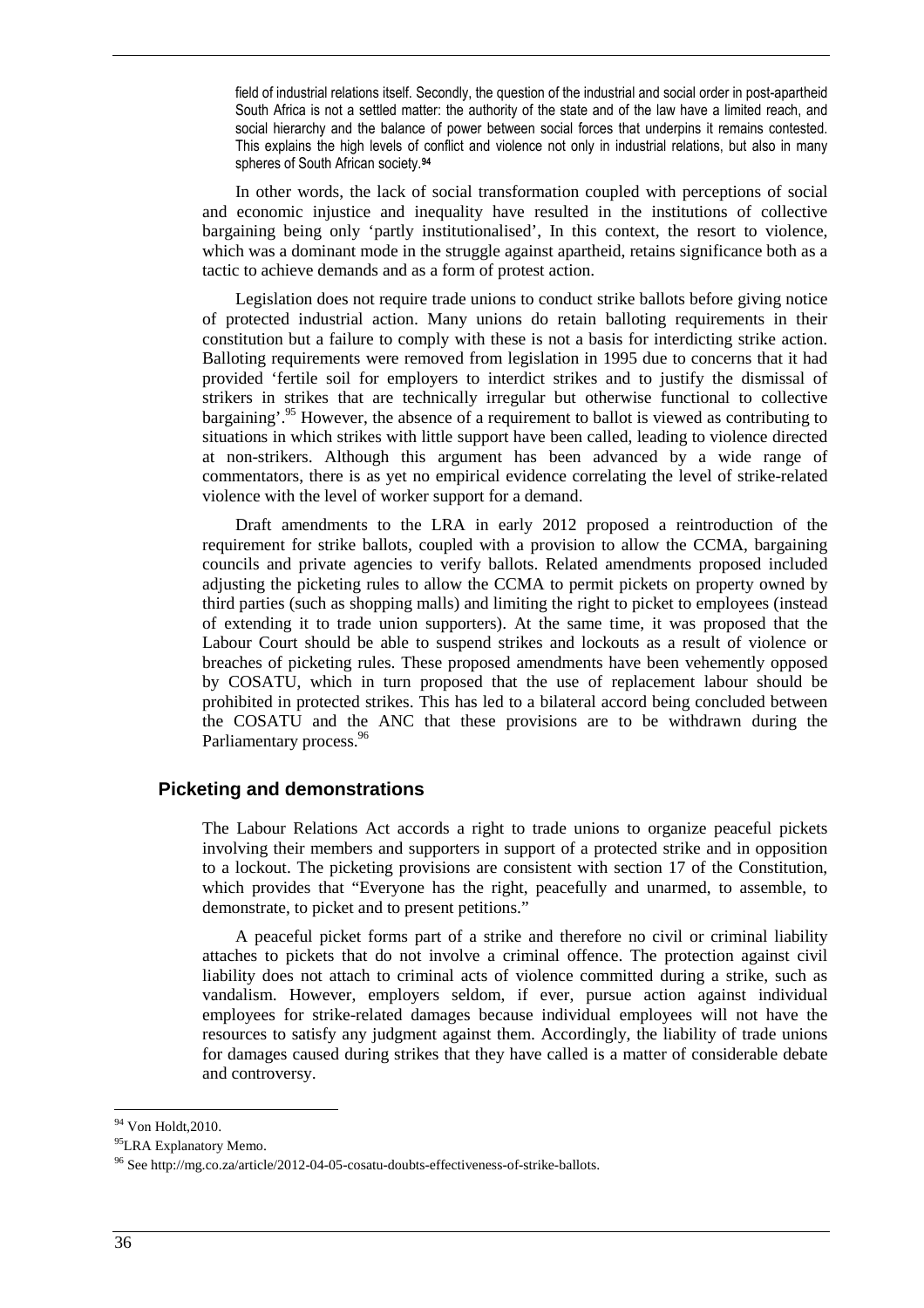The Labour Relations Act encourages the parties in a dispute that is headed towards industrial action to conclude a picketing agreement before a strike starts. If an agreement cannot be concluded, either party may approach the CCMA on an urgent basis to determine picketing rules.

One controversial issue has been the role of police during industrial action. During the apartheid era, the police frequently broke up gatherings and pickets held during strikers. As a result, the Code of Good Practice specifically deals with the role of the police during strikes in the following terms:

7. Role of the police

(1) It is not the function of the police to take any view of the merits in particular of the dispute giving rise to a strike or a *lockout*. They have a general duty to uphold the law and may take reasonable measures to keep the peace whether on the picket line or elsewhere.

(2) The police have no responsibility for enforcing the Labour Relations Act. An employer cannot require the police to help in identifying pickets against whom it wishes to seek an order from the Labour Court. Nor is it the job of the police to enforce the terms of an order of the Labour Court. Enforcement of an order on the application of an employer is a matter for the courts and its officers, although the police may assist officers of the court when there is a breach of the peace.

The police have the responsibility to enforce the criminal law. They may arrest picketers for participation in violent conduct or attending a picket armed with dangerous weapons. They may take steps to protect the public if they are of the view that the picket is not peaceful and is likely to lead to violence.

At face value, this carefully crafted passage appears to strike an appropriate balance between the need for the police to exercise restraint in respect of conduct linked to strikes while retaining their responsibility to intervene in response to criminal conduct, including acts of violence. Nevertheless, the police are reluctant to intervene in strike situations, even when these escalate into violence, unless the employer has obtained a court order. It is not an uncommon practice for employers to bring applications in the Labour Court during strikes to obtain an order directing the police to intervene to prevent strike-related violence.

Where strike-violence does occur the CCMA can intervene in these circumstances by offering to assist the parties in terms of further mediation conducted under section 150. Once the CCMA has succeeded in securing the attendance of the parties at a further conciliation meeting, this frequently serves as a mechanism for re-opening negotiations on the dispute that gave rise to the strike. Picketing rules and agreements are only effective in regulating picketing on or near the employer's premises. Broader actions such as protest marches and gatherings are regulated by the Public Gatherings Act. This Act places a significant onus on the organizers of public gatherings and demonstrations to ensure they do not lead to violence and damage to property. The organizer of such a gathering, including a trade union, may be liable for damage caused during a demonstration or gathering strike unless it can show that:

- a) it did not permit or connive at the conduct which caused the damage; and
- b) the conduct did not fall within the scope of the objectives of the gathering or demonstration and was not reasonably foreseeable; and
- c) it took all reasonable steps within its power (such as arranging marshals etc.) to prevent the conduct in question.

In litigation arising out of a national security industry strike in 2006, the South African Transport and Allied Workers Union was held liable for damage caused during a march through the city centre that, in the words of the union, "descended into chaos". Trade unions and other organizations that hold marches or demonstrations are liable for resulting damage to property unless they can show that the damage "was not reasonably foreseeable". An argument that this provision places too great a burden on trade unions and other organizations and that the extensive statutory liability for riot damage will have a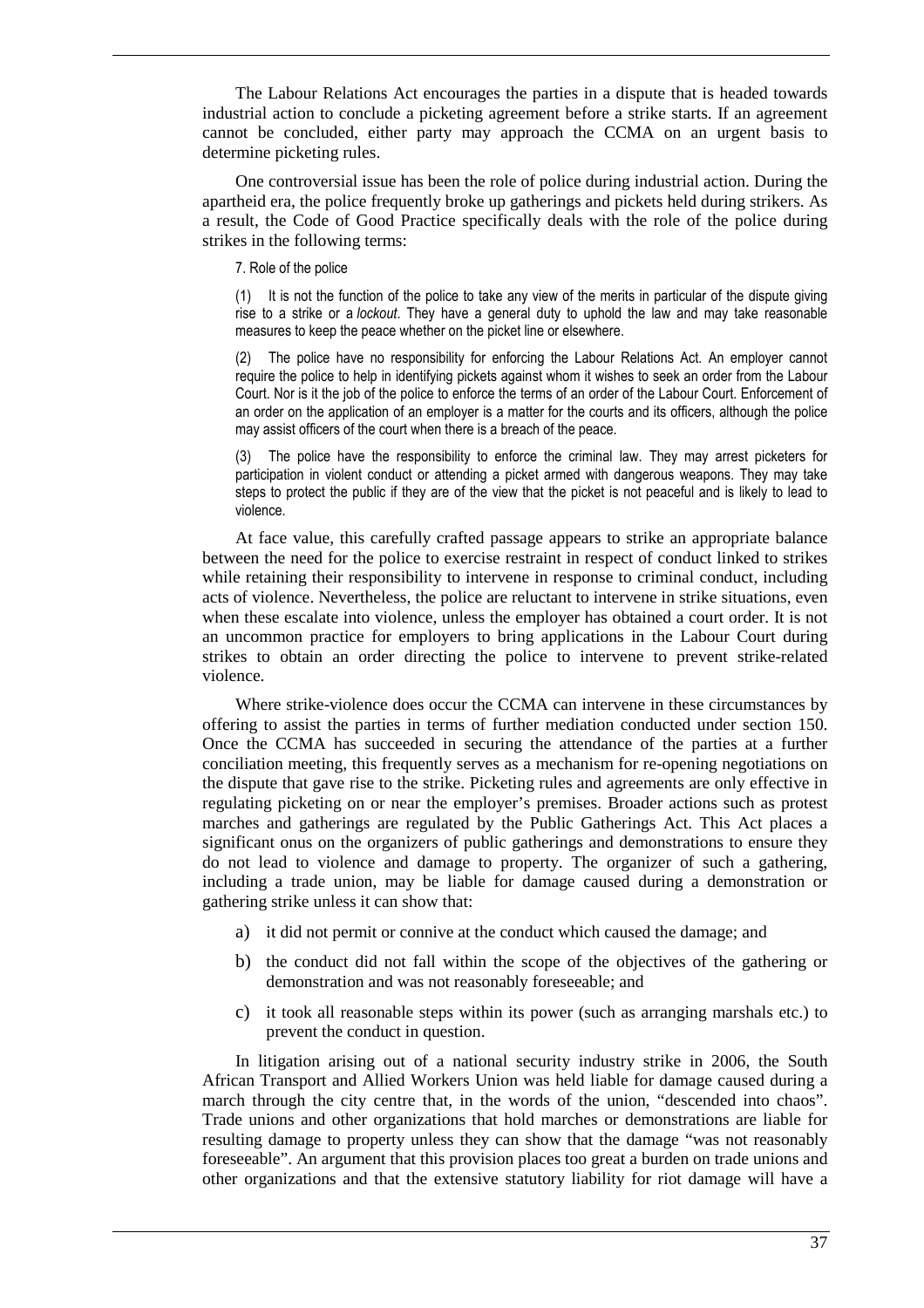chilling effect on a fundamental right of assembly was rejected by the country's highest court, the Constitutional Court.<sup>97</sup>

#### **Essential services**

The LRA establishes an Essential Services Committee (ESC), which operates under the auspices of the CCMA. The primary functions of the ESC are to conduct investigation and make determinations as to which services (or parts of services) should be declared as essential services. The Committee may also determine that a service can be classified as a maintenance service.<sup>98</sup> The Essential Services Committee includes representatives of the social partners. However, the employer representatives have been appointed from the private sector even though the majority of determinations impact the public sector.

In the absence of a minimum service agreement ratified by the ESC, workers employed in an essential service are prohibited from striking. In September 1997, the ESC declared a large part of local government and the health sectors to be essential services. There are very few minimum service agreements in the public sector, including the local government sector, and where minimum service agreements have been concluded they have proved to be problematic.<sup>9</sup>

During the 2007 public sector strike many employees who worked in essential services went out on strike, forcing government to bring in the army to assist in the running of some institutions and facilities.<sup>100</sup> It is also alleged that large numbers of essential service workers had gone out on strike in the two national municipal workers' strikes. The large number of employees involved has had the result that public employers have not taken disciplinary action against any employees for participating in unprotected strikes.

Public sector trade unions have complained that the employers refused to negotiate minimum service agreements, thereby denying many employees a right to strike and unfairly weakening their collective bargaining power. At the same time, there was a disregard by many essential service employees of the prohibition to strike. The employers pointed to the devastating effects of not being able to provide essential services and argued that the unions tacitly or explicitly encouraged these illegal strikes.

A leading labour lawyer has argued that the current model is dysfunctional as, on the one hand, it does not discourage strikes taking place in essential services, and, on the other hand, employees in those services do not have confidence in other ways of remedying their disputes and grievances.<sup>101</sup> Although employers and employees in essential service sectors are entitled to refer unresolved disputes of interest to arbitration, the CCMA is infrequently called upon to conduct compulsory arbitration in essential services. Arbitrations have been limited to Eskom, the power utility, and institutions providing care for the elderly. This reflects a lack of confidence in wage arbitrations as a technique for resolving in public sector collective bargaining disputes.

*<sup>97</sup>SATAWU & Another v Garvas &Others* [2012] ZACC 13. (Accessible on http://www.saflii.org.za.

<sup>&</sup>lt;sup>98</sup> A maintenance service is one that, if interrupted, would lead to the material physical destruction of a working area, plant or machinery.

<sup>99</sup> Roskam and Howard, 2011.

<sup>100</sup> Grawitzky, 2011.

<sup>&</sup>lt;sup>101</sup> Roskam and Howard, 2011.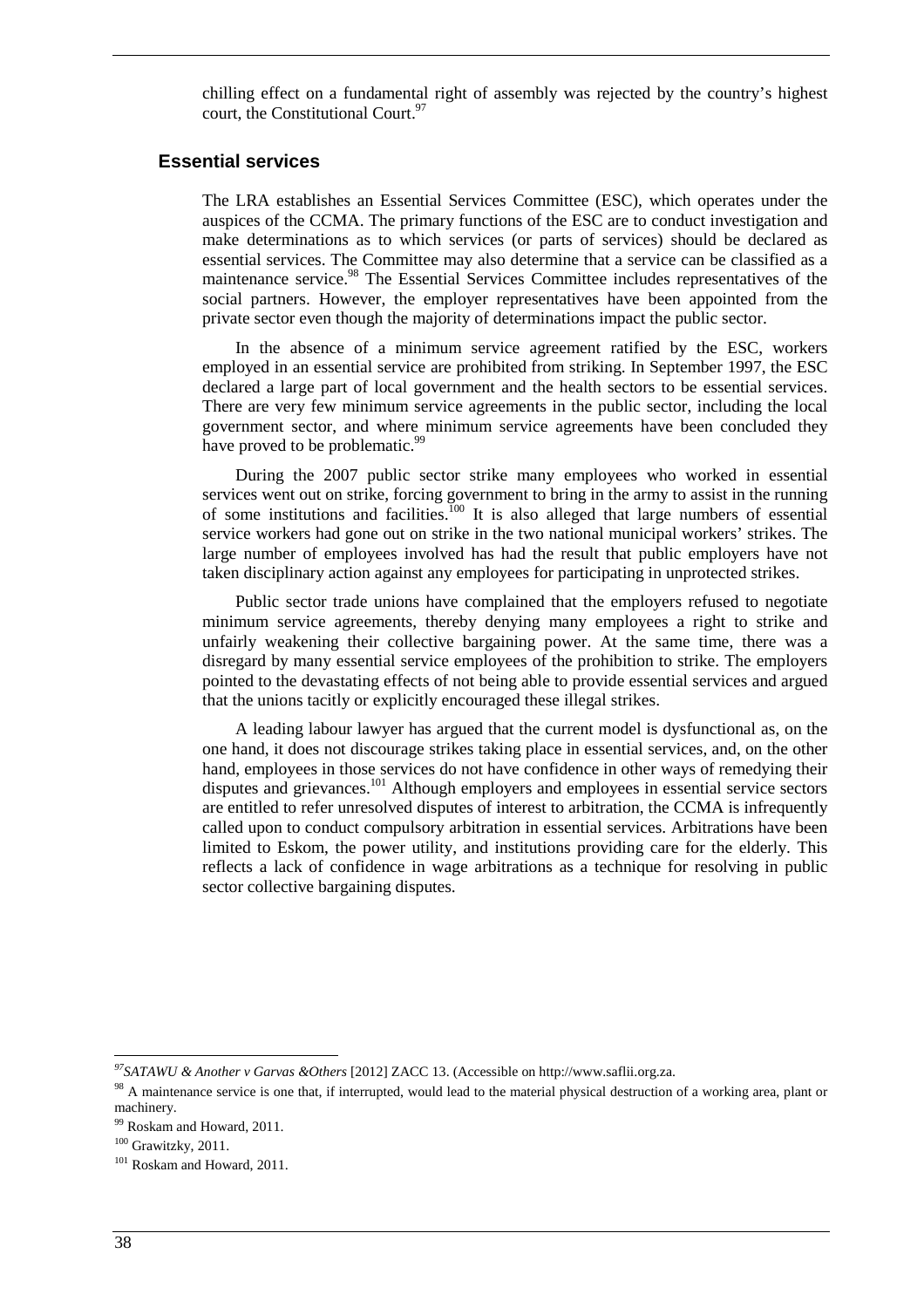## **9. Job retention strategies**

### **The CCMA job saving and training lay-off project**

The global financial crisis that commenced in 2008 slowed the South African economy into a recession for the first time since 1992, resulting in roughly 1 million jobs being lost.<sup>102</sup> In response to the recession, the tripartite social dialogue forum NEDLAC developed a Framework for South Africa's Response to the International Economic Crisis in February 2009 aimed at mitigating the adverse effects of the global economic crisis. The Framework provided for the introduction of a training lay-off scheme (TLS) as an additional measure to avoid retrenchment and enhance productivity by offering employers incentives to engage in skills training initiatives. The CCMA has played a central role in developing and administering the TLS and its participation in the TLS has triggered it to develop an integrated strategy to deal with business distress and job security.

#### **The role of the CCMA in retrenchment disputes**

Before examining the operation of the TLS in detail, it is necessary to look at the legislative provisions dealing with dismissals by employers on account of their operational requirements (retrenchments) and the role accorded to the CCMA to resolve these disputes.

Section 189 of the LRA requires employers to consult with trade unions (or, in their absence, other representatives or the employees directly) over retrenchment. The law requires that the parties undertake a "meaningful joint consensus-seeking process" to explore alternatives to retrenchment and, if it cannot be avoided, to minimise the number of dismissals and ameliorate the consequences for employees. The consultation process must also cover the method used to select which employees are retrenched and the severance pay they will receive. The dismissal of employees on account of the employer's operational requirements can, like other dismissals, be challenged on grounds of both procedural and substantive fairness. However, there is a marked reluctance by many judges to "second guess" the rationale given by an employer. Under section 189, retrenchment disputes are only referred to the CCMA once the employer has given the employees notice of dismissal.

The facilitation procedure introduced in 2002 by the insertion of section 189A into the LRA re-orientates the approach to large-scale retrenchments in a number of significant ways. Firstly, once an employer of more than 50 employees has notified employees (or their representatives) of the possibility of a large-scale retrenchment, either the employer or the employees can refer the retrenchment to the CCMA for facilitation. Generally, the employer will make the referral as this expedites the process. The parties are then required to participate in at least four facilitation meetings over a period of 60 days. After this period, the employer may issue notices of retrenchment and the employees can elect to challenge the termination as being substantively unfair in the Labour Court or embark on strike action. The capacity to stage a strike over retrenchments was the major motivation that led trade unions to propose the changes to the law that led to the adoption of section 189A.

The introduction of section 189A was controversial. On the one hand, it has made the law on retrenchment considerably more complex and the process of implementing largescale retrenchments significantly more time-consuming. The reintroduction of a right to strike over retrenchments has not been the boon that trade unions had assumed it would be and there are continued complaints that employers are able to satisfy the requirements of the facilitation procedure by simply going through the motions of a consultation process.

 $102$  IMF, 2010.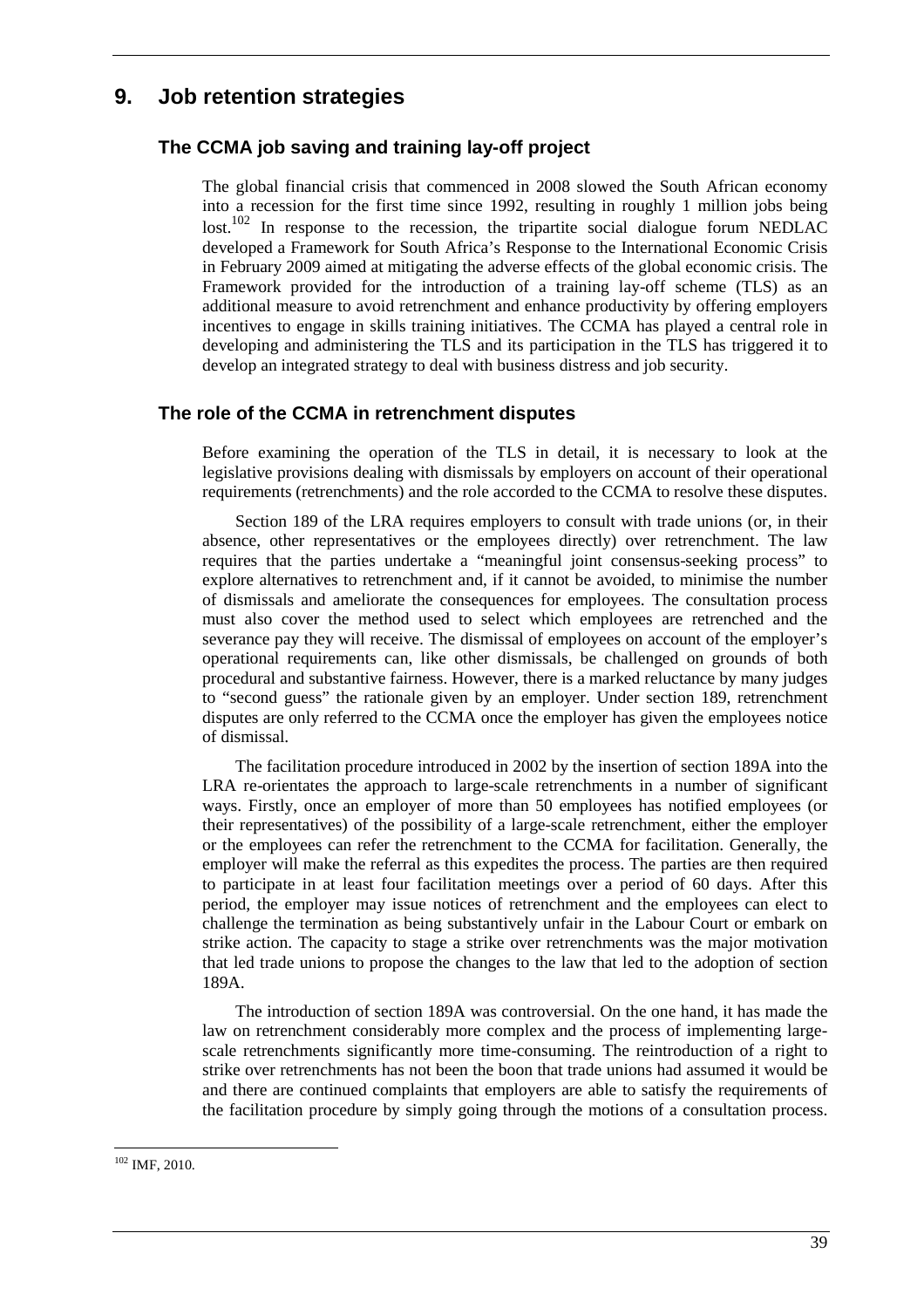On the other hand, it has significantly enhanced the potential for the CCMA to play a constructive role in combating job losses because it is able to facilitate consultations at an earlier stage of the retrenchment process prior to dismissal notices having been issued.

It is not uncommon for employers to use the threat of retrenchments to trigger negotiations on the introduction of more flexible working arrangements. During 2011, a major supermarket chain referred a proposal to retrench 3000 workers for facilitation under section 189A. The proposed retrenchment was triggered by a demand that employees accept more flexible working conditions. These issues were not resolved in a facilitation process. However, both parties accepted a proposal from the CCMA to offer further assistance and this led to an agreement on a broad range of issues including the averaging of working hours, compressed work weeks, variable workers and casual workers and the gradual reduction of the use of labour brokers.

#### **Implementation of the training lay-off scheme (TLS)**

The TLS became operational on 20 September 2009 and involves several government agencies and institutions. These include the CCMA and the Sectoral Education and Training Authority (SETA) in whose jurisdiction the employer falls. An initial amount of R2.4 billion was made available from the National Skills Fund (NSF) and the same amount by the Unemployment Insurance Fund (UIF) to fund the costs of the training allowances. The TLS was initially specifically directed at companies experiencing a weakening demand for their products as a result of the recessionary economic climate. However, in order to increase eligibility for the Scheme, the concept of "economic distress" has been expanded to include any 'financial and/or operational difficulty which may result in the employer contemplating retrenchment of workers'.<sup>103</sup>

The scheme aims at encouraging employers to take advantage of training allowances and training facilitated through the Sectoral Education and Training Authorities (SETAs) to avoid permanent lay-offs. Employer participation in the scheme is voluntary. Employees' contracts of employment remain intact, with the objective that affected workers return to their jobs once the training lay-off is completed. The key terms of the scheme are:

- a temporary suspension of work by employees to be used for training (limited to six months' worth of training allowances<sup>104</sup>and subject to the continued availability of funds);
- $\blacksquare$  the retention of the employment contract:
- training to be flexible, but linked to the needs of the employer:
- a training allowance to be paid to the worker (a maximum of 75 per cent of their basic salary subject to a maximum allowance of R9358 per month);<sup>105</sup>
- the employer carries the employer and employee cost of a basic package of social benefits, including medical aid and provident fund contributions, but does not pay any wages to employees.

The scheme can be viewed as remedying one of the shortcomings of South Africa's Unemployment Insurance Act, which does not provide for the payment of unemployment benefits to employees who are partially employed or laid off because of an economic

<sup>&</sup>lt;sup>103</sup> Department of Labour 'Revised Guide to the Training Layoff Scheme' (internal memo). The rules of the TLS were amended in February 2011.

<sup>&</sup>lt;sup>104</sup> Amended February 2011. Initially allowances were limited to 3 months.

<sup>&</sup>lt;sup>105</sup> Amendments in February 2011 to the TLS rules has resulted in the training allowance being increased from 50 per cent of the salary (with a maximum of R6239) to 75 per cent of the salary up to a maximum of R9 358.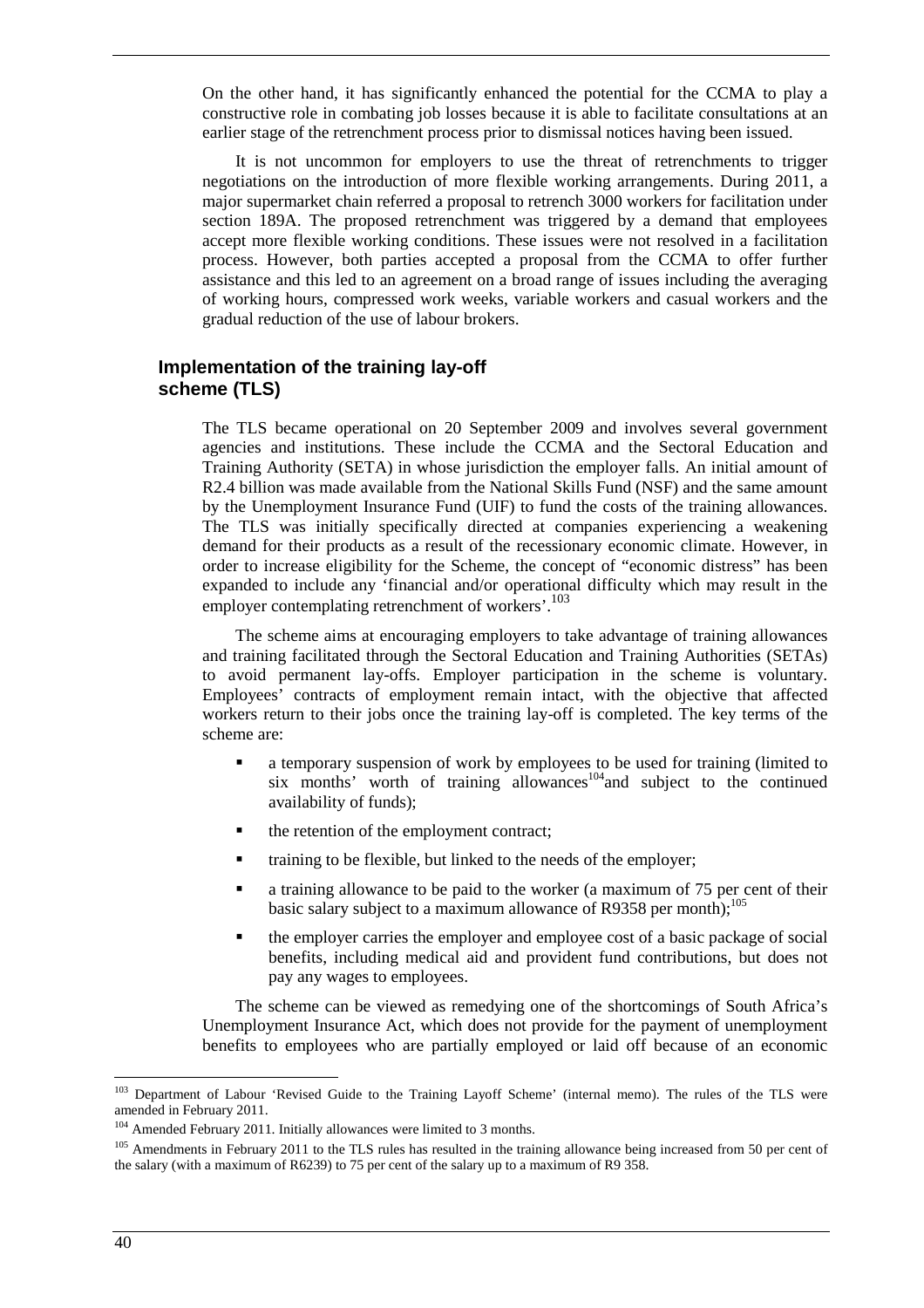down-turn. Access to the scheme may be raised as an alternative to retrenchments that have already been referred to the CCMA for conciliation or where the employer has proposed large-scale redundancies that have been referred to the CCMA for facilitation in terms of section 189A. The process can also be initiated by an employer, trade union or employee requesting the CCMA to facilitate the conclusion of a training lay-off agreement. Alternatively, the parties can independently conclude a training lay-off agreement and submit it to the CCMA for confirmation that it complies with the agreed rules and procedures.

The CCMA describes the process of facilitated retrenchment consultations in the following terms:

At all stages of the (facilitation) process interventions are explored to meet the CCMA objective (of avoiding or minimising dismissals). This starts with the initial stage, where the alleviation of the business distress is explored. Depending on the circumstances, this may include the involvement of Productivity South Africa (PSA) or the Industrial Development Corporation (IDC). If the situation does not lend itself to a business improvement / rescue intervention, then a wide array of alternatives to job loss are explored, prioritising alternatives that do not entail income loss. This includes application of the Training Layoff Scheme. It is envisaged that, more and more, the TLS may be utilized alongside a turn-around strategy. If retrenchment is inevitable, the process then involves the facilitation of access to survival and support services and mechanisms for retrenched workers, in line with the CCMA resolution [including] assisting to link workers and their trade unions to support services offered by SETAs and the Department of Labour Public Employment Services, as well as debt counselling, and assistance to expedite processing of pension or provident fund monies. Engagement with the UIF to streamline the claiming of benefits is also carried out.**<sup>106</sup>**

In order to determine whether the short term financial relief could assist to alleviate business distress, a CCMA Advisory Committee 'examines the labour expense of the business in relation to the total operating expenses', generally accepting that 'a proportion of 25 per cent or higher could make a material difference and assist recovery for the period of participation in the scheme'.<sup>107</sup>

The relevant SETA advises employers and employees on the training options, carries the cost of the training (except in certain cases) and applies to the National Skills Fund for training allowances. An inter-ministerial Project Evaluation Committee chaired by the Department of Higher Education and Training, considers the CCMA Advisory Committee recommendation and, if approved, pays the training allowances to the SETA, after which the SETA pays the allowances to the employers, who in turn pay them to the employees on training. Training may be provided by service providers or, in the case of larger employers, by the employer.

Initial participation in the scheme was limited.<sup>108</sup> By March 2012, 11,489 workers employed in 83 companies had benefited from the scheme.<sup>109</sup> Significantly, the largest amount of applications received in a single month was in October 2011 when 13 applications were filed. By 31 March 2011, there were only six cases where the training had been fully completed, involving 1,243 workers. However, by 31 March 2012 this had increased to 28 cases involving 6,811 workers. As yet there has been no analysis of the quality and impact of the training provided under the TLS and, in the CCMA's view, this constitutes a significant omission in the overall analysis of the scheme's impact.

<sup>106</sup> CCMA Internal Memo.

 $107$  Ibid

<sup>108</sup> Ibid.

<sup>&</sup>lt;sup>109</sup> CCMA Annual Report, 2011-2012. By July 2011 the CCMA had recommended 42 companies employing 8217 workers for participation in the TLS.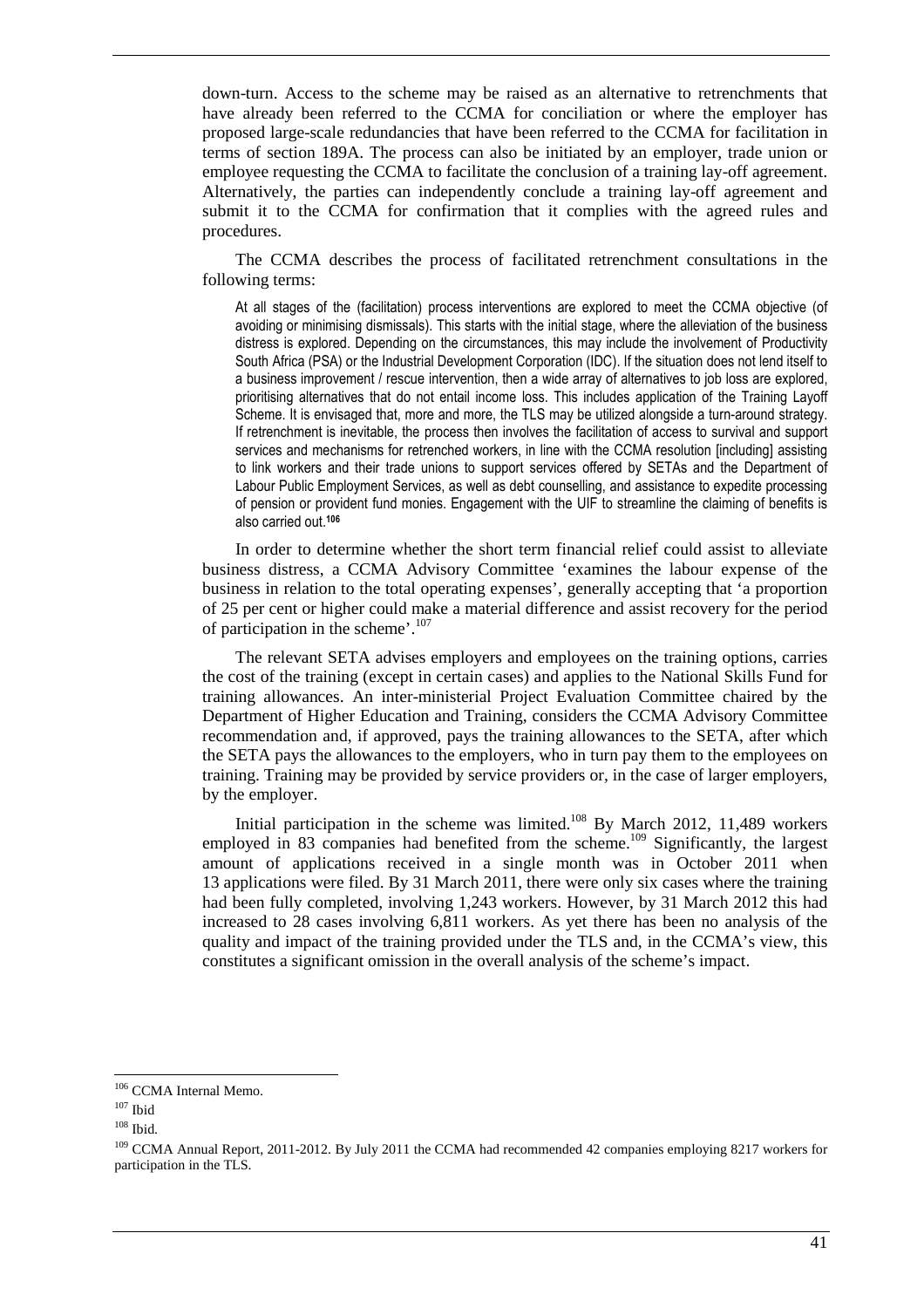**Figure 7 TLS monthly uptake from inception to March 2012** 



Although role-players have admitted that the initial uptake fell well short of expectations and is small in comparison to the roughly one million jobs shed during the recession,<sup>110</sup> the scheme's implementation is regarded as 'a useful beginning and a tremendous opportunity to build mechanisms for preventing potential job losses, while also addressing businesses' future productivity and competitiveness through skills development'.<sup>111</sup> The CCMA also stresses that the TLS is merely 'one mechanism within a broader, multifaceted job saving strategy' and that 'case studies have proved the mechanism to be highly effective when used as part of a holistic approach'.<sup>112</sup>

The CCMA is responsible for promoting the TLS as an effective mechanism for preventing job losses. Its participation also includes facilitating, overseeing or verifying all TLS consultations and agreements. The goal of this involvement is to avoid as many retrenchments as possible by encouraging 'employers and labour […] to explore all possible alternatives to retrenchments'.<sup>113</sup> The CCMA is also required to keep a detailed record of all TLS agreements, the parties, the sectors and the process required to reach the agreements.<sup>114</sup> The CCMA, with the assistance of funding from the Employment Promotion Programme (EPP) for two full time staff members, established a Retrenchment Support and Training Layoff Project Office (the TLS Project Office) to facilitate the implementation of the Scheme.

There are differing views on the effectiveness of the publicity campaign accompanying the scheme. Some stakeholders believe that the publicity focussed too much on generating awareness of the existence of the scheme, rather than explaining its actual processes.<sup>115</sup> Many of the initial applications were rejected on the basis that the company could not demonstrate a clear link to the global economic crisis, leading to a debate about whether a lay-off scheme should not be more generally applicable to enterprises in

<sup>&</sup>lt;sup>110</sup> It is important to bear in mind that most of the job-losses associated with the recession had already occurred prior to the Scheme coming into operation.

<sup>111</sup> CCMA Annual Report,2011-2012.

<sup>112</sup> CCMA Annual Report,2011-2012.

<sup>&</sup>lt;sup>113</sup> NEDLAC Framework Agreement. The promotion of employment security is also a key objective of the CCMA's five-year *Siyaphambili* strategy.

<sup>114</sup> For a full discussion, see Goga and van der Westhuizen,2010.

<sup>&</sup>lt;sup>115</sup> Since the launch of the scheme in September 2009, the CCMA has embarked on an extensive and intensive publicity campaign to publicise the Scheme. The CCMA reported that they conducted more than 200 workshops and presentations in every region in South Africa during 2010. The presentations have been made to, among others, the CCMA commissioners internally, SETAs, trade unions, business organizations, individual businesses, community organizations, radio stations and CCMA user forums.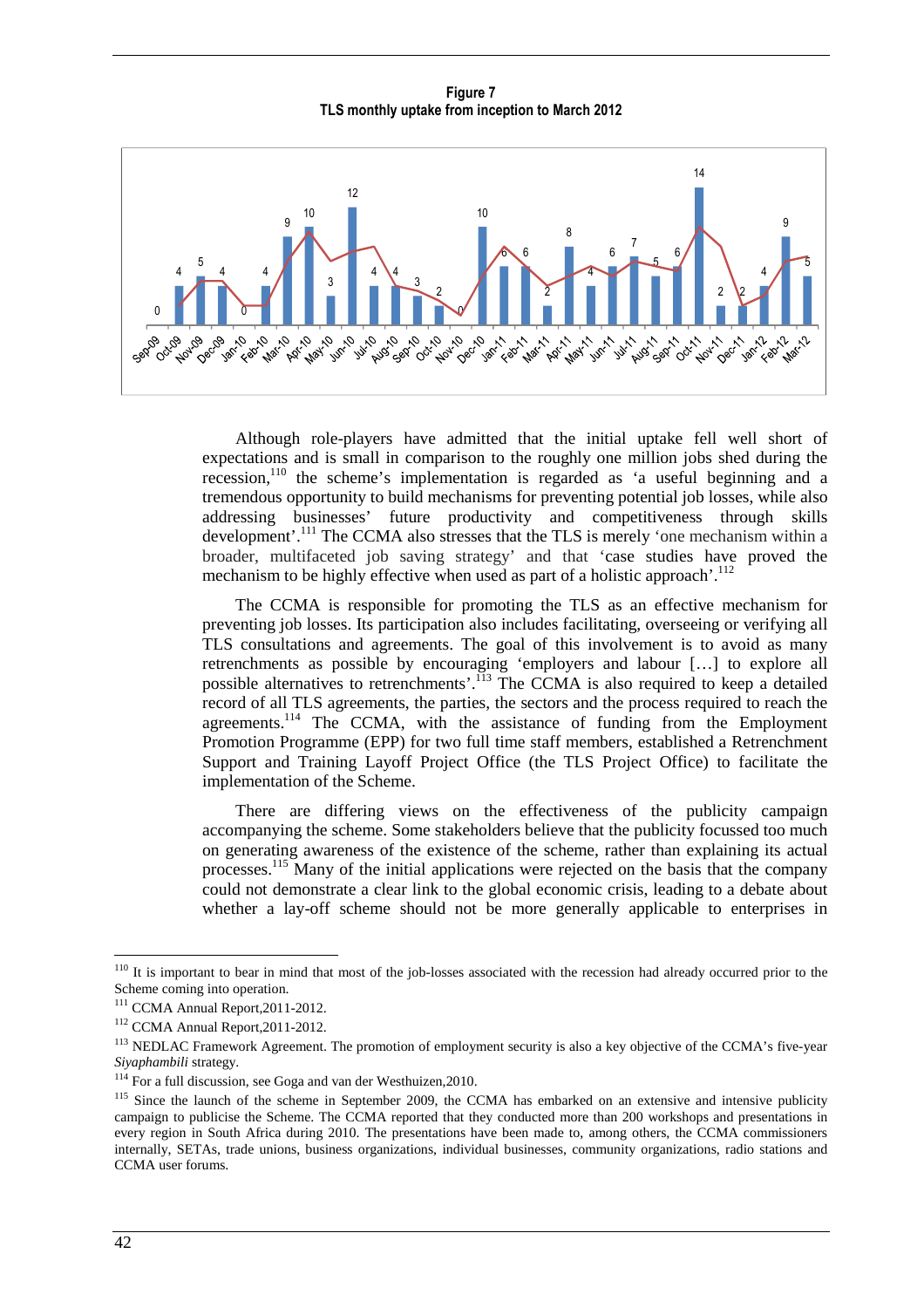economic distress irrespective of whether this is causally linked to the recession.<sup>116</sup> As indicated, this issue has been resolved by making the scheme applicable to all businesses in economic distress who are considering retrenching employees. Other issues causing disagreement include the duration of training, limits on allowances and the exclusion of higher income employees. Applying the TLS to non-standard employment relationships – including employees supplied by a labour broker (temporary employment service) - is also an area of concern. The fact that employees who are employed on, for instance, fixed-term contracts on construction projects fall outside of the TLS has been a constant source of misunderstanding.

The participating institutions have had to adapt to new functions and build the capacity and expertise to understand, promote and facilitate the implementation of a novel scheme. The lengthy period taken to determine applications can also be attributed to the large number of institutions involved in running the scheme. As a result, some prospective participants 'lacked confidence'<sup>117</sup> in the scheme's ability to deliver, especially when considering that it is meant for businesses in immediate distress and unlikely to unnecessarily risk time and resources. Some of the delays in evaluating applications were, however, caused by factors largely out of the hands of the CCMA, including difficulties in obtaining the necessary information from the business in order to evaluate whether there was economic distress and whether it was linked to the economic crisis. A study of the scheme records a general consensus among stakeholders that the CCMA was responsive and diligent in trying to improve the time periods for facilitating and processing the TLS agreements'.<sup>118</sup>

Suggestions regarding the improvement of the scheme have come from both NEDLAC and the CCMA and have largely sought to address an increase in the period of training, reducing the number of documents and processes required, earmarking resources to allow employers and labour to assess eligibility more quickly, easing the terms of eligibility (by, for instance, determining whether a sector, rather than an individual employer, is in distress) and increased publicity. Ultimately, the experience of implementing the TLS should place labour relations institutions in a position to respond more creatively and effectively when encountering future business distress and job insecurity challenges.

#### **Developing a job saving strategy**

The CCMA's participation in the TLS has led it to develop a broader approach towards addressing job insecurity and business distress. The Job Saving and Promotion of Employment Security Strategy is now fully integrated into the CCMA's structures and budget and forms part of its daily operations. The overall objective of the project is to contribute to the stability of businesses and sectors, and to enhance the employment security and employability of workers. The main functions of the project are identified as raising awareness and capacity building; facilitation of dialogue and partnership formation; continuous improvement of approaches to address job insecurity and business distress; and the practical application of job saving mechanisms, including the TLS.

Great emphasis has also been placed on building the capacity of CCMA commissioners in facilitating business distress and job insecurity situations. Part of the CCMA's job-saving strategy has been to establish and capacitate a team of Commissioners in each regional office who are able to deal with large-scale retrenchment facilitations in the context of the Training Lay-Off Scheme and who are knowledgeable about the

<sup>&</sup>lt;sup>116</sup> The amendment of the Scheme's rules in February 2011 included the de-linking of the Scheme from the global economic crisis, significantly increasing successful training lay-off applications.

<sup>117</sup> Ibid.

<sup>118</sup> Ibid.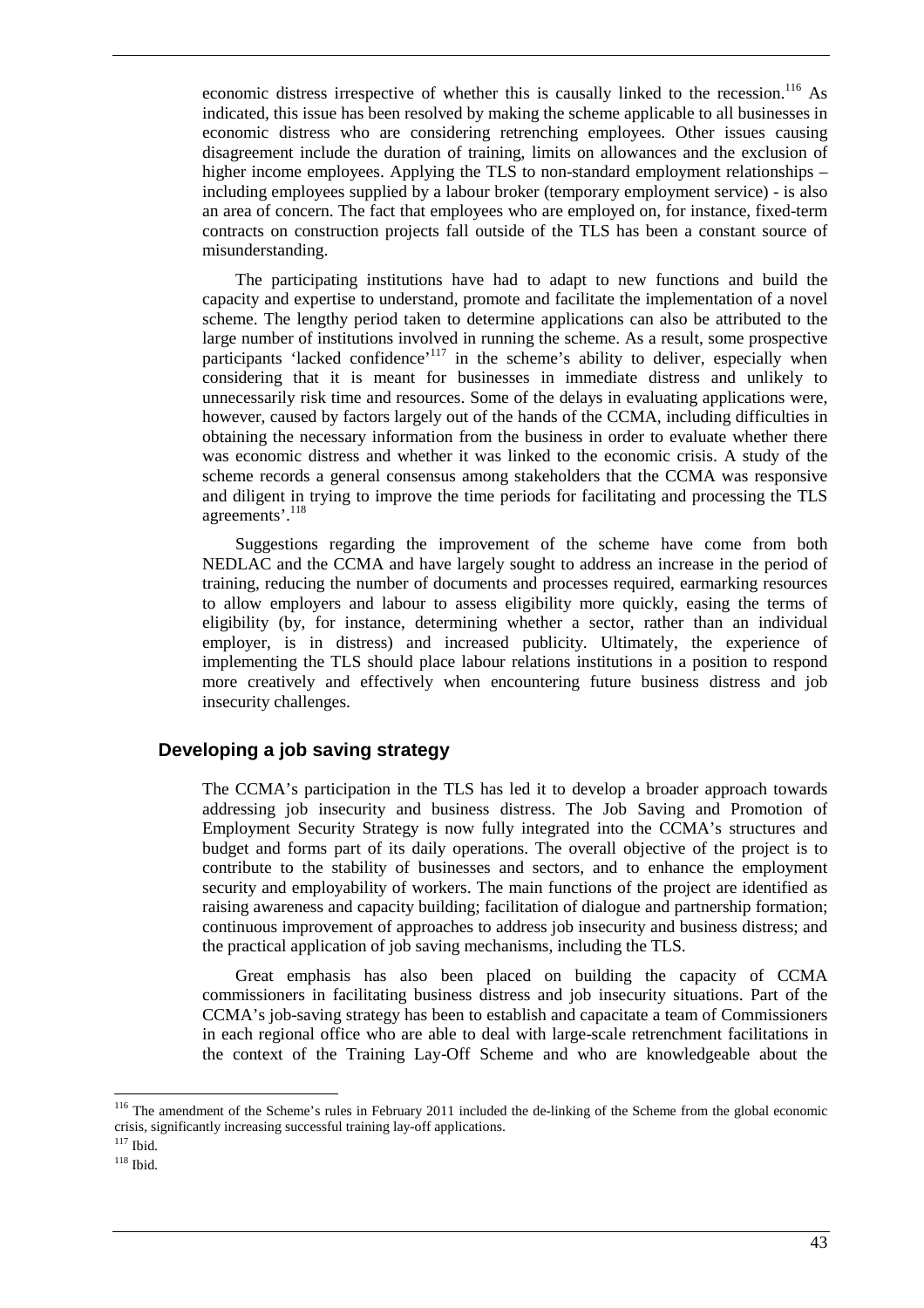possibility of business rescue interventions and the institutions that have the capacity to introduce these procedures as a mechanism for avoiding job-loss.A key aspect of the strategy has been building partnerships and collaborative relationships with other institutions including the Industrial Development Corporation, the Economic Development Department and Productivity SA.

#### **Assessment**

The development of its integrated job saving strategy is further indication of how the CCMA has evolved beyond the confines of conventional dispute resolution. It is worth tracing how this evolution occurred. Initially, its role in retrenchment was largely confined to conciliating disputes where employees had already been retrenched. Although the introduction of the facilitation process for large-scale retrenchments in 2002 allowed the CCMA to play a mediatory role prior to notices of termination being issued, the process of exploring alternatives to retrenchments remained to a large extent an activity driven by the parties. With the establishment of the training lay-off scheme in 2009, the CCMA was provided with a direct opportunity to play a role in offering substantive alternatives to retrenchment. In particular, the TLS has enabled the CCMA to co-ordinate the participation of public agencies that possess the resources and capacity to assist the parties to rescue businesses that are in distress. In this sense, referral to the CCMA has become an entry point through which parties are able to access the full range of assistance provided by public agencies. While co-ordinating the response of the various public institutions still presents significant challenges, there have been concrete achievements in saving jobs.

A recent paper by two senior CCMA officials summarizes the challenge facing the scheme in the following terms:

Various instruments and significant funding are currently available for business recovery and job saving. With the requisite political will, along with a focus on harnessing and synergising the available resources, it will be possible to make a significant impact on the ever-increasing job and employment insecurity trend. Resources are not necessarily the issue; it is more the effective coordination, promotion and utilization of current resources.<sup>119</sup>

The first application to use the TLS was from Atlantis Foundries and the National Union of Metalworkers of South Africa (NUMSA). Atlantis Foundries is a wholly owned subsidiary of Mercedes-Benz South Africa that produces automotive castings for passenger and commercial vehicles. It was established in 1979 and is located in Atlantis, a satellite town, approximately 50 km north of Cape Town. It is the only major employer located in Atlantis, an area with exceptionally high levels of unemployment. A total of 567 employees underwent training programmes run by the company in areas such as communications, safety, problem-solving, team-building and engineering skills. Ultimately, the company was able to reabsorb all these employees prior to the completion of training as orders had begun to pick up. Participation in the TLS enabled the company to weather the economic down-turn without having to retrench.

A particularly successful case involved a partnership with DTI and EDD to save 793 jobs at SAPPI (Pty) Ltd. The company had issued retrenchment notices to employees and their unions, CEPPWAWU, UASA and SOLIDARITY. The Company highlighted difficulties experienced in paper-manufacturing in South Africa (in particular that paper can be produced cheaper in other countries) and it intended making major structural and operational changes which would lead to job reductions. In the course of the facilitation, the DTI and EDD proposed a package of possible incentives and initiatives to boost the South African paper industry, including ways to improve competitiveness, protection against imports through tariffs; and government procurement policies. There even exists a possibility of job creation as government agreed to assist SAPPI in obtaining thousands of acres in Maputaland to grow trees on condition that it creates 30 000 to 40 000 jobs. As these initiatives would take time to materialise, the TLS was used to save jobs and assist the employer financially in the short term and effectively buy time for government to agree on new tariffs and formulate other incentives, whilst also improving the skills of workers. At Pasdec, an automotive component manufacturer, situated in Brits, a total of 143 jobs (which were at risk) were saved with 372 workers completing training under the TLS. In addition,

 $\overline{a}$ <sup>119</sup> Everett and Daphne, 2012.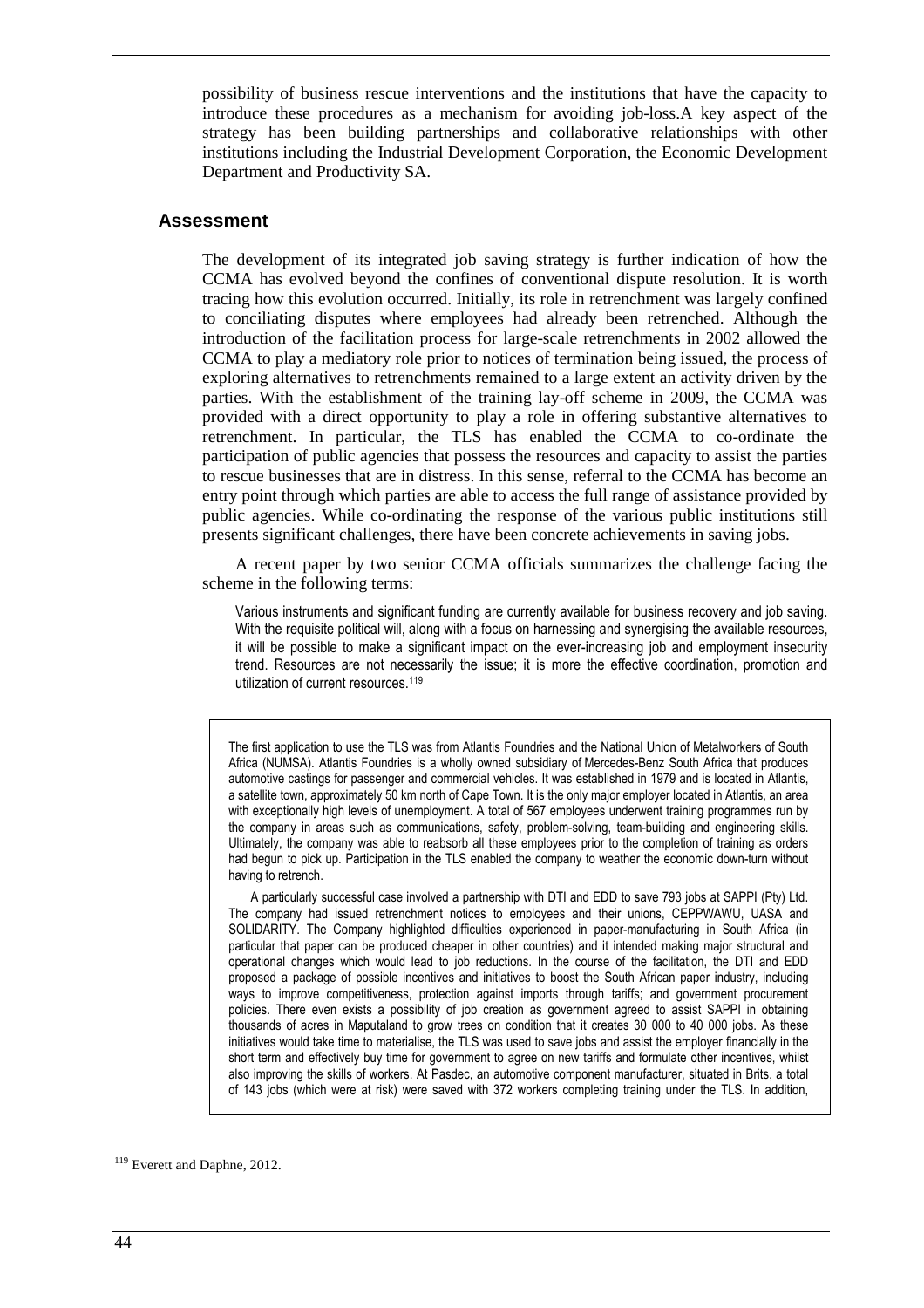125 young matriculants, all of whom are children of existing workers, went on training initiatives which resulted in the creation of 117 new jobs.

The CCMA views the agreement as a major achievement as it has contributed to saving all the jobs at stake and benefitted the sector as a whole. Moreover the collective involvement of the CCMA and other key government agencies/departments has provided a template for future facilitations and delivery of the CCMA's job saving strategy. This intervention clearly demonstrates the value of an integrated and holistic approach to job saving and employment security.

A further successful instance of the use of TLS is the Cape Town-based towelling manufacturers Colibri and union SACTWU. The company was experiencing severe financial difficulties as a result of poor management as well as cheaper or illegal imports. The company avoided liquidation by entering into a business rescue process, which involved the IDC making cash injections to pay debts to other creditors. The company has also engaged in a program with the South African Revenue Service to assist the industry by stemming the influx of illegal towelling products. The training lay-off was explored as an option to relieve worker distress while the IDC acquired the company and business rescue measures were implemented. The parties agreed that 125 Colibri workers would participate in the training lay-off scheme, which started after the factory had been closed and workers had been without jobs for a period of 10 months. At the time of writing, employees are receiving training on improved productivity and quality, as well as how to work with different types of products and the impact of absenteeism. In addition, workers have had life skills training on, for example, goal-setting, budgeting and HIV/AIDS awareness.

## **Conclusion**

 $\overline{a}$ 

This paper has presented a detailed picture of the establishment and evolution of South Africa's CCMA. The paper has highlighted many of the institutional innovation reflected in its structure. In conclusion, it is worth dwelling on the significance of the CCMA's experience for an international audience, particularly those engaging in policy debates about labour dispute resolution.

From an institutional perspective, the design of the CCMA reflects a "mainstreaming" of techniques associated with Alternative Dispute Resolution (ADR) such as the use of conciliation and arbitration as core techniques. Its institutional architecture has already had a significant impact on labour law reforms in the Southern African region with countries such as Lesotho (2000), Swaziland (2000), Botswana (2004), Tanzania (2004) and Namibia (2007) establishing specialist labour dispute resolution institutions that promote the role of mediation and arbitration as the primary mechanism for the prevention and settlement of labour disputes. While the model of the CCMA has played a prominent role in these reform processes, the variety of institutions that have been established show the extent to which the innovations in the South African experience can be adapted to the circumstances of other countries.<sup>120</sup>

The design of the CCMA can be seen as moving beyond the conventional debate on the establishment of specialist labour tribunals, which has been so prominent in labour law, and raises the question of how labour dispute resolution processes can be made accessible and effective. When compared to conventional courts, whether civil courts with general jurisdiction or specialised labour courts, the CCMA has proved highly successful. Specifically, it has succeeded in providing enhanced and expedited access to dispute resolution to employees who generally would not otherwise have had the resources to bring legal challenges against decisions by their employers in conventional litigation proceedings. This success can be attributed to a range of factors, including simplified

<sup>&</sup>lt;sup>120</sup> Lesotho and Swaziland follow the South African model of creating independent dispute resolution bodies governed by tripartite boards. The Tanzanian Commission for Mediation and Arbitration has the status of an independent government department and in Namibia dispute resolution is to be located under the control of the labour Commissioner. In Botswana these functions are performed by a panel of mediators and arbitrators that is appointed by the Minister and chaired by the commissioner. A number of these countries follow the South African approach of placing an obligation on the agency to conciliate disputes referred to it within 30 days. Arbitrator's decisions are not subject to appeal in Lesotho but may be reviewed by the Labour Court. In addition, there has been a significant move towards establishing specialist labour courts including labour appeal courts as the final arbiters in labour law matters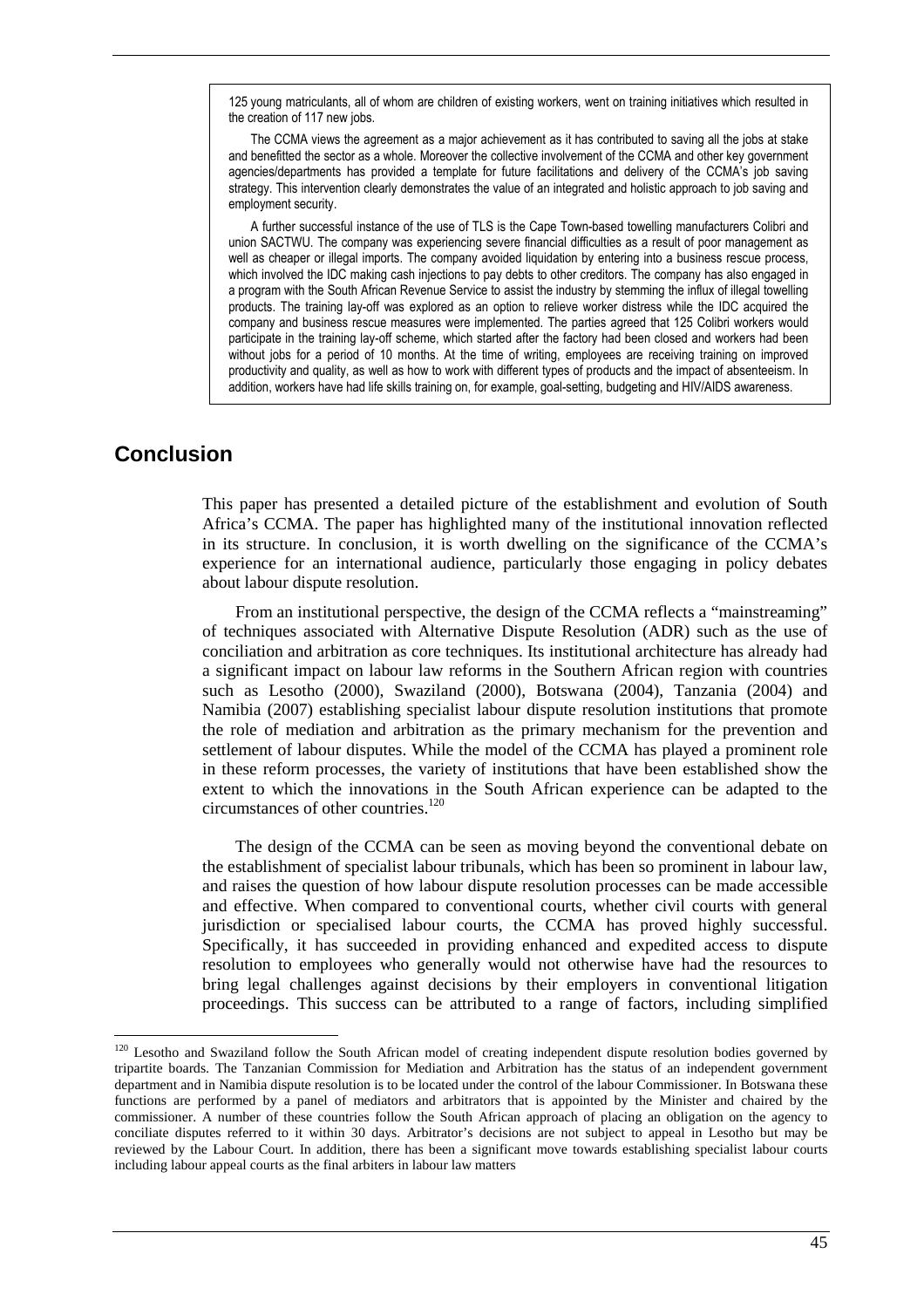referral forms, the absence of formal legal pleadings and restrictions on legal representation in certain categories of disputes. However, the CCMA's success in lowering the barriers for access to dispute resolution has had the consequence that the CCMA is required to deal with a caseload considerably larger than had been anticipated. This in turn has required it to develop a range of streamlining techniques to ensure that the volume of its caseload does not result in delaying the resolution of disputes.

The CCMA was established to provide social justice in the employment arena through the accessible and expeditious conciliation and arbitration of disputes. Given the CCMA's enormous (and in all likelihood increasing) caseload, its achievements in conciliating and arbitrating cases, particularly dismissal cases, within relatively short periods of time have been impressive. The economic benefits of its success include a very significant decrease in the rate of industrial action over dismissal disputes in the post-1996 period. The development and tailoring of an electronic Case Management System has enabled it to enhance the efficiency of its processes, while at the same time being a source of key labour market information. The CCMA has embraced technology in a number of aspects of its operation, for instance, by using SMSes to notify parties of hearings. The effective use of technology may require that rules on issues such as the service of documents be revised. However, the experience of the CCMA does show the potential for reforms that seek to overcome the bottlenecks and delays typically associated with conventional litigation. Despite the considerable achievements in this area, the enforcement of awards remains a significant ongoing challenge.

In the collective dispute resolution arena, the initial vision was for the CCMA to conciliate unresolved disputes arising from negotiations, once referred by a party to the dispute. In this regard, the original CCMA model reflected the conventional wisdom about the autonomy of collective bargaining and dispute resolution. Increasingly, however, the need to intervene at an earlier stage in key disputes that could have disruptive consequences for the labour market has been identified as a significant priority. This reflects the emergence of a more 'active' approach to conciliation, pursuant to which the CCMA offers to facilitate collective bargaining at an early stage and seeks to prevent disputes spiraling into disruption and violence. However, criteria have been developed to ensure that an appropriate balance is struck between the public interest in dispute prevention and the autonomy of collective bargaining.

As noted above, collective bargaining in South Africa has become increasingly adversarial in the last five years, and has been accompanied by significant levels of violence. This may seem to be a reason to disregard the dispute resolution innovations that are a feature of South African law. However, the author is of the view that the nature of collective bargaining is a reflection of the broader social and economic realities in South Africa, in particular the apartheid inheritance and the high levels of inequality. The establishment of the CCMA has served to mitigate the potential negative impact of these disputes on the economy. A 2011 survey by the OECD captures the CCMA's contribution to the South African labour market in the following terms:

As one of the great post-apartheid institutions set up in the early phase of building a national system of regulated flexibility, the commission acts as a social safety valve, dealing with numerous individual disputes between employers and employees as well as "interest" cases, and acting as a conciliator and eventually arbitrator between employer bodies and unions. Despite its budgetary limitations, it has played a very positive role in limiting social tensions and in creating and preserving a deliberative labour policy. It now performs functions that go well beyond the terms of reference one would expect from its name.<sup>121</sup>

The CCMA plays a diverse range of roles in the South African labour market and has repeatedly reshaped its capacities in response to changing labour market realities. Its credibility and legitimacy as an institution charged with dispute prevention and dispute resolution have enabled the CCMA to respond to the fallout of high levels of inequality

<sup>&</sup>lt;sup>121</sup> OECD, 2011.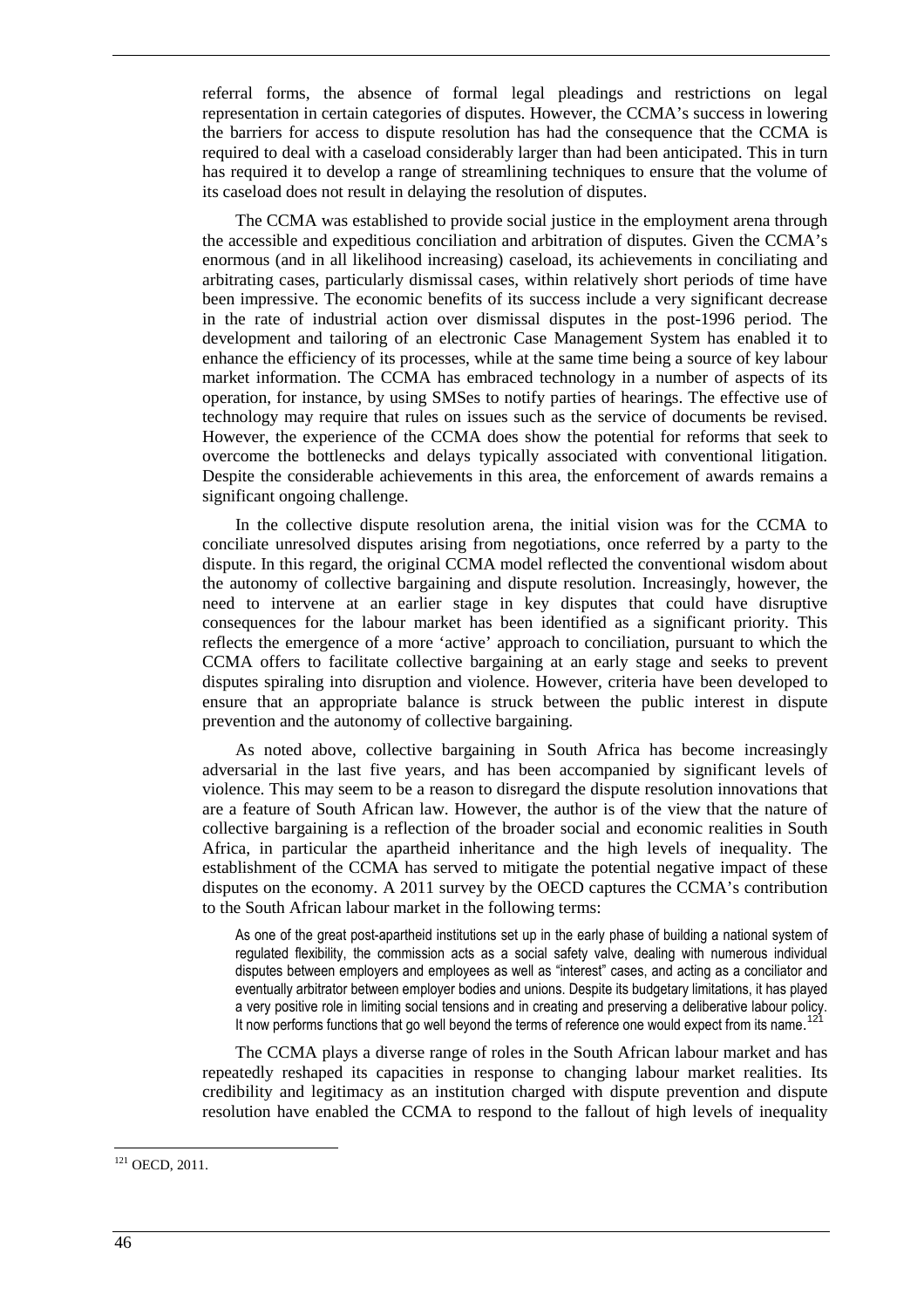and unemployment by playing an increasingly active role in facilitating consensus-seeking processes, both in the collective bargaining arena and in situations where there are potential job losses. In part, this flows from the active tripartite participation of the social partners in its governance. This has enabled the CCMA to offer its services to parties to facilitate complex negotiations and increasingly improve the calibre of collective bargaining. Its development of an integrated job saving strategy has resulted in the CCMA playing an innovative role in coordinating the responses of a wide range of public institutions with the capacity to assist to enterprises in distress and their employers. These initiatives point to the further contribution it will make in the years to come.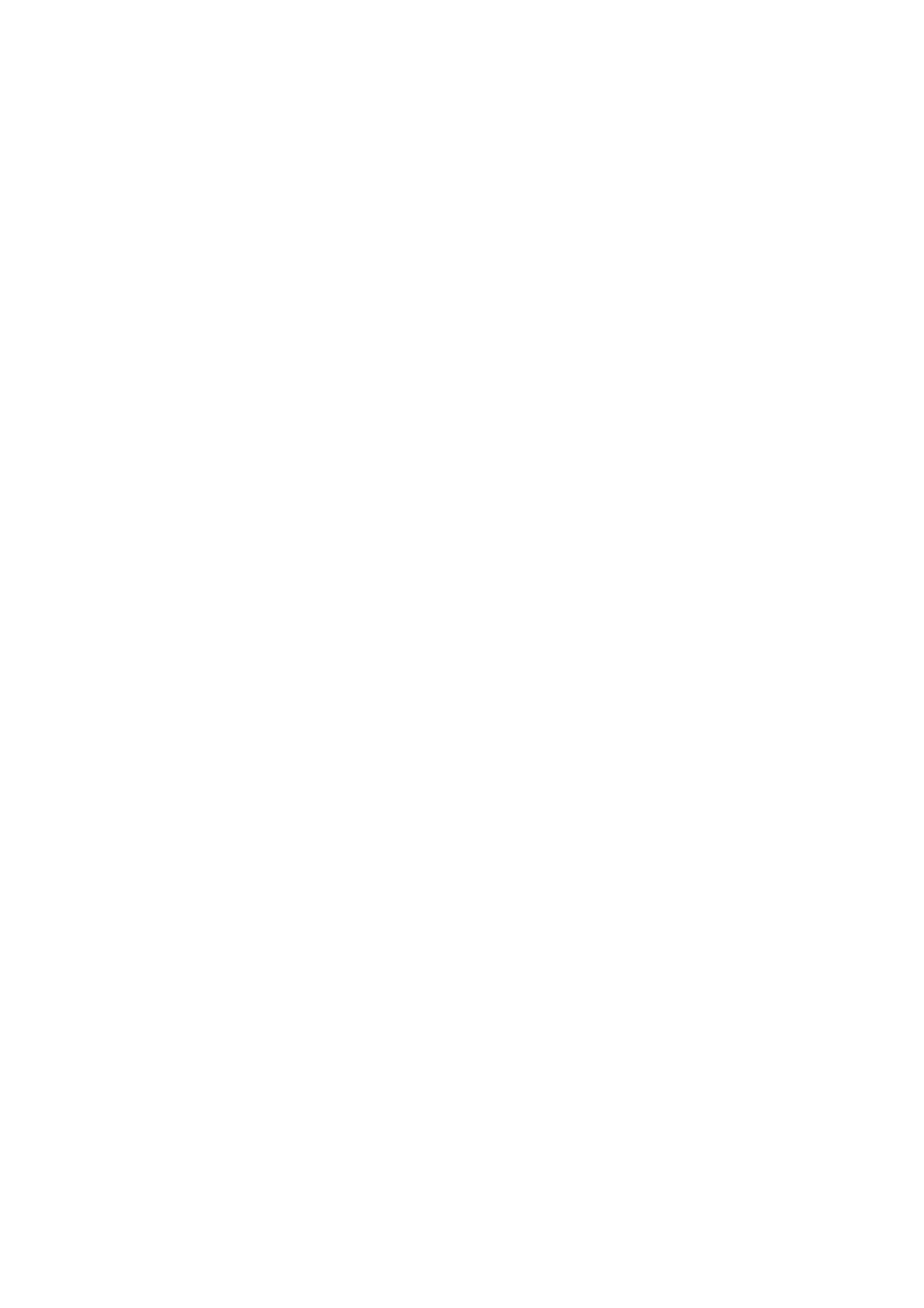## **Bibliography**

- Benjamin, P. 2007. "Friend or foe? The impact of judicial decisions on the operation of the CCMA", in *Industrial Law Journal*, 28.
- ––––. 2009. "Conciliation, arbitration and enforcement: The CCMA's achievements and challenges", in *Industrial Law Journal*, 30.
- ––––. 2011 'Enforcement and Sanctions to Promote Compliance with South African Labour Legislation", in *Industrial Law Journal*, 32.
- Bhorat, H.; Pauw, K.; Mnkube, L. 2009. "Understanding the efficiency of the dispute resolution system in South Africa: An analysis of CCMA data", Development Policy Research Unit Working Paper*.*
- Bosch, C.; Steenkamp, A. 2012. "Labour dispute resolution under the 1995 LRA: Problems, pitfalls and potential", in *Acta Juridica*.
- Brand, J. 2000. "CCMA: Achievements and challenges Lessons from the first three years", 21 *ILJ* 77.
- Cormack, G. "Protection of vulnerable worker rights: Agriculture sector' (unpublished) 2010.
- Crotty, A.; Bonorchis, R. 2006. Executive pay in South Africa: Who gets what and why.
- Everett, W.; Daphne, J. 2012. "Exploring the full use of partnerships and a multi-faceted job saving strategy to more effectively address job loss and deepening poverty", paper presented at Conference on Strategies to Overcome Poverty and Inequality: Towards Carnegie III, University of Cape Town, Sep.
- Garbers, C. 2008. "Reviewing CCMA awards in the aftermath of Sidumo: How the Labour Court has been reacting to landmark judgment", in *Contemporary Labour Law*, 17.
- Goga, S.; van der Westhuizen, C. 2010. "Enhancing the CCMA's dispute resolution and labour market data", Development Policy Research Unit Working Paper.
- Grawitzky, R. 2011. "Collective bargaining in times of crisis: A case study of South Africa", ILO DIALOGUE Working Paper No. 32.
- Grogan, J. 2010. "Editorial", in *Employment Law*.
- *ILO Global Wage Report*, Africa Brief, 2010/11.
- Leeds, C.; Wöcke, A. 2009. "Methods of reducing the referral of frivolous cases to the CCMA", in *South African Journal of Labour Relations* 33.
- Leibbrandt, M. et al. 2010. "Trends in South African income distribution and poverty since the fall of apartheid", OECD Working Paper.
- National Planning Commission. 2012. National Development Plan 2030: Our future make it work.
- Roskam, A. 2009. "Industrial action in the construction of the Gautrain and the 2010 soccer stadiums", Employment Promotion Programme Working Paper.
	- ––––; Howard, N. 2011. "A new model for the regulation of essential services", Employment Promotion Programme Working Paper.
- Presidency of South Africa. 2003. "Towards a Ten Year Review: Synthesis Report on the Implementation of Government Programmes', Oct.
- Tokiso. 2011. The Dispute Resolution Digest.
	- ––––. 2012. The Dispute Resolution Digest.